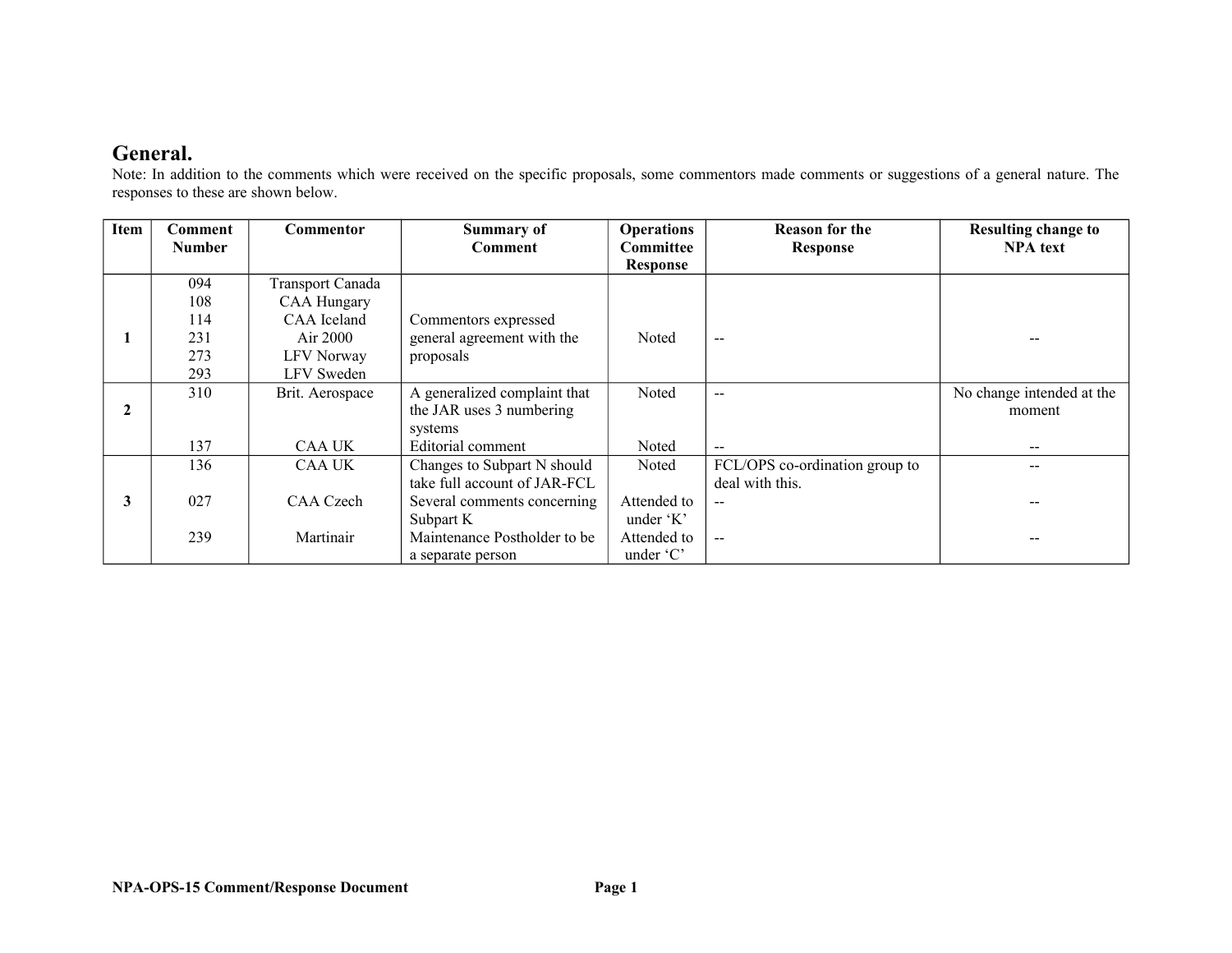#### **Subpart A.**

Refer to NPA-OPS-12

#### **JAR-OPS 1/3.001(a)(2)**

| Item           | <b>Comment</b><br><b>Number</b> | Commentor                                                                      | <b>Summary of</b><br><b>Comment</b>                                                                                | <b>Operations</b><br><b>Committee</b><br><b>Response</b>                                                            | <b>Reason for the</b><br><b>Response</b>                                                                                                                                   | <b>Resulting change to</b><br><b>NPA</b> text       |
|----------------|---------------------------------|--------------------------------------------------------------------------------|--------------------------------------------------------------------------------------------------------------------|---------------------------------------------------------------------------------------------------------------------|----------------------------------------------------------------------------------------------------------------------------------------------------------------------------|-----------------------------------------------------|
|                | 34<br>19                        | <b>CAA Finland</b><br>Finnish Aeronautic                                       | Parachuting should be an<br>exempted category                                                                      | Agree                                                                                                               | It is intended to regulate for<br>parachuting under Parts 2 and 4                                                                                                          | Additional para. $(a)(2)$ to<br>exempt parachutists |
| $\overline{2}$ | $\overline{25}$<br>26           | Should be no limit on number<br>Heli Air Zagel<br>Agrarflug Helilift<br>of pax |                                                                                                                    | Disagree                                                                                                            | Wide agreement that 6 is a<br>reasonable limit provided that<br>parachutists and firefighters are<br>exempted                                                              |                                                     |
| 3              | 32                              | Skyjet AG                                                                      | Disagree<br>Ditto above<br>Authority could approve more<br>than 6 pax                                              |                                                                                                                     |                                                                                                                                                                            |                                                     |
| 4              | 36                              | <b>Transport Canada</b>                                                        | Exclude firefighters and all<br>Aerial Work to be regulated under<br>Agree<br>crew of Aerial Work<br>Parts 2 and 4 |                                                                                                                     |                                                                                                                                                                            | Firefighters exempted<br>under new para. $(a)(2)$   |
| 5              | 38                              | <b>INAC Portugal</b>                                                           | Not presently limited by law                                                                                       | Portugal's members agree that<br>Disagree<br>number can remain at 6 if<br>firefighters and parachutists<br>exempted |                                                                                                                                                                            |                                                     |
| 6              | 46                              | <b>LFV</b> Sweden                                                              | Redefine AW and CAT,<br>increase number to 9                                                                       | Disagree                                                                                                            | The text is not intended as a<br>definition of CAT or AW; it is<br>provided to allow the continuation<br>of existing activities until the<br>production of JAR-OPS 2 and 4 |                                                     |
| 7              | 17<br>43<br>49                  | FR Aviation<br><b>GAMTA</b><br><b>DGAC</b> France                              | Should be regulated in JAR-<br>OPS 2 and 4                                                                         | Disagree                                                                                                            | See item 6 above                                                                                                                                                           |                                                     |
| 8              | 10<br>13<br>16<br>22<br>27      | CAA Iceland<br>CAA Malta<br><b>LBA</b><br>MOT Austria<br><b>BAZL FOCA</b>      | Support of the proposal<br>(Malta suggests that the<br>example given in para.5 of the                              | <b>Noted</b>                                                                                                        | $\overline{\phantom{a}}$                                                                                                                                                   |                                                     |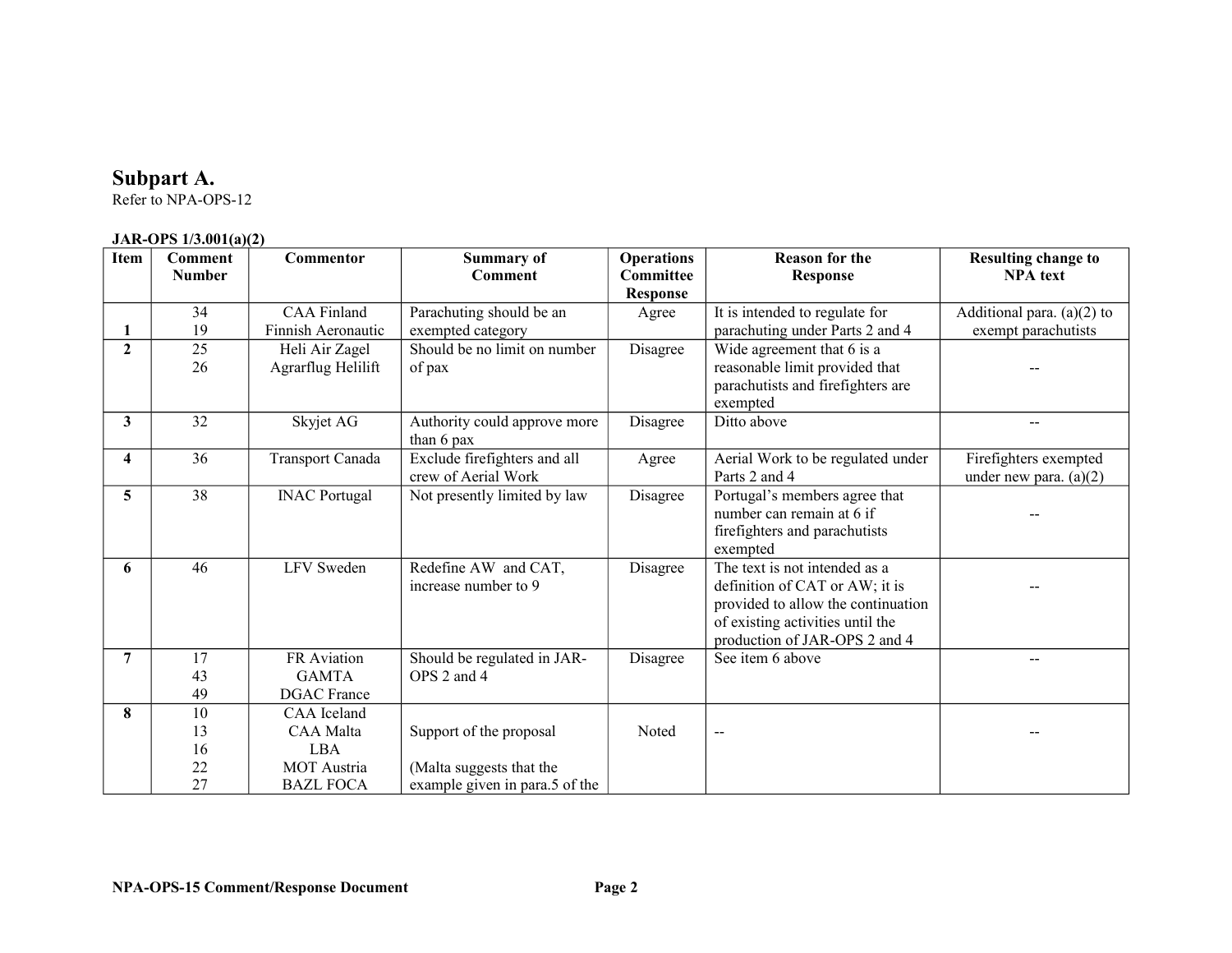| Item | Comment<br><b>Number</b> | <b>Commentor</b>       | <b>Summary of</b><br>Comment | <b>Operations</b><br>Committee | <b>Reason for the</b><br><b>Response</b> | <b>Resulting change to</b><br><b>NPA</b> text |
|------|--------------------------|------------------------|------------------------------|--------------------------------|------------------------------------------|-----------------------------------------------|
|      |                          |                        |                              | Response                       |                                          |                                               |
|      | 30                       | CAA Slovenia           | introduction should become   |                                |                                          |                                               |
|      | 33                       | <b>CAA Denmark</b>     | an IEM)                      |                                |                                          |                                               |
|      | 35                       | <b>RLD</b>             |                              |                                |                                          |                                               |
|      | 44                       | <b>ENAC</b> Italy      |                              |                                |                                          |                                               |
|      | 47                       | LFV Norway             |                              |                                |                                          |                                               |
|      | 12                       | <b>Lynton Aviation</b> |                              |                                |                                          |                                               |
|      | 23                       | EHA                    |                              |                                |                                          |                                               |
|      | 41                       | <b>BHAB</b>            |                              |                                |                                          |                                               |
| 9    | 45                       | <b>BMV</b> Bonn        | Proposes different text      | Disagree                       | The words 'immediately before,           |                                               |
|      |                          |                        |                              |                                | during or immediately after' were        |                                               |
|      |                          |                        |                              |                                | used to ensure clarity and               |                                               |
|      |                          |                        |                              |                                | unambiguity of meaning                   |                                               |
| 10   | 48                       | <b>CAA UK</b>          | Proposes different text      | Disagree                       | The proposed additional text does        |                                               |
|      |                          |                        |                              |                                | not improve clarity. The proposal        |                                               |
|      |                          |                        |                              |                                | is a duplication of the condition        |                                               |
|      |                          |                        |                              |                                | that persons carried must be             |                                               |
|      |                          |                        |                              |                                | connected with the Aerial Work           |                                               |
|      |                          |                        |                              |                                | activity.                                |                                               |

#### **JAR-OPS 1/3.125**

| Item | Comment       | Commentor               | <b>Summary of</b>             | <b>Operations</b> | <b>Reason for the</b> | <b>Resulting change to</b>  |
|------|---------------|-------------------------|-------------------------------|-------------------|-----------------------|-----------------------------|
|      | <b>Number</b> |                         | <b>Comment</b>                | <b>Committee</b>  | Response              | <b>NPA</b> text             |
|      |               |                         |                               | <b>Response</b>   |                       |                             |
|      | 6             | <b>CAA Hungary</b>      |                               |                   |                       |                             |
|      |               | N/k                     |                               |                   |                       |                             |
|      | 10            | CAA Iceland             | Support of the<br>proposal    | Noted             | $- -$                 |                             |
|      | 16            | LBA                     | without comment               |                   |                       |                             |
|      | 30            | CAA Slovenia            |                               |                   |                       |                             |
|      | 33            | <b>SLV Denmark</b>      |                               |                   |                       |                             |
|      | 35            | DGAC NL                 |                               |                   |                       |                             |
|      | 37            | <b>Transport Canada</b> |                               |                   |                       |                             |
|      | 44            | <b>ENAC</b> Italy       |                               |                   |                       |                             |
| 2    | 40            | ALPA USA                | Support of<br>but<br>proposal | Agreed            |                       | <b>Additional Section 2</b> |
|      | 50            | <b>DGAC</b> France      | suggest additional provisions |                   |                       | material agreed and         |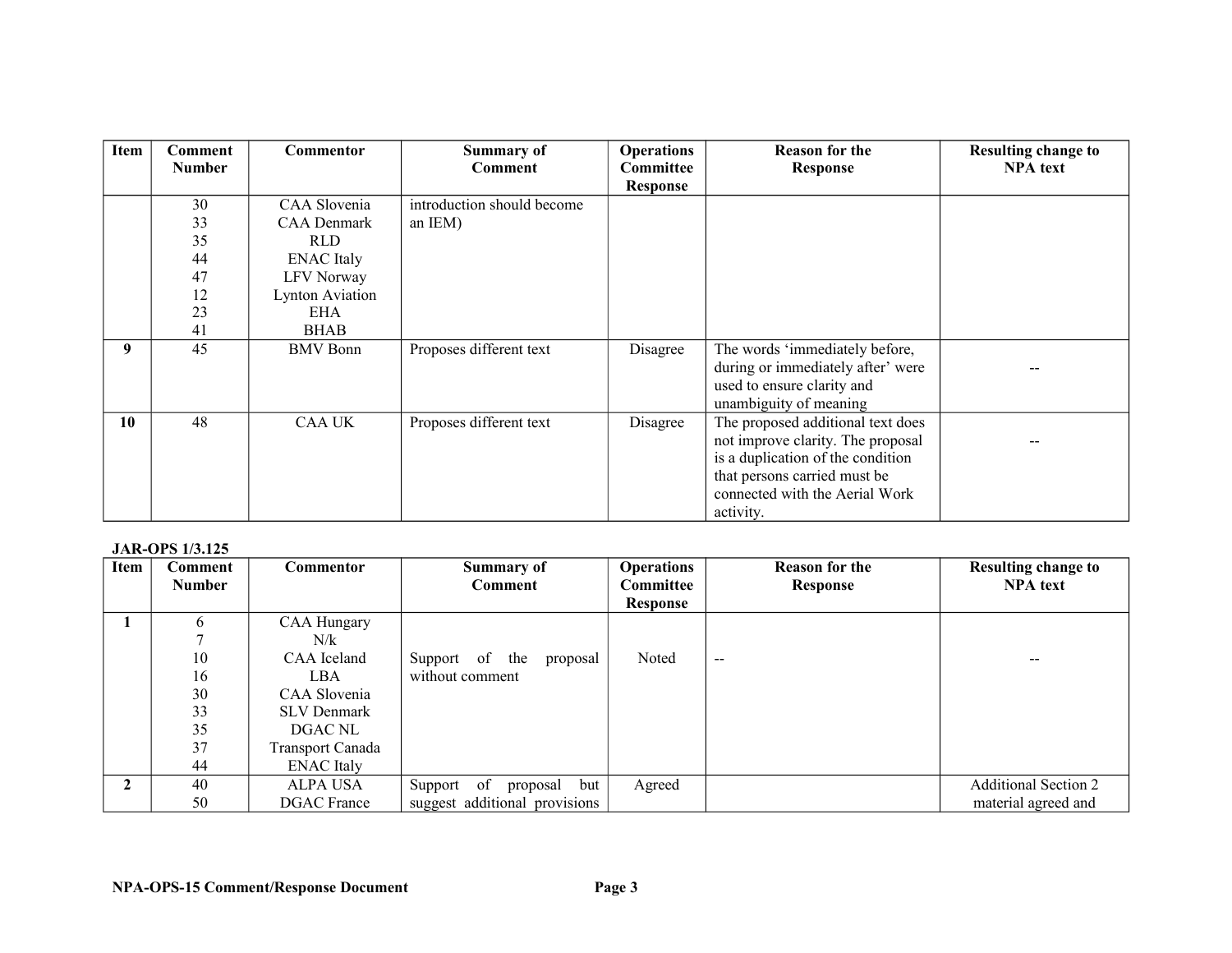| Item | <b>Comment</b> | <b>Commentor</b>             | <b>Summary of</b>               | <b>Operations</b> | <b>Reason for the</b>             | <b>Resulting change to</b> |
|------|----------------|------------------------------|---------------------------------|-------------------|-----------------------------------|----------------------------|
|      | <b>Number</b>  |                              | Comment                         | <b>Committee</b>  | <b>Response</b>                   | <b>NPA</b> text            |
|      |                |                              |                                 | <b>Response</b>   |                                   |                            |
|      |                |                              | to allow for loss or theft.     |                   |                                   | included                   |
| 3    | $\overline{3}$ | UK Flying Club               | Retain original text            | Agreed            | Avoid unnecessary administration  | See Annex 1 and 2 to       |
|      | 4              | PDG Heli Ltd.                |                                 |                   | (Falsification cannot be avoided) | comment No:5               |
|      | 5              | Air Malta                    |                                 |                   | Note: activity vis-à-vis ICAO?    |                            |
|      | 11             | Lynton Av. Ltd               |                                 |                   |                                   |                            |
|      | 21             | Maersk Air                   |                                 |                   |                                   |                            |
|      | 39             | <b>IAOPA</b>                 |                                 |                   |                                   |                            |
|      | 42             | <b>BHAP</b>                  |                                 |                   |                                   |                            |
| 4    | 14             | CAA Malta                    | Allow copies to be carried for  | Partly            | See items above and comment       |                            |
|      | 15             | Sabena                       | all documents (at the choice    | agreed            | No:20 'at the choice of' is       |                            |
|      | 20             | <b>AEA</b>                   | of the operator)                |                   | considered unnecessary addition   |                            |
|      | 24             | <b>EHA</b>                   |                                 |                   |                                   |                            |
|      | 29             | Alitalia Express             |                                 |                   |                                   |                            |
| 5    | and 2          | Bxl national airport         | For some documents copies       | Noted             | $\overline{\phantom{a}}$          | Proposal amended           |
|      | 8 and 9        | Bond Helicopter Ltd          | should be acceptable            |                   |                                   | accordingly. Legal opinion |
|      | 18             | <b>British World Airline</b> |                                 |                   |                                   | is that ICAO requires the  |
|      |                |                              |                                 |                   |                                   | original of some of the    |
|      |                |                              |                                 |                   |                                   | documents.                 |
| 6    | 31             | Skyjet AG, CH                | Useless to regulate; depends    | Noted             |                                   |                            |
|      |                |                              | on national law                 |                   |                                   |                            |
| 7    | 28             | <b>FOCA</b>                  | Original of Flight<br>Crew      | Not agreed        | Would cause problems at the time  | Add: 'original or copy'    |
|      |                |                              | licence to be carried (subpara. |                   | of renewal of licence.            |                            |
|      |                |                              | b)                              |                   |                                   |                            |

## **Subpart B.**

| Item | Comment       | Commentor          | Summary of                 | <b>Operations</b> | <b>Reason for the</b>              | <b>Resulting change to</b> |
|------|---------------|--------------------|----------------------------|-------------------|------------------------------------|----------------------------|
|      | <b>Number</b> |                    | Comment                    | Committee         | <b>Response</b>                    | <b>NPA</b> text            |
|      |               |                    |                            | <b>Response</b>   |                                    |                            |
|      | 276           | DGAC Lux           |                            |                   |                                    |                            |
|      | 002           | Finnair            |                            |                   |                                    |                            |
|      | 139           | AEA                | IEM $1.065(a)$ : Delete    | Agreed            | Subject is already covered in para |                            |
|      | 256           | CAAd Finland       |                            |                   | 2 of IEM 1.065                     | Deleted                    |
|      | 201           | <b>DGAC</b> France | IEM $1.065(a)$ alternative | Agreed            |                                    |                            |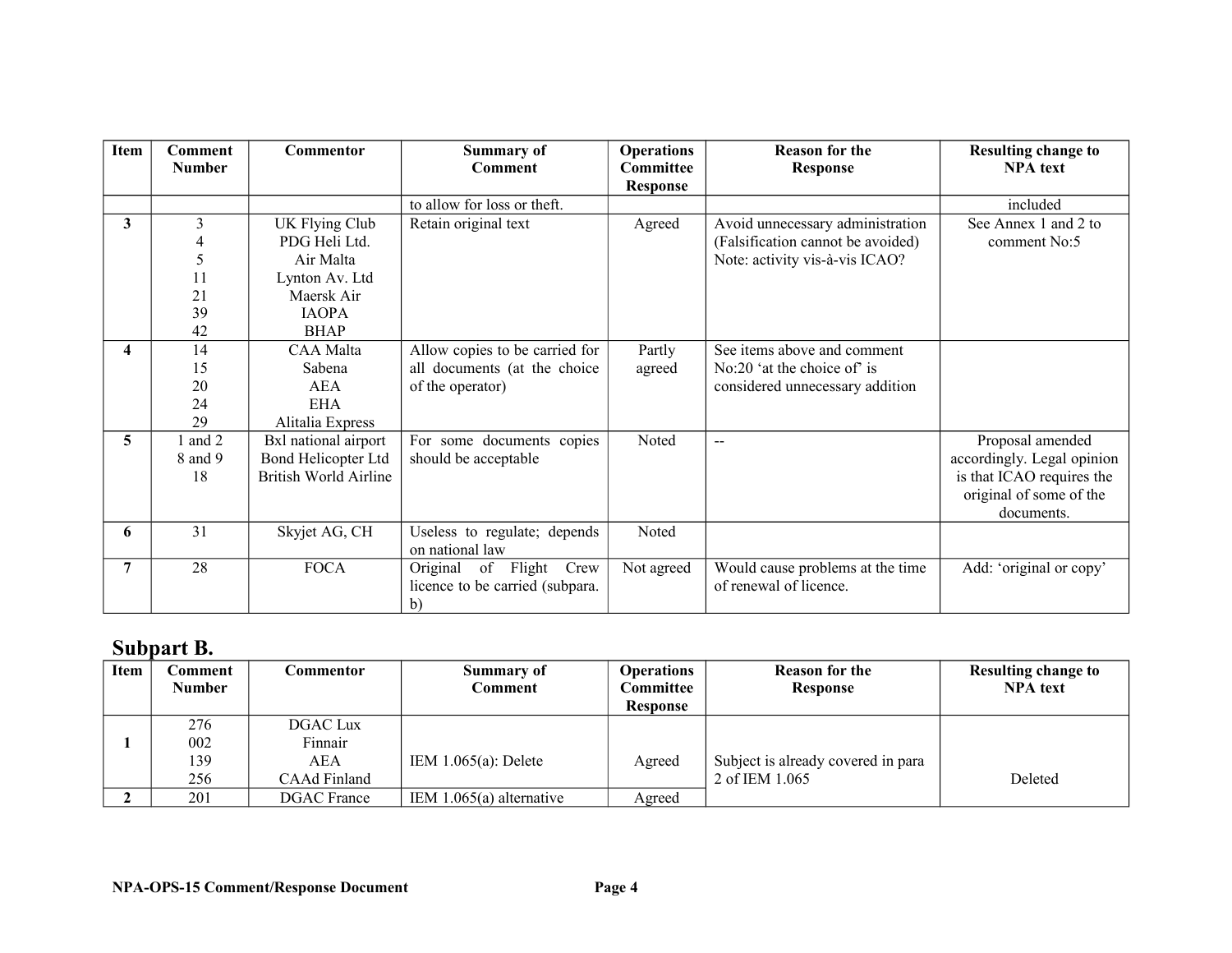| Item | <b>\omment</b><br><b>BT</b><br>Number | .'ommentor | Summary of<br>.`omment | <b>Operations</b><br><b>Committee_</b><br><b>Response</b> | <b>Reason for the</b><br><b>Response</b> | <b>Resulting change to</b><br><b>NPA</b> text |
|------|---------------------------------------|------------|------------------------|-----------------------------------------------------------|------------------------------------------|-----------------------------------------------|
|      |                                       |            | suggestion to delete   |                                                           |                                          |                                               |

The following Subpart B comment/responses are an abbreviation of a lengthy and comprehensive explanation put to the OC as Working Paper 20.4B/00. For the full response, reference should be made to this WP.

| Item | <b>Comment</b> | Commentor           | <b>Summary of</b>                | <b>Operations</b> | <b>Reason for the</b>               | <b>Resulting change to</b> |
|------|----------------|---------------------|----------------------------------|-------------------|-------------------------------------|----------------------------|
|      | <b>Number</b>  |                     | Comment                          | <b>Committee</b>  | <b>Response</b>                     | <b>NPA</b> text            |
|      |                |                     |                                  | <b>Response</b>   |                                     |                            |
| 3    | 096            | ORCG                | $1.037(a)$ : add 'and maintain'  | Agreed            | Will avoid doubt                    | Words added.               |
|      |                |                     |                                  |                   |                                     | Substance of comment       |
| 4    | 200            | <b>DGAC</b> France  | $1.037(a)$ : Emphasise Flight    | Noted and         |                                     | incorporated by            |
|      |                |                     | Safety Prevention programme      | discussed         |                                     | development of new paras.  |
|      |                |                     |                                  |                   |                                     | $(b)$ and $(c)$            |
|      |                |                     | $1.037(a)(2)$ : Small operators, |                   | Occurrence Reporting Scheme is      |                            |
| 5    | 115            | Operator            | with few aeroplanes, will not    |                   | an integral part of the Acc.        |                            |
|      |                |                     | be able to establish trends and  | Not agreed.       | Prevention and Flt. Safety Prog.    |                            |
|      |                |                     | should not be required to        |                   | The Scheme will support the         |                            |
|      |                |                     | establish an occurrence          |                   | operator's ability to address       |                            |
|      |                |                     | reporting scheme.                |                   | deficiencies and Flt. Safety.       |                            |
|      | 041            | <b>IFALPA</b>       | $1.037(a)(2)$ : Reporters should |                   | Voluntary scheme removes            |                            |
| 6    | 057            | <b>ALPA Germany</b> | have the right to remain         | Partly            | obligation to report. Complete      | Text amended to require    |
|      | 122            | <b>ECA</b>          | anonymous or that the whole      | agreed            | anonymity would make info.          | operators to accept        |
|      | 173            | <b>OPSG</b>         | scheme should be confidential    |                   | difficult to disseminate            | anonymous reports          |
|      |                |                     | and voluntary.                   |                   |                                     |                            |
|      |                |                     | $1.037(a)(4)$ : new subpara.     |                   | Most operators would appoint        |                            |
| 7    |                | LBA                 | needed; 'the appointment of a    | Agreed            | such a person but the JAR does      | Text amended accordingly   |
|      |                |                     | person accountable for           |                   | not actually require it.            |                            |
|      |                |                     | managing the prog.'              |                   |                                     |                            |
|      | 041            | <b>IFALPA</b>       | IEM $1.037(a)(2)$ : upgrade to   |                   | Value of this suggestion is negated |                            |
| 8    | 057            | <b>ECA</b>          | AMC                              | Not agreed        | by development of JAR-11            |                            |
|      | 173            | <b>SNPL</b>         |                                  |                   | proposals                           |                            |
|      |                |                     | IEM: change the overall          |                   | To restrict distribution as         |                            |
| 9    | 039            | Manufacturer        | objective from 'dissemination    | Not agreed        | suggested might prevent the info.   |                            |
|      |                |                     | to other persons' to             |                   | reaching the interested parties     |                            |
|      |                |                     | 'reporting to the Authorities'   |                   |                                     |                            |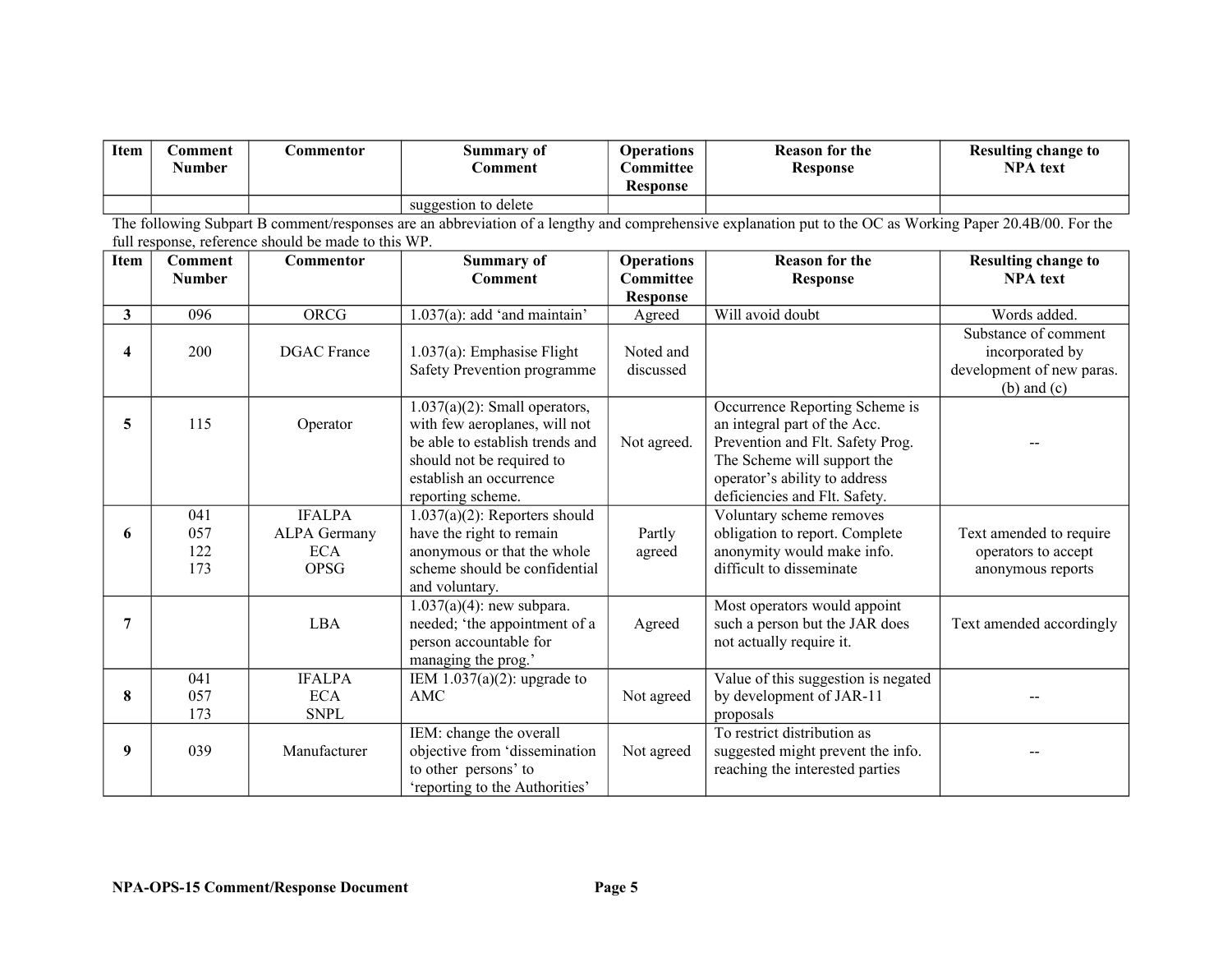| Item | <b>Comment</b> | <b>Commentor</b>     | <b>Summary of</b>                            | <b>Operations</b> | <b>Reason for the</b>              | <b>Resulting change to</b> |
|------|----------------|----------------------|----------------------------------------------|-------------------|------------------------------------|----------------------------|
|      | <b>Number</b>  |                      | Comment                                      | <b>Committee</b>  | <b>Response</b>                    | <b>NPA</b> text            |
|      |                |                      |                                              | <b>Response</b>   |                                    |                            |
|      | 001            | <b>AEA</b>           |                                              |                   |                                    |                            |
|      | 056            | <b>DGAC Lux</b>      | IEM para 4: questions the                    |                   |                                    |                            |
| 10   | 138            |                      | need for or the meaning of the               | Agreed            | Little reason to keep the para.    | Para. deleted.             |
|      | 193            | Operators            | para.                                        |                   |                                    |                            |
|      | 275            |                      |                                              |                   |                                    |                            |
|      |                |                      | Suggest that occurrences                     |                   |                                    |                            |
| 11   | 41             | <b>IFALPA</b>        | should remain in the database;               |                   |                                    |                            |
|      | 173            | <b>ECA</b>           | the significance may not be                  | Agreed            |                                    | Text amended accordingly   |
|      |                |                      | apparent until later.                        |                   |                                    |                            |
| 12   | 034            | Dassault             | $\overline{1.085(b)(1)}$ : suggest align the | Partly            | Meaning of 'fault' could include   | Word order changed (see    |
|      | 098            | <b>ORCG</b>          | text with JAR-21 and/or                      | agreed            | 'failure'                          | JAR-21) and 'fault'        |
|      |                |                      | include the word 'fault'.                    |                   |                                    | introduced.                |
|      | 003            | <b>AEA</b>           | Not all crew members would                   |                   |                                    |                            |
|      | 140            | <b>DGAC</b> Fr       | be competent to identify an                  |                   |                                    |                            |
|      | 202            | DGAC Lx              | 'airworthiness' problem.                     | Partly            |                                    | Words " which he           |
| 13   | 277            | Operator             | Suggest words 'perceive' or                  | agreed            |                                    | believes may affect "      |
|      | 227            | <b>IAOPA</b>         | 'believe' or, alternatively                  |                   |                                    | included; 'airworthiness'  |
|      | 248            | ERA                  | delete 'airworthiness'.                      |                   |                                    | retained.                  |
|      | 098            | ORCG                 | Also four of these suggest                   |                   |                                    |                            |
|      |                |                      | additional para. to avoid the                | Agreed            |                                    | Additional words inserted. |
|      |                |                      | need for every crew member                   |                   |                                    |                            |
|      |                |                      | to report the same occurrence.               |                   |                                    |                            |
|      |                |                      | One comment included                         |                   |                                    |                            |
|      |                |                      | suggestion that it is wrong to               |                   | Point taken but, on balance, it is |                            |
| 14   | 028            |                      | teach all crew members to                    | Not agreed        | thought that most commanders       |                            |
|      |                |                      | make report; if they fail, this              |                   | and operators would prefer to      |                            |
|      |                |                      | might absolve the operator of                |                   | teach the need for reporting.      |                            |
|      |                |                      | ensuing responsibility.                      |                   |                                    |                            |
|      |                |                      | Need for crew members to                     |                   | The commander of any aeroplane     |                            |
| 15   | 116            | Operator (small a/c) | report should not apply to                   | Not agreed        | should know if one of the crew     |                            |
|      |                |                      | small aeroplane operators.                   |                   | have noticed something untoward.   |                            |
|      |                |                      | $\sqrt{1.085(b)(2)}$ ; suggest delete        |                   | 1.420 refers to incidents and this |                            |
|      |                |                      | words 'endangered or could                   |                   | para. relates to faults etc. which |                            |
| 16   | 099            | ORCG                 | have endangered'; all                        | Not agreed        | might become incidents if not      |                            |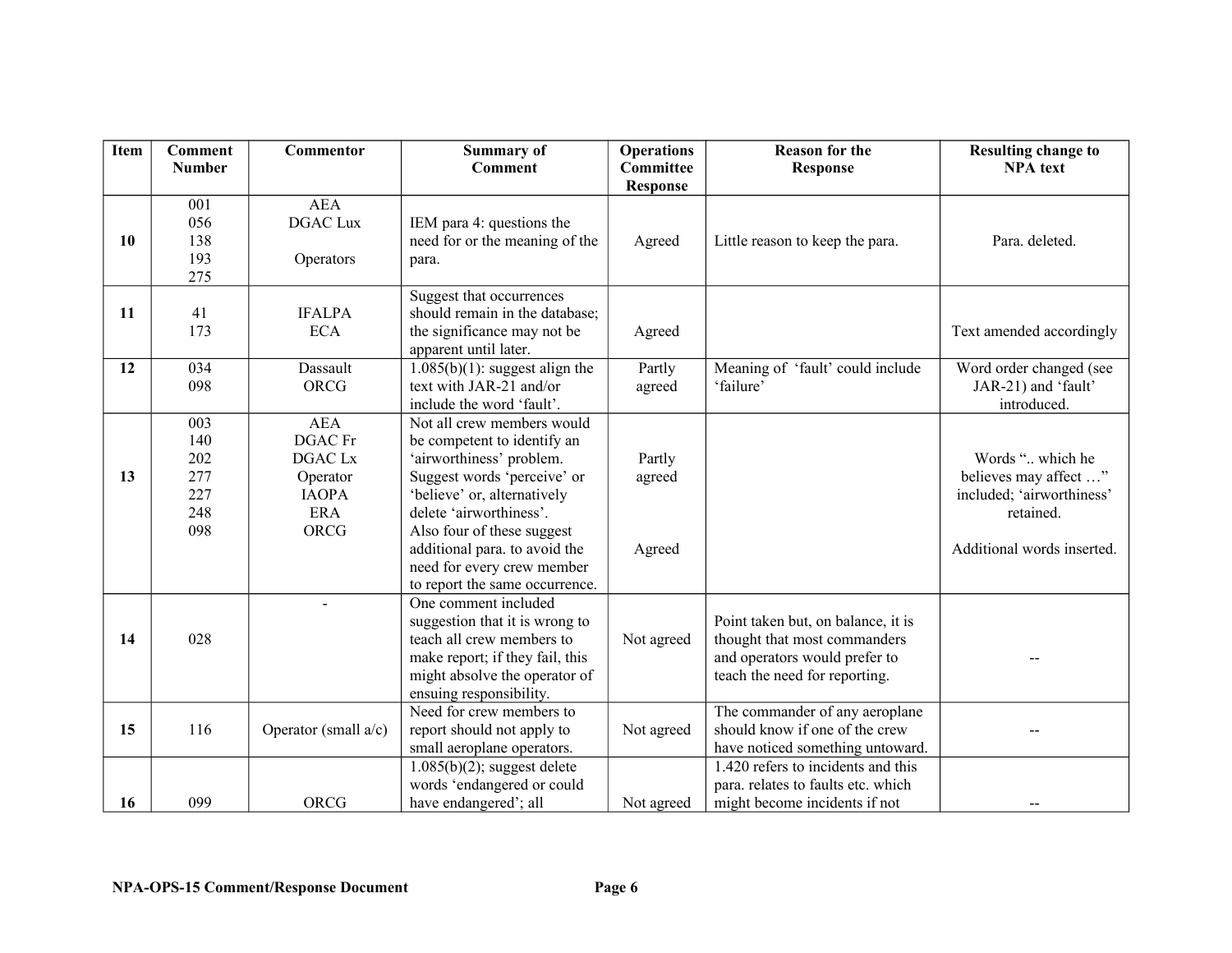| Item | .`omment<br><b>Number</b> | .\ommentor | Summary of<br><i>≥</i> omment                    | <b>Operations</b><br><b>Committee</b><br><b>Response</b> | <b>Reason for the</b><br><b>Response</b> | Resulting change to<br><b>NPA</b> text |
|------|---------------------------|------------|--------------------------------------------------|----------------------------------------------------------|------------------------------------------|----------------------------------------|
|      |                           |            | incidents should be reported<br>under $1.420(a)$ |                                                          | reported.                                |                                        |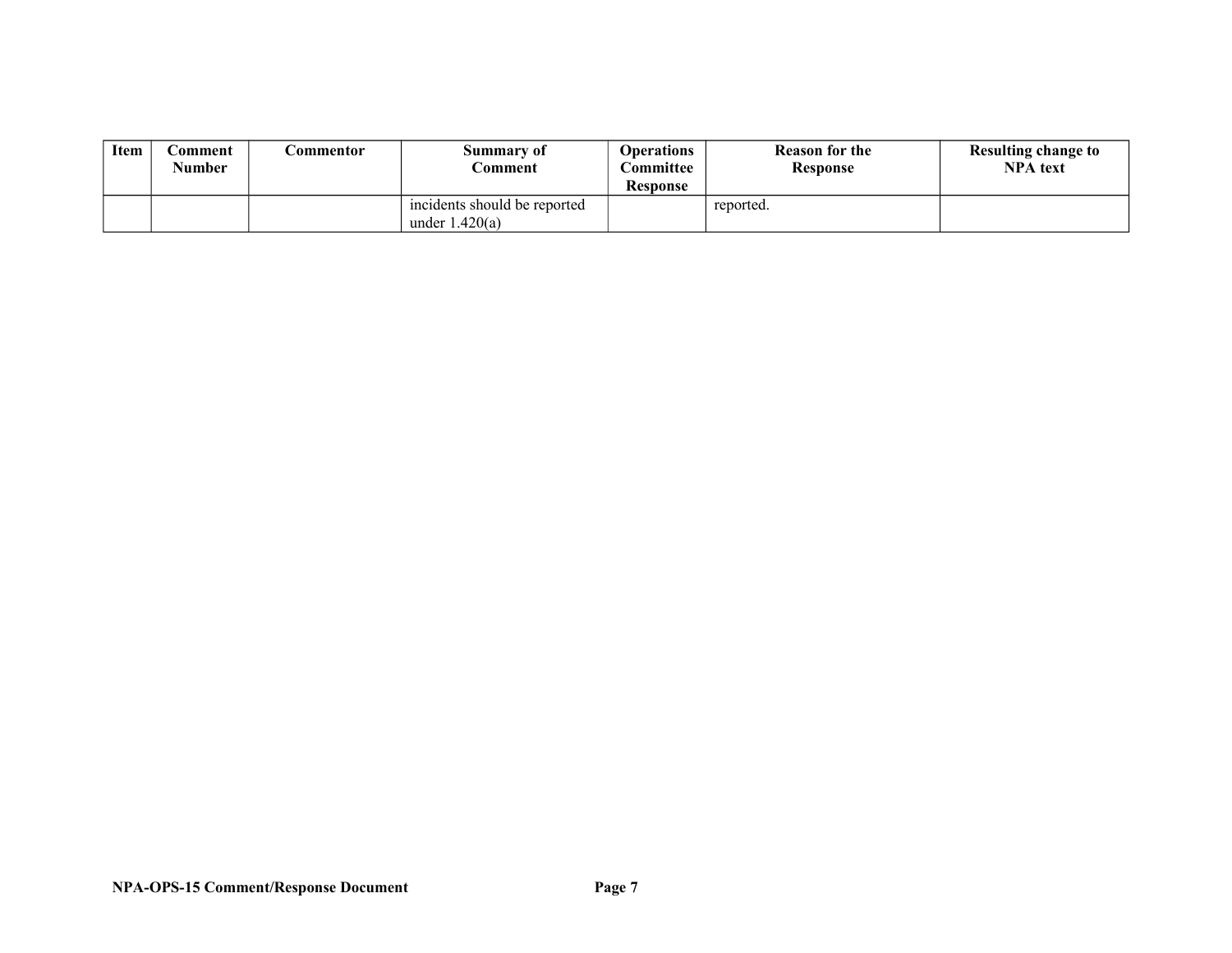## **Subpart C**

| <b>Item</b>             | Comment       | Commentor      | <b>JAR-OPS</b>          | <b>Summary of Comment</b>              | Operatio        | <b>Reason for the</b>                                  | <b>Resulting</b> |
|-------------------------|---------------|----------------|-------------------------|----------------------------------------|-----------------|--------------------------------------------------------|------------------|
|                         | <b>Number</b> |                | paragraph               |                                        | ns              | <b>Response</b>                                        | change to        |
|                         |               |                |                         |                                        | Committe        |                                                        | <b>NPA</b> text  |
|                         |               |                |                         |                                        | e               |                                                        |                  |
|                         |               |                |                         |                                        | <b>Response</b> |                                                        |                  |
| $\mathbf{1}$            | 058           | <b>SNPL</b>    | $\overline{1.175}$ (g)  | Deletion of "capable of exercising     | Not             | Not necessary to specifically                          |                  |
|                         |               |                |                         | operational control" is not acceptable | agreed          | mention the capability; NPA text                       |                  |
|                         |               |                |                         |                                        |                 | reflects the capability adequately                     |                  |
| $\overline{2}$          | 113           | HQ Maintenance | $\overline{1.175}$ (j)+ | -No discriminant of 20 empl. (Delete   | <b>Not</b>      | $\overline{\text{NPA}}$ text is more prescriptive than |                  |
|                         |               | Div            | (k)                     | $\mathbf{k}$                           | agreed          | maintenance proposal                                   |                  |
|                         | 278           | DGAC - Lux.    |                         | -2 persons minimum to cover four       | Not             | -For very small organisations 1                        |                  |
|                         |               |                |                         | areas                                  | agreed          | person could be enough                                 |                  |
| $\overline{\mathbf{3}}$ | 130           | <b>CAA-UK</b>  | 1.175(j)                | Combination for flight ops or crew     | Noted           |                                                        |                  |
|                         |               |                |                         | training with maintenance is           |                 | Combination flight ops/crew                            |                  |
|                         |               |                |                         | acceptable                             |                 | training with maintenance should                       |                  |
|                         | 301           | CAA D          | $^{\prime\prime}$       | " " but only for very small            | Noted           | only be made for small                                 |                  |
|                         |               |                |                         | organisations                          |                 | organisations (economical reasons)                     |                  |
|                         | 302           | <b>RLD-NL</b>  |                         | Strongly opposing combination of       | Noted           | and subject to acceptance by the                       |                  |
|                         |               |                |                         | fl.ops with maintenance (balance       |                 | Authority. Proper qualification of                     |                  |
|                         |               |                |                         | may be lost)                           |                 | the person is necessary.                               |                  |
|                         | 239           | Martinair      |                         | For size of Martinair no combination   | Noted           |                                                        |                  |
|                         |               |                | (general)               | with maintenance is acceptable         |                 |                                                        |                  |
| $\overline{\mathbf{4}}$ | 004           | Finnair        | 1.175 Appx              | Experience in aviation<br>Delete       | Agreed          | Experience in military aviation is a                   | Delete "civil"   |
|                         | 141           | <b>AEA</b>     | $2$ para $(a)$          | "civil"                                |                 | valid one                                              |                  |
|                         | 203           | DGAC-F         |                         |                                        |                 |                                                        |                  |
| $\overline{5}$          | 117           | Skyjet (ZRH)   | 1.175 Appx              | Managerial competency in civil         | Agreed          | This change is necessary to start a                    | see summary of   |
|                         |               |                | $2$ para $(a)$          | aviation acceptable to the Authority   |                 | very small organisation                                | the comment      |
|                         |               |                |                         | as appropriate (experience not         |                 |                                                        |                  |
|                         |               |                |                         | necessary)                             |                 |                                                        |                  |
| 6                       | 232           | Air 2000       | 1.175 Appx              | technical or operational (editorial)   | Not             | techn./operational means and/or                        |                  |
|                         |               |                | $2$ para (a)            |                                        | agreed          | which is the intention                                 |                  |
| $\overline{7}$          | 059           | <b>SNPL</b>    | 1.175 Appx              | Do not accept complete deletion of     | Not             | Requirement is covered in $1.175(g)$                   |                  |
|                         |               |                | 2 para $(b)(3)$         | old $(b)(3)$                           | agreed          | as amended by NPA.                                     |                  |
|                         |               |                |                         |                                        |                 | See item 1 above                                       |                  |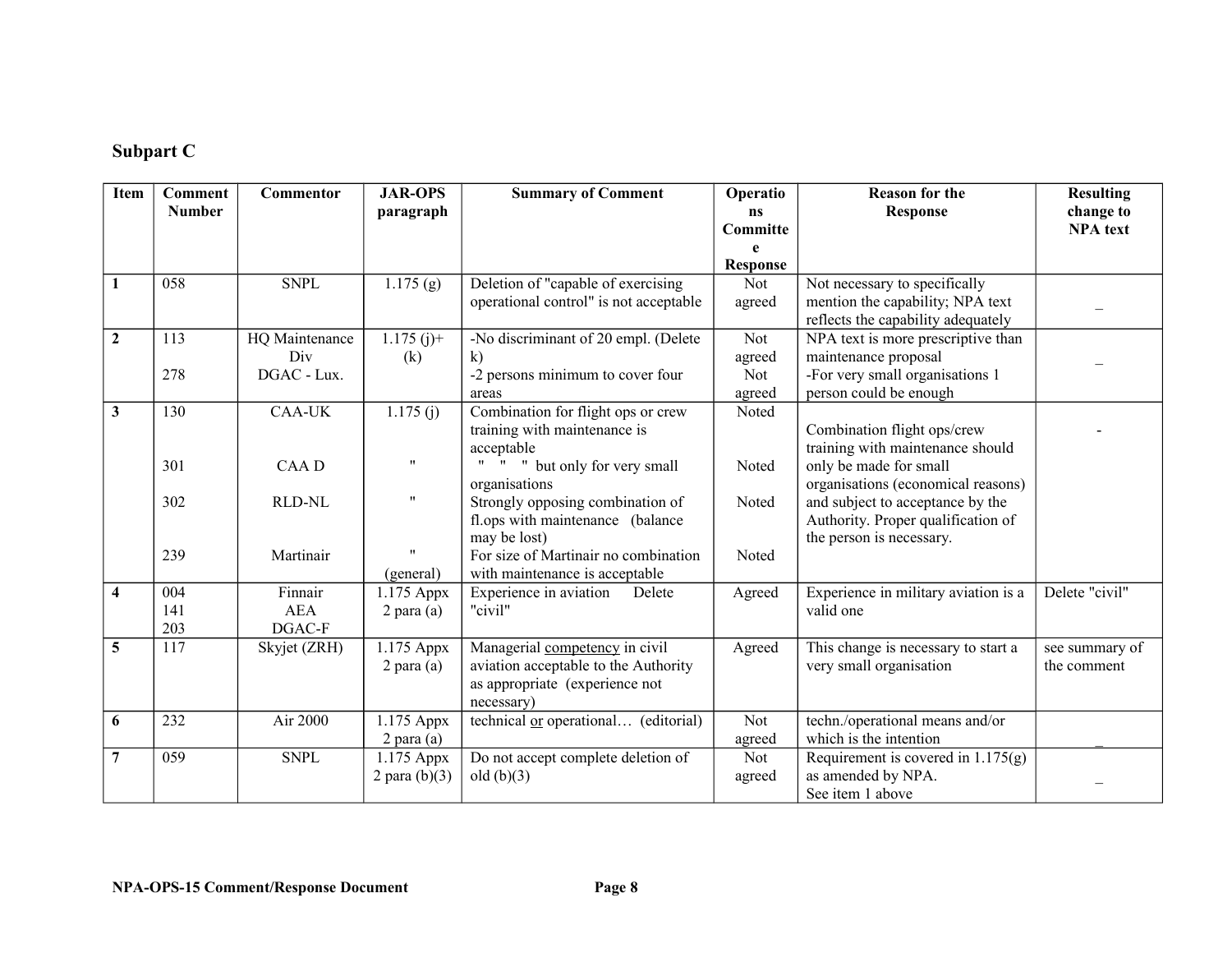| <b>Item</b> | <b>Comment</b>   | Commentor             | <b>JAR-OPS</b>               | <b>Summary of Comment</b>                               | Operatio              | <b>Reason for the</b>                                            | <b>Resulting</b>             |
|-------------|------------------|-----------------------|------------------------------|---------------------------------------------------------|-----------------------|------------------------------------------------------------------|------------------------------|
|             | <b>Number</b>    |                       | paragraph                    |                                                         | <b>ns</b><br>Committe | <b>Response</b>                                                  | change to<br><b>NPA</b> text |
|             |                  |                       |                              |                                                         | e                     |                                                                  |                              |
|             |                  |                       |                              |                                                         | <b>Response</b>       |                                                                  |                              |
| 8           | 229              | <b>FOCA</b>           | 1.175 Appx                   | "unless acceptable to the Authority                     | Not                   | Flexibility is necessary and                                     |                              |
|             |                  |                       | $2(b)(3)$ new                | concerned " should be deleted                           | agreed                | Authority is enititled to refuse if it<br>wishes                 | $\overline{?}$               |
| 9           | 233              | Air 2000              | 1.175 Appx                   | Change sequence to: "crew member                        | Agreed                | To follow sequence of $(c)(1)$ and                               | See summary                  |
|             | 274              | <b>NCAA</b>           | 2 (c)(3)(iii)                | and ground staff"                                       | Noted                 | $(c)(2)$ . Editorial                                             |                              |
| 10          |                  |                       | AMC 1.175<br>(i)             | Agreement to NPA, based on<br>experience in Scandinavia |                       |                                                                  |                              |
| 11          | 112              | HQ Maint. Div         | AMC 1.175                    | Give separate requirements for Nom.                     | Noted                 | The expertise needed for Nom. PH                                 | See comment                  |
|             |                  |                       | $(i)$ item 1.2               | Postholder Maintenance. New item                        |                       | Maintenance indeed is different                                  | No.113                       |
|             |                  |                       |                              | 1.3                                                     |                       | and is covered by para. 3 of same<br>AMC                         |                              |
| 12          | 093              | <b>Britannia</b>      | AMC 1.175                    | Britannia object to the requirement to                  | Noted                 | Comment not clear                                                |                              |
|             |                  |                       | $(i)$ 1.1-1.5                | have airline experience                                 |                       |                                                                  |                              |
| 13          | 204              | DGAC-F                | AMC 1.175<br>$(i)$ item      | the relevant parts of the operations<br>manual          | Agreed                | Is covered by comment No. 112                                    | See 112                      |
|             |                  |                       | 1.2(c)                       |                                                         |                       |                                                                  |                              |
| 14          | $\overline{118}$ | Skyjet (ZRH)          | AMC 1.175                    | The exception mentioned at the                          | Agreed                | The text in 1, mentions also                                     | Similar to the               |
|             |                  |                       | (i)                          | beginning of 1. should be applicable                    |                       | "licensing". Therefore items 2, 3,                               | one proposed in              |
|             |                  |                       |                              | to all items. Re-numbering is propsed                   |                       | etc, should be covered by the                                    | the comment No.              |
|             |                  |                       |                              |                                                         |                       | exception as well                                                | 118                          |
| 15          | 004<br>141       | Finnair<br><b>AEA</b> | AMC 1.175<br>$(i)$ items 1.4 | "management capabilities in<br>$\blacksquare$<br>$a$ "  | Noted                 | Change under 5 above covers this                                 | See comment<br>004           |
|             | 279              | DGAC-Lux              | and $1.5$                    | sufficient work experience (5<br>$\overline{a}$         | <b>Not</b>            | The proposal would not really                                    |                              |
|             |                  |                       |                              | years considered sufficient)                            | agreed                | change the requirement and the                                   |                              |
|             |                  |                       |                              |                                                         |                       | rewording under 14 will introduce                                |                              |
|             |                  |                       |                              |                                                         |                       | the necessary flexibility                                        |                              |
| 16          | 194              | Monarch               | AMC 1.175                    | "should hold, or has held within                        | Not                   | If this were agreed, both the                                    | See comment                  |
|             |                  |                       | $(i)$ item 2                 | the last five years, a valid"                           | Agreed                | Postholder and his Deputy could<br>be without a current licence. | No. 194                      |
|             |                  |                       |                              |                                                         |                       | Intention is that one of them should                             |                              |
|             |                  |                       |                              |                                                         |                       | be current.                                                      |                              |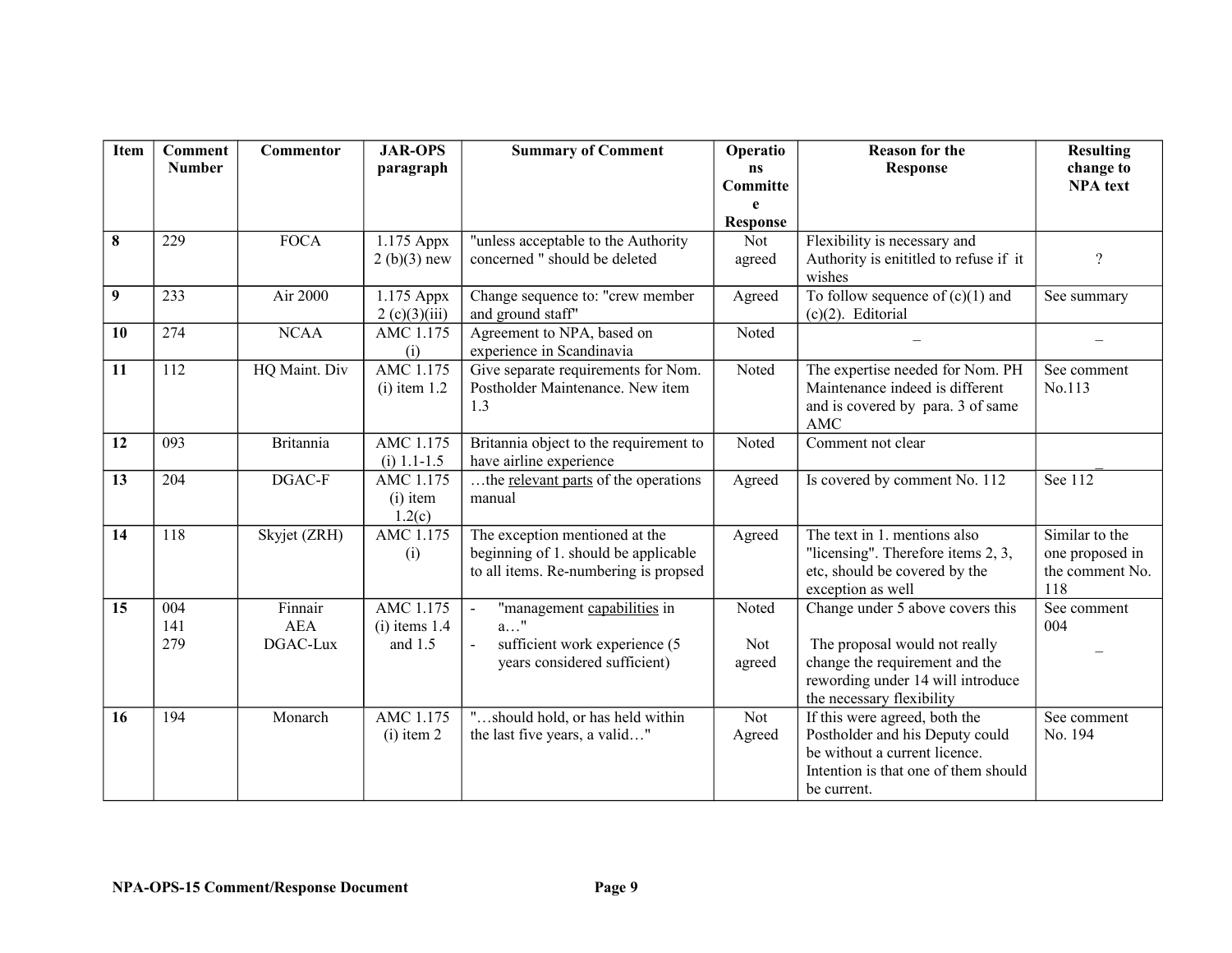| Item | <b>Comment</b> | Commentor       | <b>JAR-OPS</b>  | <b>Summary of Comment</b>                   | Operatio        | <b>Reason for the</b>                | <b>Resulting</b> |
|------|----------------|-----------------|-----------------|---------------------------------------------|-----------------|--------------------------------------|------------------|
|      | <b>Number</b>  |                 | paragraph       |                                             | ns              | <b>Response</b>                      | change to        |
|      |                |                 |                 |                                             | Committe        |                                      | <b>NPA</b> text  |
|      |                |                 |                 |                                             | e               |                                      |                  |
|      |                |                 |                 |                                             | <b>Response</b> |                                      |                  |
| 17   | 111            | HQ Maint. Div   | AMC 1.175       | add: "as appropriate"                       | Not             | The NPA text leaves enough           |                  |
|      |                |                 | $(i)$ item 3.1  |                                             | agreed          | flexibility; the word 'relevant' is  |                  |
|      |                |                 |                 |                                             |                 | used and item 14 above is also of    |                  |
|      |                |                 |                 |                                             |                 | relevance to this point.             |                  |
| 18   | 110            | HQ Maint. Div   | AMC 1.175       | Delete para 3.3 as it is not necessary      | Not             | The acceptance of comment No.        |                  |
|      |                |                 | $(i)$ item 3.3  | to have knowledge on all types              | agreed          | 118 (see item 14 above) allows       |                  |
|      |                |                 |                 | operated                                    |                 | alleviations in particular cases and |                  |
|      |                |                 |                 |                                             |                 | some knowledge is necessary - not    |                  |
|      | 078            | <b>SNPNC</b>    | AMC 1.175       |                                             |                 | full technical competence.           |                  |
| 19   |                | DGAC-F          |                 | Add a sentence that the Nom.                | Agreed          |                                      | See comment      |
|      | 205            |                 | $(i)$ item 4    | Postholder Training should be               |                 |                                      | 078 or 205       |
|      |                |                 |                 | assisted concerning Cabin Crew<br>training. |                 |                                      |                  |
| 20   | 228            | <b>IAOPA-EU</b> | AMC 1.175       | "current Type Rating Instructor on          | Agree?          |                                      |                  |
|      | 249            | <b>ERAA</b>     | $(i)$ item 4    | a type" (Alleviation for small/start-       |                 | $\gamma$                             |                  |
|      |                |                 |                 | up AOC holders)                             |                 |                                      |                  |
| 21   | 023            | Eurocontrol     | AMC 1.175       | add (d) on reporting occurances             | Not             | $1.2(a)$ and (c) cover the case      |                  |
|      |                |                 | $(I)$ item 1.2  | according to Eurocontrol                    | agreed          |                                      |                  |
|      |                |                 |                 | requirements                                |                 |                                      |                  |
| 22   | 119            | Skyjet (ZRH)    | IEM 1.175       | Text should be more precise and             | Not             | Impossible to be so precise          | See comment      |
|      |                |                 | $(j)$ and $(k)$ | specify: "employed for tasks                | agreed          |                                      | No. 119          |
|      |                |                 |                 | related to flight operation or              |                 |                                      |                  |
|      |                |                 |                 | maintenance by an operator"                 |                 |                                      |                  |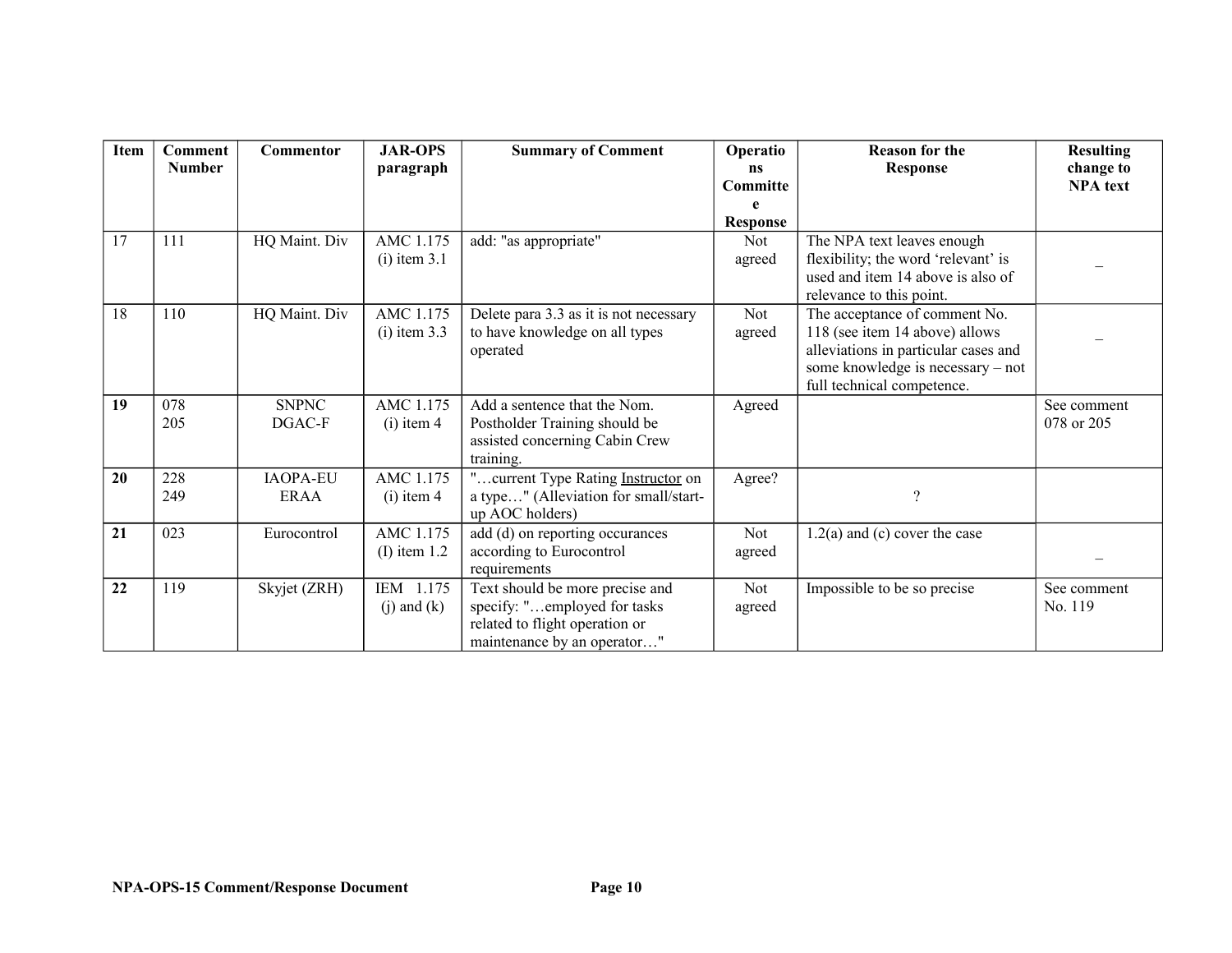## **Subpart D**

**Note:** Items 1 to 21 which follow are taken from OC WP 20.4/00 which should be examined for the complete response (see also items 3 onwards of Subpart B above)

| 100000<br><b>Item</b>   | Comment<br><b>Number</b>                                                      | Commentor   | <b>Summary of</b><br><b>Comment</b>                                                              | <b>Operations</b><br><b>Committee</b><br><b>Response</b> | <b>Reason for the</b><br><b>Response</b>                                                                                                                                                     | <b>Resulting change to</b><br><b>NPA</b> text                                          |
|-------------------------|-------------------------------------------------------------------------------|-------------|--------------------------------------------------------------------------------------------------|----------------------------------------------------------|----------------------------------------------------------------------------------------------------------------------------------------------------------------------------------------------|----------------------------------------------------------------------------------------|
| 1                       | 12.1<br>24<br>30<br>46<br>67<br>100<br>129<br>150<br>178<br>198<br>244<br>284 | Numerous    | $1.420(a)$ Terminology;<br>suggest that the terms should<br>repeat those used in Annex 13        | Agreed                                                   |                                                                                                                                                                                              | 'Occurrence' not used as a<br>term of its own.<br>Terminology aligned with<br>Annex 13 |
| $\mathbf{2}$            | 295                                                                           | <b>SLV</b>  | Terminology; suggest use of<br>the text of the EC Directive                                      | Not agreed                                               | EC Directive text somewhat<br>unclear and already agreed to<br>follow Annex 13 (see 1 above)                                                                                                 |                                                                                        |
| 3                       | 101                                                                           | <b>ORCG</b> | $1.420(b)(1)$ ; all reporting<br>instructions should be in .420<br>(cross reference unnecessary) | Not agreed                                               | $(b)(1)$ forms an essential link with<br>crew responsibilities which could<br>include incident reporting                                                                                     |                                                                                        |
| $\overline{\mathbf{4}}$ | 35                                                                            | Dassault    | $.420(b)(2)$ ; aeroplane<br>manufacturer should also be<br>informed (compare JAR-21)             | Noted                                                    | The para. $(b)(4)$ mentions the<br>'organisation responsible'; this<br>would include the manufacturer.<br>Also ORCG's draft ACJ specifies<br>what is meant by 'organisation<br>responsible'. | No change                                                                              |
|                         | 102                                                                           |             | $.420(b)(2)$ ; suggest remove<br>words 'malfunction or defect'                                   | Agreed                                                   |                                                                                                                                                                                              | Words removed                                                                          |
| 5                       | 103,104                                                                       | ORCG        | The 72 hour deadline for a<br>report should be in a separate<br>para. and clarification reqd.    | Agreed                                                   |                                                                                                                                                                                              | Amended accordingly                                                                    |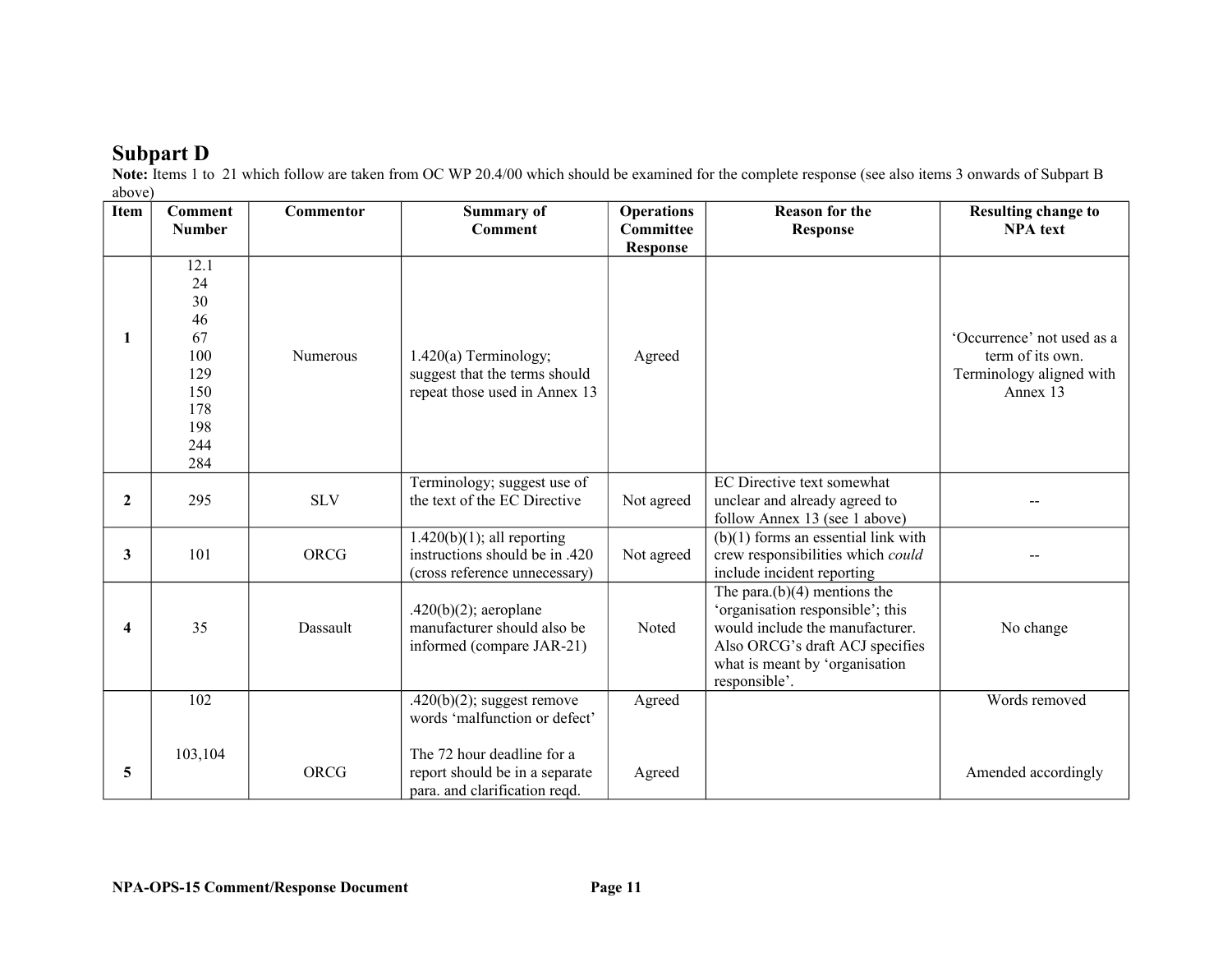| <b>Item</b> | <b>Comment</b><br><b>Number</b> | Commentor             | <b>Summary of</b><br><b>Comment</b>                                              | <b>Operations</b><br><b>Committee</b><br><b>Response</b> | <b>Reason for the</b><br><b>Response</b> | <b>Resulting change to</b><br><b>NPA</b> text |
|-------------|---------------------------------|-----------------------|----------------------------------------------------------------------------------|----------------------------------------------------------|------------------------------------------|-----------------------------------------------|
|             |                                 |                       |                                                                                  |                                                          |                                          |                                               |
|             | 129                             |                       | Delete reference                                                                 | Agreed                                                   |                                          | Deleted                                       |
|             | 12.2                            | <b>AEA</b>            | $.420(b)(3)$ ; delete the last                                                   |                                                          | Without the sentence, there is a         |                                               |
| 6           | 150                             | Finnair               | sentence (report to Authority)                                                   | Not agreed                                               | risk that an entry in Tech Log           | No change                                     |
|             | 284                             | DGAC Lx               |                                                                                  |                                                          | would be thought sufficient.             |                                               |
| 7           | 36                              | Dassault              | .420(b)(4); replace 'fault'<br>with 'failure' and 'aircraft'<br>with 'aeroplane' | Partly<br>agreed                                         | 'Fault' would include 'failure'          | Text amended to<br>'aeroplane'                |
|             | 105                             | ORCG                  | $.420(b)(4)$ ; replace                                                           |                                                          |                                          |                                               |
| 8           |                                 |                       | 'manufacturer' with                                                              | Agreed                                                   |                                          |                                               |
|             |                                 |                       | 'organization responsible'                                                       |                                                          |                                          | Text amended accordingly                      |
|             | 265                             | <b>Austro Control</b> | Definition too narrow                                                            |                                                          |                                          |                                               |
|             |                                 |                       | .420 $(c)$ ; 'Serious incident'                                                  |                                                          |                                          |                                               |
| 9           | $\blacksquare$                  | LBA in committee      | and 'Accident' reporting<br>should be associated                                 | Agreed                                                   |                                          | Various changes to the                        |
|             | 47                              |                       | $.420(c)(1)$ ; suggest add a time                                                | Partly                                                   |                                          | para.<br>Separate para. $(c)(2)$ added        |
| 10          | 66                              | Several               | limit of 48 hrs to this para.                                                    | agreed                                                   |                                          | with a deadline specified                     |
|             | 179                             |                       |                                                                                  |                                                          |                                          |                                               |
|             |                                 |                       | $.420(c)(1)$ ; suggest additional                                                |                                                          |                                          |                                               |
| 11          | 264                             | BAe                   | words to allow for the fact                                                      | Agreed                                                   |                                          | Text amended accordingly                      |
|             | 308                             | <b>Austro Control</b> | that the commander may be a                                                      |                                                          |                                          |                                               |
|             |                                 |                       | casualty<br>.420(c)(1); delete words                                             |                                                          |                                          |                                               |
| 12          | 106                             | <b>ORCG</b>           | 'resulting in serious injury'                                                    | Agreed                                                   |                                          | Text changed                                  |
|             |                                 |                       | etc. This is implicit in                                                         |                                                          |                                          |                                               |
|             |                                 |                       | definition                                                                       |                                                          |                                          |                                               |
|             |                                 |                       | .420(c)(1); should require                                                       |                                                          |                                          |                                               |
| 13          | 37                              | Dassault              | reporter to inform other                                                         | Agreed                                                   |                                          | Text changed                                  |
|             |                                 |                       | agencies                                                                         |                                                          |                                          |                                               |
|             |                                 |                       | $.420(d)(1)$ ; may be                                                            |                                                          |                                          |                                               |
| 14          | 12.3<br>150.3                   | <b>AEA</b>            | impractical to expect<br>commander to submit a                                   | Agreed in                                                |                                          | Text modified to meet the                     |
|             |                                 | Finnair               | written report                                                                   | principle                                                |                                          | intent of comment                             |
|             |                                 |                       |                                                                                  |                                                          |                                          |                                               |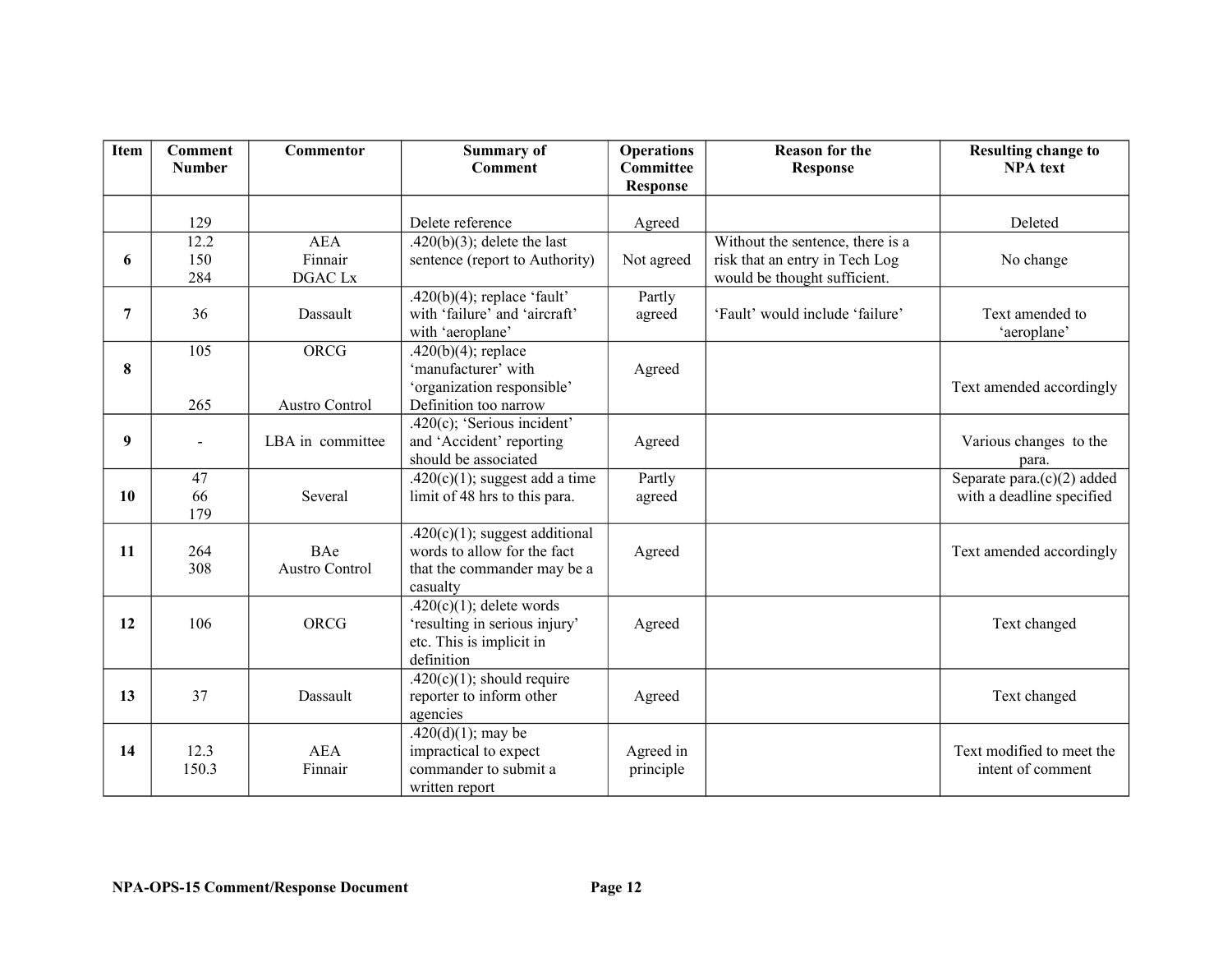| <b>Item</b> | <b>Comment</b><br><b>Number</b> | Commentor             | <b>Summary of</b><br>Comment       | <b>Operations</b><br><b>Committee</b> | <b>Reason for the</b><br><b>Response</b> | <b>Resulting change to</b><br><b>NPA</b> text |
|-------------|---------------------------------|-----------------------|------------------------------------|---------------------------------------|------------------------------------------|-----------------------------------------------|
|             |                                 |                       |                                    | <b>Response</b>                       |                                          |                                               |
|             |                                 |                       |                                    |                                       | Commander remains the right              | Text changed to nominate                      |
| 15          | 264.2                           | <b>Austro Control</b> | $.420(d)(3)(ii)$ ; insert 'or the  | Agreed in                             | person but may not be the one to         | the operator in the                           |
|             |                                 |                       | operator'                          | part                                  | find the damage                          | commander's absence                           |
| 16          | 264.3                           | Austro Control        | $.420(d)(5)$ ; insert 'or the      | Not agreed                            | Text already includes 'in his            |                                               |
|             |                                 |                       | operator <sup>3</sup>              |                                       | absence the operator'                    |                                               |
| 17          | 133                             | <b>CAA UK</b>         | $.420(d)(5)$ ; use same text as in | Partly                                | Not useful to use the whole text         | The last line of 1.1245                       |
|             |                                 |                       | 1.1245                             | agreed                                |                                          | included                                      |
|             | 31                              |                       | $.420(d)(6)$ ; JAR-1 should        |                                       | The list is not intende to be            |                                               |
|             | 48                              | <b>IFALPA</b>         | include definitions for the        | <b>Noted</b>                          | exhaustive, examples only                |                                               |
| 18          | 68                              |                       | conditions listed                  |                                       |                                          |                                               |
|             | 129.4                           | supported by several  |                                    |                                       | Already addressed elsewhere              |                                               |
|             | 180                             |                       | Also include 'loss of a/c nav.     | Not agreed                            | (either in normal incident reports       |                                               |
|             |                                 |                       | accuracy'                          |                                       | or in Air Traffic incidents)             |                                               |
|             |                                 |                       | .420 $(d)(6)$ ; how is the         |                                       |                                          |                                               |
| 19          | 308.1                           | BAe                   | commander aware of high            | Point taken                           |                                          | Removed from list                             |
|             |                                 |                       | radiation?                         |                                       |                                          |                                               |
|             |                                 |                       | Suggests that 1.420 should         |                                       | Para.(d)(1), 'Air Traffic Incidents'     |                                               |
| 20          | 026                             | Eurocontrol           | cover wider issues such as Air     | Not agreed                            | is sufficient for JAR-OPS                |                                               |
|             |                                 |                       | <b>Traffic Movement</b>            |                                       | (ORCG's draft ACJ covers ATC             |                                               |
|             |                                 |                       | occurrences                        |                                       | aspects)                                 |                                               |
|             |                                 |                       |                                    |                                       | Would recreate difficulties which        |                                               |
| 21          | 129.1                           | <b>OPSG</b>           | Suggests change of title of        | Not agreed                            | were encountered when                    |                                               |
|             |                                 |                       | 1.420 to 'Incident Reporting'.     |                                       | 'Occurrences' were addressed in          |                                               |
|             |                                 |                       |                                    |                                       | separate JARs                            |                                               |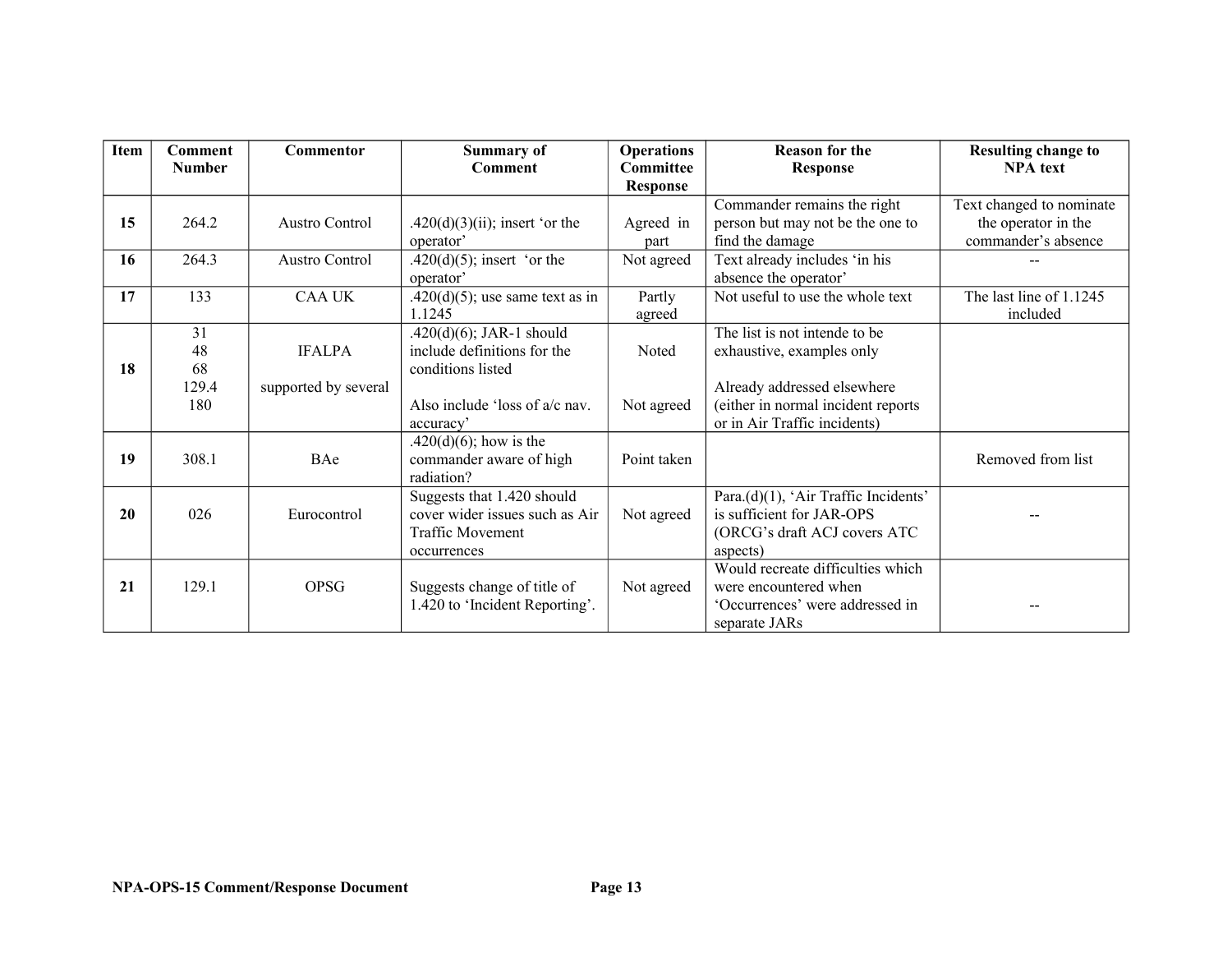|                         | <b>Subpart E</b>         |                                   |                             |                                                                         |                                                                        |                                                                                                                                                                                                                                                                   |                                                                                                                                                                          |
|-------------------------|--------------------------|-----------------------------------|-----------------------------|-------------------------------------------------------------------------|------------------------------------------------------------------------|-------------------------------------------------------------------------------------------------------------------------------------------------------------------------------------------------------------------------------------------------------------------|--------------------------------------------------------------------------------------------------------------------------------------------------------------------------|
| Item                    | Comment<br><b>Number</b> | Commentor                         | <b>JAR-OPS</b><br>paragraph | <b>Summary of</b><br><b>Comment</b>                                     | <b>Operations</b><br><b>Committee</b><br><b>Response</b>               | <b>Reason for the</b><br><b>Response</b>                                                                                                                                                                                                                          | <b>Resulting change to</b><br><b>NPA</b> text                                                                                                                            |
|                         | 00049<br>00181           | <b>IFALPA</b><br><b>ECA</b>       | A1-1.430 $(h)$              | Conversion not to be<br>used for planning                               | Partly accepted<br>pending the AWO<br>harmonisation                    | Suggested to be allowed in draft<br>ANPA which contains some more<br>criteria. The option only to allow<br>conversion for DEST will be<br>considered in the harmonisation.<br>ANPA should be awaited. Margins<br>are unchanged if conversion is for<br>DEST only. |                                                                                                                                                                          |
| $\mathbf{2}$            | 00069<br>00216           | <b>SNPL</b><br>DGAC-F             | $A1-1.430(h)$               | Conversion not to be<br>used for planning and<br>not for vis $> 1500$ m | Partly accepted<br>pending the AWO<br>harmonisation                    | See above. Not allowing conversion<br>above 1500 m would effectively<br>raise the minima.                                                                                                                                                                         |                                                                                                                                                                          |
| $\mathbf{3}$            | 00013<br>00151<br>00285  | Finnair<br><b>AEA</b><br>DGAC-Lux | $A1-1.430(h)$               | Add "forecasted and/or"                                                 | Partly accepted (for<br>DEST only) pending<br>the AWO<br>harmonisation |                                                                                                                                                                                                                                                                   |                                                                                                                                                                          |
| $\overline{\mathbf{4}}$ | 00237                    | Air 2000                          | A1-1.430 $(h)$ ,<br>note    | Change "expressed" to<br>"passed, reported, stated<br>or given"         | Accepted                                                               | Agrees that "reported" would be<br>more clear                                                                                                                                                                                                                     | "If the RVR is expressed,<br>reported as being<br>above"                                                                                                                 |
| 5                       | 00252                    | <b>ERA</b>                        | A1-1.430 $(h)$ ,<br>note    | The note is not<br>understood and needs<br>clarification                | Accepted                                                               | Agrees that there is a need to<br>explain this not better. The change<br>in the ANPA from RVR to<br>RVR/Visibility may enhance the<br>understanding further.                                                                                                      | "If the RVR is expressed,<br>reported as being above<br>the the maximum values<br>assessed by the<br>aerodrome operator, e.g.<br>"RVR more than 1500<br>$m$ ", it is not |

#### **JAR-OPS Subpart E Appendix 1 to JAR-OPS 1.440**

| <b>Item</b> | :omment<br>Number | $\mathcal L$ ommentor | <b>JAR-OPS</b><br>paragraph | Summary of<br><b>Comment</b> | <b>Operations</b><br><b>Committee</b> | <b>Reason for the</b><br><b>Response</b> | Resulting change to<br><b>NPA</b> text |
|-------------|-------------------|-----------------------|-----------------------------|------------------------------|---------------------------------------|------------------------------------------|----------------------------------------|
|             |                   |                       |                             |                              | <b>Response</b>                       |                                          |                                        |
|             | 00245             | Martinair             |                             | Agrees withs the             | Noted                                 |                                          |                                        |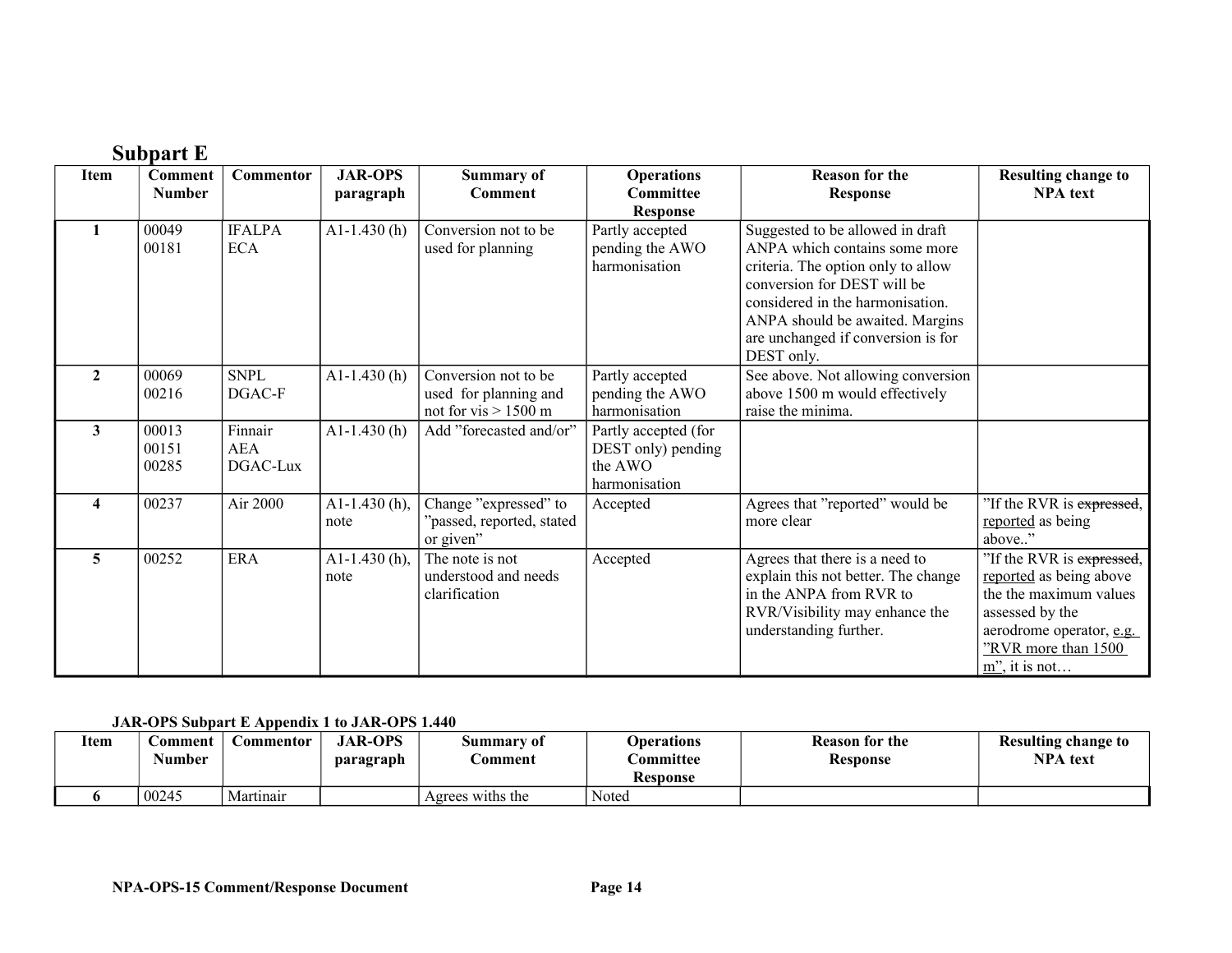|   |                       |                                    |        | proposal                                                                                                            |          |                                                                                                                                                                                                                                                                                                                            |  |
|---|-----------------------|------------------------------------|--------|---------------------------------------------------------------------------------------------------------------------|----------|----------------------------------------------------------------------------------------------------------------------------------------------------------------------------------------------------------------------------------------------------------------------------------------------------------------------------|--|
|   | 0014<br>0152<br>00262 | Finnair<br>AEA<br>CAAd,<br>Finland | (h)(1) | Remove the requirement<br>for verification at each<br>runway for Cat III ops                                        | Rejected | Certification is done on a limited<br>number of runways/facilities.<br>Experience has shown that<br>unexpected type/equipment specific<br>problems can arise. An efficient<br>exchange of information between<br>operators will reduce the burden of<br>the proving. This requirement is<br>harmonised with FAA AC 120-28D |  |
| 8 | 00217                 | DGAC-F                             | (h)(1) | Should only be<br>applicable to DEST not<br>to ALTN and applicable<br>to the aerodrome not the<br>particular runway | Rejected | See comment 00152 above plus the<br>fact that planning minima for a Cat<br>III ALTN will be limited to Cat I<br>values.                                                                                                                                                                                                    |  |
| 9 | 00282                 | DGAC-Lux                           | (h)(1) | A number of approaches<br>is not relevant without a<br>spec for level of<br>confidence.                             | Noted    | The previous text comprising<br>conficence level and success rate<br>was considered to be too<br>complicated. The proposed text is a<br>simplified way of obtaining a<br>comparable result. The requirement<br>is harmonised with FAA AC 120-<br>28D.                                                                      |  |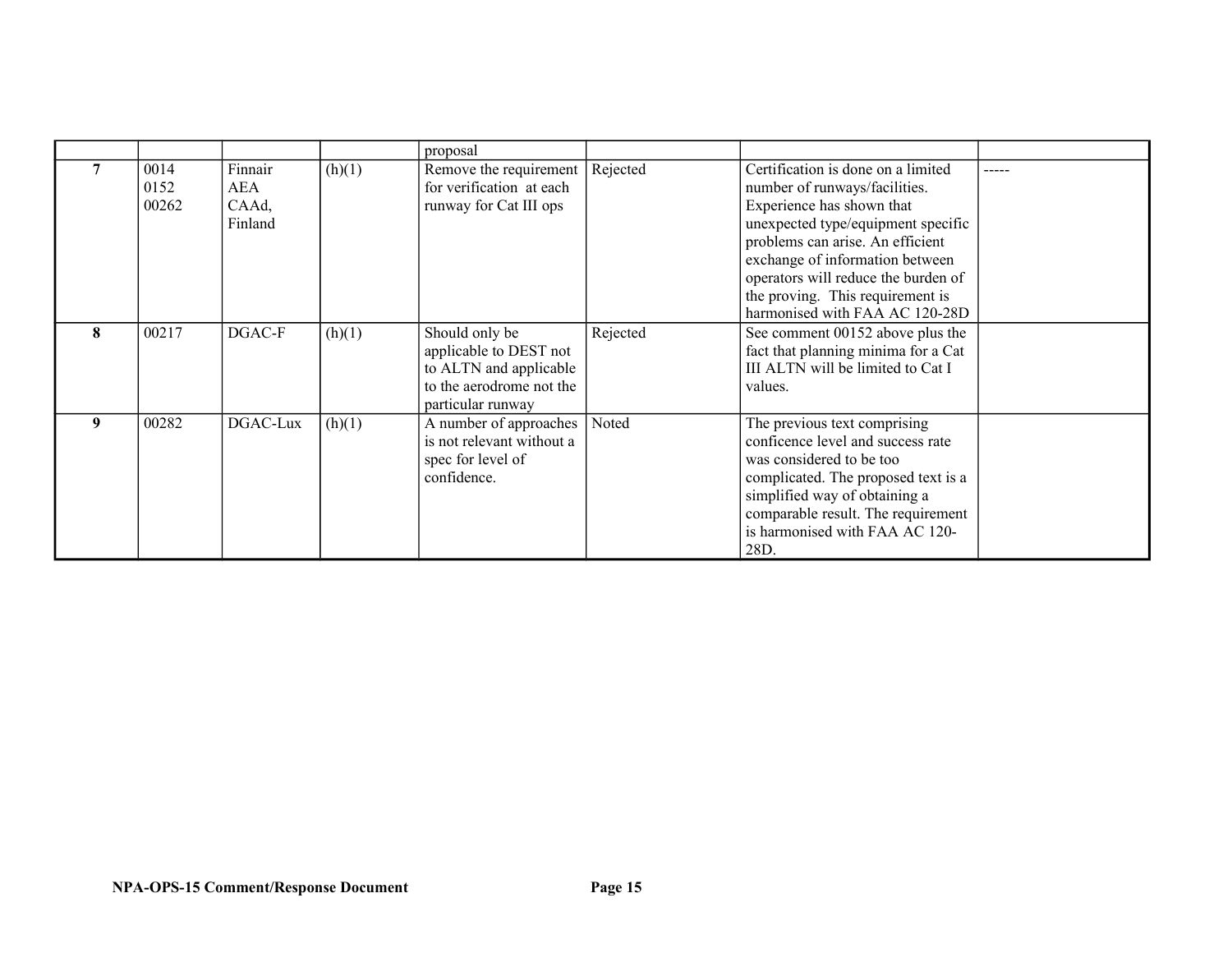| <b>Item</b> | Comment                 | Commentor                          | <b>JAR-OPS</b> | Summary of                    | <b>Operations</b> | <b>Reason for the</b>          | <b>Resulting change to</b>                                                                                                                          |
|-------------|-------------------------|------------------------------------|----------------|-------------------------------|-------------------|--------------------------------|-----------------------------------------------------------------------------------------------------------------------------------------------------|
|             | <b>Number</b>           |                                    | paragraph      | Comment                       | Committee         | Response                       | <b>NPA</b> text                                                                                                                                     |
|             |                         |                                    |                |                               | <b>Response</b>   |                                |                                                                                                                                                     |
| 10          | 00015<br>00153<br>00263 | Finnair<br>AEA<br>CAAd,<br>Finland | 1.3            | "Models" should be<br>defined | Accepted          | Models are not used in JAR-OPS | If an operator has<br>different variants of the<br>same type of aeroplane<br>utilising the same<br>systems on the same<br>type/classes of aeroplane |
|             |                         |                                    |                |                               |                   |                                | of each variant.                                                                                                                                    |

#### **JAR-OPS Subpart E, AMC to Appendix 1 to JAR-OPS 1.440**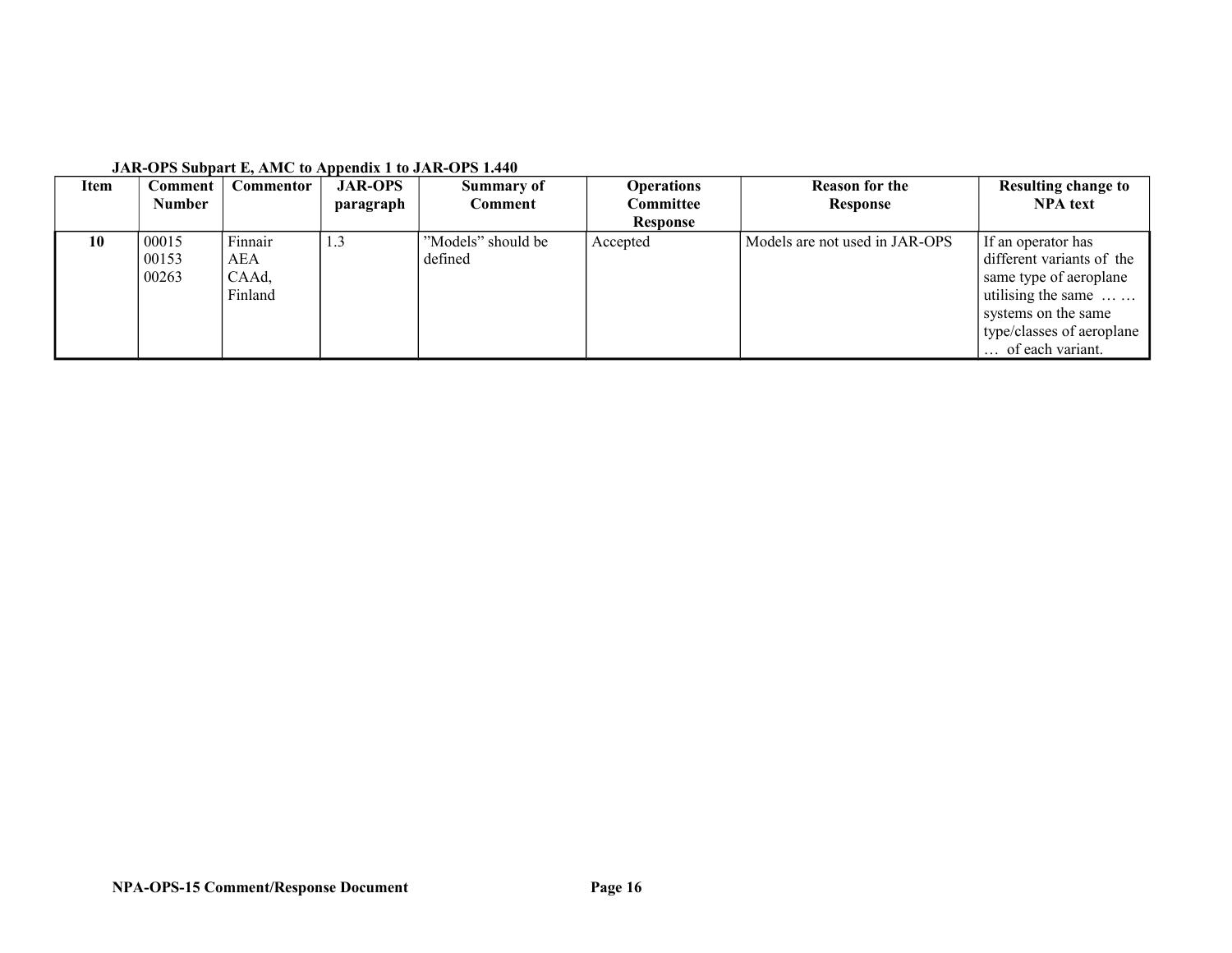### **Subpart G**

#### **JAR-OPS 1.510**

| Item | Comment | Commentor     | Summary of Comment                                                  | <b>Operations Committee</b> |
|------|---------|---------------|---------------------------------------------------------------------|-----------------------------|
|      | Number  |               |                                                                     | Response                    |
|      | 050     | <b>IFALPA</b> | The proposal should address all Cat I instrument approaches and not |                             |
|      | 070     | <b>SNPL</b>   | just those with missed approach gradients greater than 2.5%         |                             |
|      | 182     | <b>ECA</b>    |                                                                     |                             |
|      | 246     | Martinair     | Suggests deletion of references to JAR-25 and JAR-AWO               |                             |
|      | 016     | Finnair       | Reference to work of ARAC PERF HWG                                  | Accepted in principle       |
|      | 154     | AEA           |                                                                     |                             |
|      | 218     | DGAC          | Ditto                                                               |                             |
|      | 038     | Dassault      | Ditto                                                               |                             |

The PERFSC has considered these comments and accepts that the proposed regulation should address all Category I instrument approaches, and not just those with missed approach gradients greater than 2.5%. However, recent discussions within the ARAC Aeroplane Performance Harmonisation Working Group (PERF HWG) have also included a focus on how to regulate obstacle clearance accountability during the go-around. These discussions are on-going and have the potential for further development of JAR-OPS 1.510.

Martinair Comment No. 000246 Relating To JAR-OPS 1.510

The PERFSC agree that the references to JAR 25 and JAR-AWO can be deleted.

Finnair Comment No. 000016 Relating To JAR-OPS 1.510.

AEA Comment No. 0000154 Relating To JAR-OPS 1.510

The PERFSC agrees with the comment. The ARAC PERF HWG discussions are on-going and have the potential for further development of JAR-OPS 1.510.

DGAC Comment No. 000218 Relating To JAR-OPS 1.510

The PERFSC agrees with the DGAC comments and will aim to develop these proposals during the ARAC PERF HWG discussions which are on-going and have the potential for further development of JAR-OPS 1.510.

Dassault Comment No. 000038 Relating To JAR-OPS 1.510

The PERFSC agrees with the comment with respect to deleting reference to JAR-AWO 243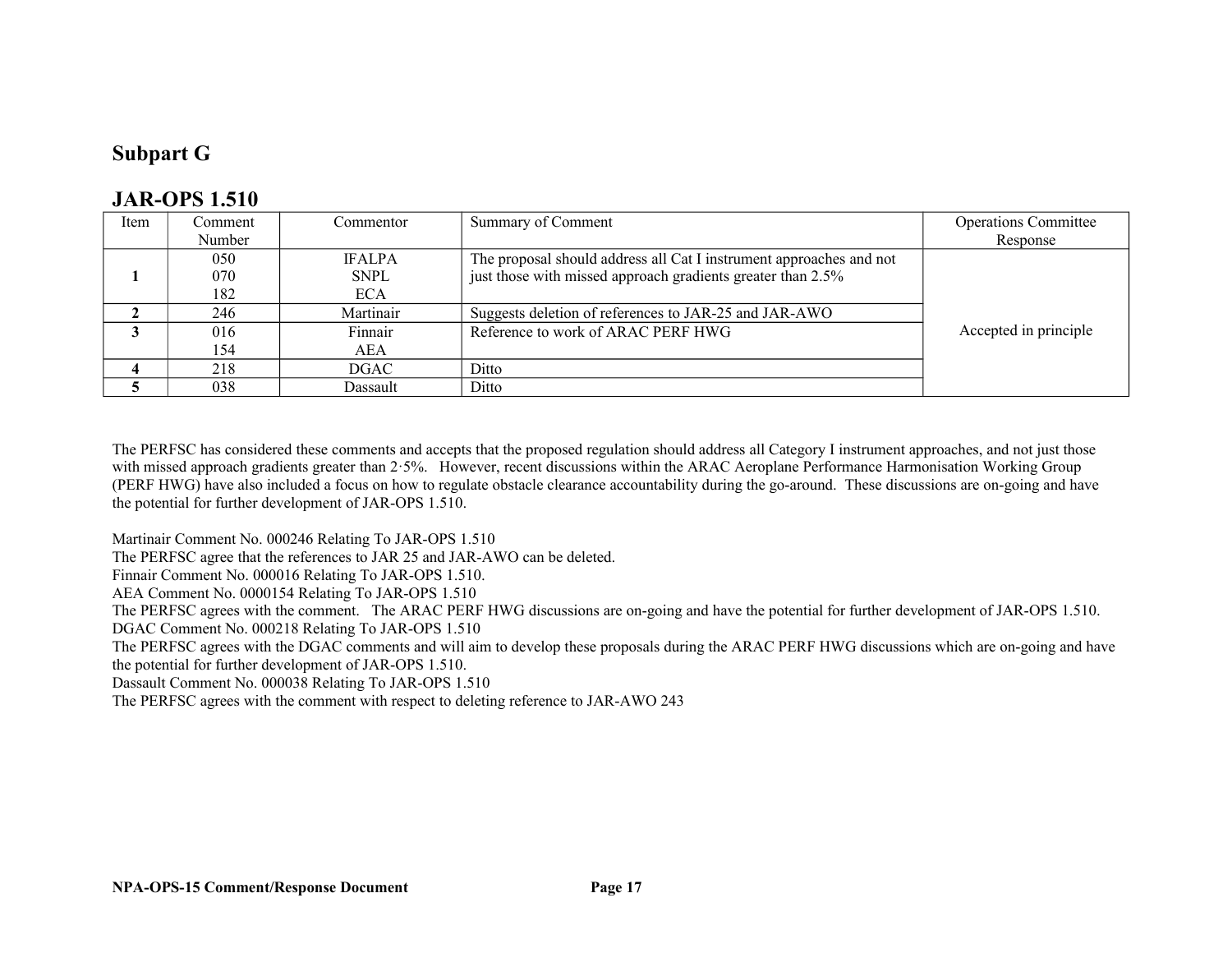# **Subpart K**

| <b>Item</b>    | <b>Comment</b> | Commentor         | <b>JAR-OPS</b>       | <b>Summary of</b>                                       | <b>Operations</b>        | <b>Reason for the</b>              | <b>Resulting change to</b>       |
|----------------|----------------|-------------------|----------------------|---------------------------------------------------------|--------------------------|------------------------------------|----------------------------------|
|                | <b>Number</b>  |                   | paragraph            | <b>Comment</b>                                          | Committee                | <b>Response</b>                    | <b>NPA</b> text                  |
|                |                |                   |                      |                                                         | <b>Response</b>          |                                    |                                  |
| 1              | 155, 287       | AEA, MOT Lux.     | <b>AMC OPS</b>       | Agreed without comments                                 | Noted                    | $\overline{a}$                     | As per FRSG proposal             |
|                |                |                   | 1.720(c)/1.725(c)    |                                                         | Referred to FRSG         |                                    | (to be circulated as new<br>NPA) |
| $\mathbf{2}$   | 266            | Austro Control    | idem                 | Refer to Annex 6 Part I                                 | Noted                    | $\overline{\phantom{m}}$           | As per FRSG proposal             |
|                |                |                   |                      | dated July 1998                                         | Referred to FRSG         |                                    | (to be circulated as NPA)        |
| $\mathbf{3}$   | 219, 220, 288, | DGAC-F, MOT Lux., | <b>JAR-OPS 1.760</b> | To make the rule and the                                | Noted                    | For response to items 3 to 10, see |                                  |
|                | 017, 156       | Finnair, AEA      | (a)                  | IEM consistent, reword                                  | Referred to OSG          | Page 19, below                     |                                  |
|                |                |                   |                      | JAR-OPS 1.760 and delete<br>subpara. 3 and 4 of the IEM |                          |                                    |                                  |
| 4              | 247, 267       | Martinair, Austro | <b>IEM OPS 1.760</b> | Delete bullet 1 from the                                | Noted                    | $\overline{\phantom{a}}$           |                                  |
|                |                | Control           |                      | IEM, since it duplicates the                            | Referred to OSG          |                                    |                                  |
|                |                |                   |                      | rule                                                    |                          |                                    |                                  |
| 5              | 299, 300       | <b>LBA</b>        | <b>JAR-OPS 1.760</b> | Disagree in total with the                              | Noted                    | $\overline{\phantom{a}}$           |                                  |
|                |                |                   | and IEM              | NPA text; retain the                                    | Referred to OSG          |                                    |                                  |
|                |                |                   |                      | original text                                           |                          |                                    |                                  |
| 6              | 191, 231       | AIA, Air 2000     | idem                 | Agreed                                                  | Noted                    | $\overline{\phantom{a}}$           |                                  |
|                |                |                   |                      |                                                         | Referred to OSG          |                                    |                                  |
| $\overline{7}$ | 051, 071, 183  | IFALPA, SNPL, ECA | <b>IEM OPS 1.760</b> | Disagree that the period<br>during which the first aid  | Noted<br>Referred to OSG | $\overline{\phantom{a}}$           |                                  |
|                |                |                   |                      | oxygen may be necessary                                 |                          |                                    |                                  |
|                |                |                   |                      | should be half of the flight                            |                          |                                    |                                  |
|                |                |                   |                      | time before landing after a                             |                          |                                    |                                  |
|                |                |                   |                      | cabin depressurisation                                  |                          |                                    |                                  |
| 8              | 268            | Austro Control    | <b>IEM OPS 1.760</b> | Propose some improvement                                | Noted                    | $\overline{\phantom{a}}$           |                                  |
|                |                |                   |                      | to the text of the IEM                                  | Referred to OSG          |                                    |                                  |
| 9              | 027            | CAA-Cz            | <b>IEM OPS 1.760</b> | In IEM OPS 1.760 the                                    | Noted                    | $\overline{\phantom{a}}$           |                                  |
|                |                |                   | <b>AMC OPS 1.770</b> | AFM is quoted for                                       | Referred to OSG          |                                    |                                  |
|                |                |                   | (b)(2)(v)            | emergency descent                                       |                          |                                    |                                  |
|                |                |                   |                      | conditions, while in AMC                                |                          |                                    |                                  |
|                |                |                   |                      | OPS 1.770 (b)(2)(v) AOM                                 |                          |                                    |                                  |
|                |                |                   |                      | is quoted                                               |                          |                                    |                                  |
| 10             | 164, 269, 033. | Various           | <b>AMC OPS 1.770</b> | $\overline{\phantom{a}}$                                | Referred to Oxygen       | $\overline{\phantom{a}}$           |                                  |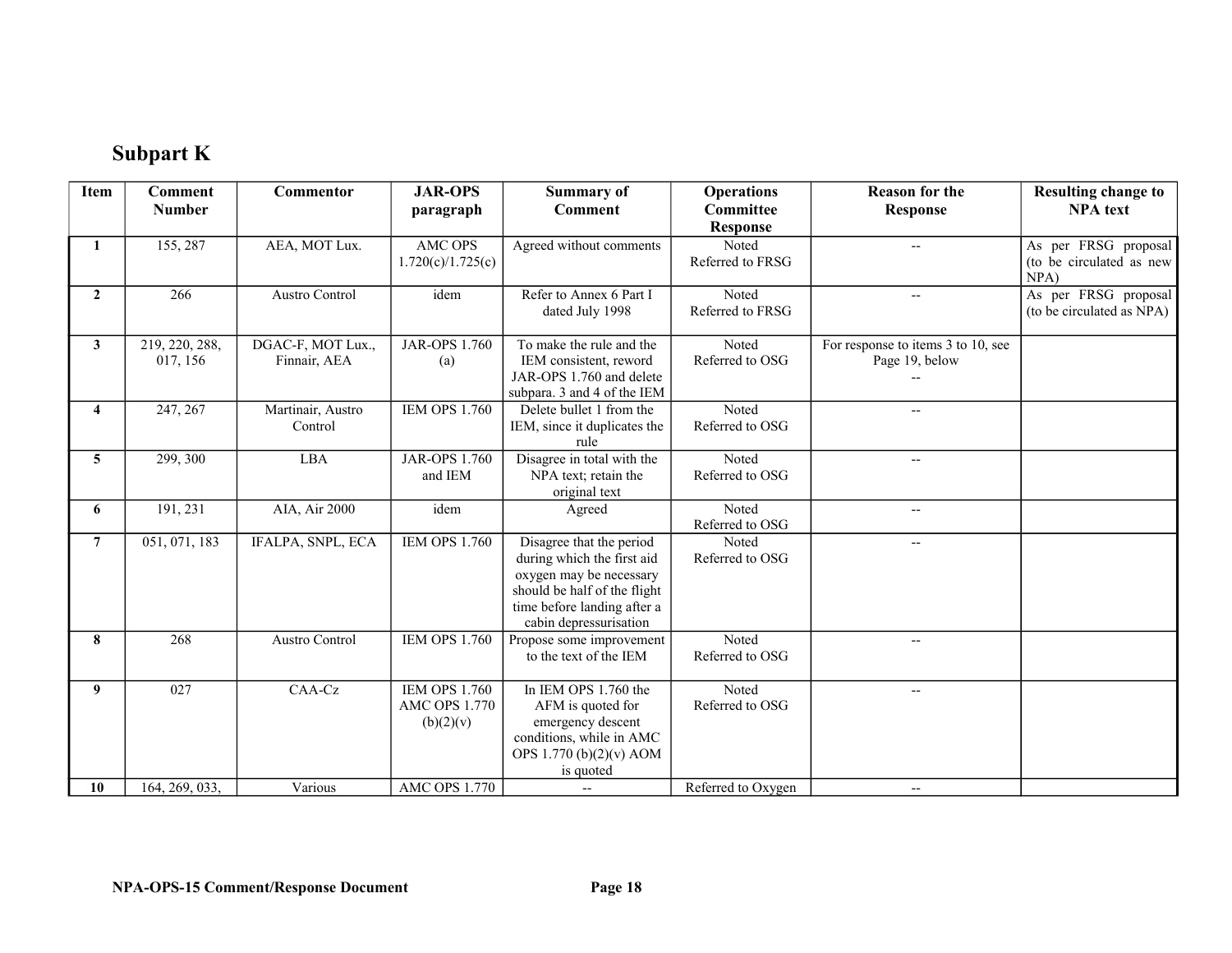| Item | <b>Comment</b>                          | <b>Commentor</b>                                          | <b>JAR-OPS</b>                 | <b>Summary of</b>                                                                                                             | <b>Operations</b>  | <b>Reason for the</b>                                                                                                                                                                                                                                                                                                                                                                                                                                                                                                              | <b>Resulting change to</b>                                                                                                                    |
|------|-----------------------------------------|-----------------------------------------------------------|--------------------------------|-------------------------------------------------------------------------------------------------------------------------------|--------------------|------------------------------------------------------------------------------------------------------------------------------------------------------------------------------------------------------------------------------------------------------------------------------------------------------------------------------------------------------------------------------------------------------------------------------------------------------------------------------------------------------------------------------------|-----------------------------------------------------------------------------------------------------------------------------------------------|
|      | <b>Number</b>                           |                                                           | paragraph                      | <b>Comment</b>                                                                                                                | Committee          | <b>Response</b>                                                                                                                                                                                                                                                                                                                                                                                                                                                                                                                    | <b>NPA</b> text                                                                                                                               |
|      |                                         |                                                           |                                |                                                                                                                               | <b>Response</b>    |                                                                                                                                                                                                                                                                                                                                                                                                                                                                                                                                    |                                                                                                                                               |
|      | 120, 121, 226,<br>230, 253, 309         |                                                           | (b)(2)(v)                      |                                                                                                                               | <b>Study Group</b> |                                                                                                                                                                                                                                                                                                                                                                                                                                                                                                                                    |                                                                                                                                               |
| 11   | 157                                     | <b>AEA</b>                                                | <b>JAR-OPS 1.800</b>           | Agreed                                                                                                                        | Noted              | $\overline{\phantom{a}}$                                                                                                                                                                                                                                                                                                                                                                                                                                                                                                           | --                                                                                                                                            |
| 12   | 270                                     | <b>Austro Control</b>                                     | <b>JAR-OPS 1.800</b>           | Add a note to JAR-OPS<br>1.800, as per ICAO Annex<br>6.2.4, to clarify that break-<br>in areas are not a<br>requirement       | Noted              | The<br>proposed<br>note is<br>not<br>necessary; a 'rule' should not say<br>what is <b>not</b> required.                                                                                                                                                                                                                                                                                                                                                                                                                            | No change                                                                                                                                     |
| 13   | 052, 184, 072,<br>089, 166, 271,<br>080 | IFALPA, ECA, SNPL,<br>ITF, ICCA, Austro<br>Control, SNPNC | <b>AMC OPS 1.830</b><br>(b)(2) | Maintain the original text<br>in bullets 1, 1h and 2                                                                          | Not agreed         | Due to the space available in the<br>raft, survival equipment cannot be<br>contained therein; the NPA text<br>allows that the survival equipment<br>may be contained in a pack readily<br>available with the raft.<br>The amount of water provided in<br>the survival kit is a minimum<br>quantity to be used for medical<br>purposes. This does not prevent<br>operators to increase the quantity<br>as appropriate; in addition, the<br>NPA text provides for alternative<br>or additional means of producing<br>drinkable water | Insert the word "readily"<br>in bullet<br>before<br>"available with".<br>Insert the verb "be" in<br>bullet 1 since it was<br>wrongly deleted. |
| 14   | 134                                     | <b>CAA-UK</b>                                             | <b>AMC OPS 1.830</b><br>(b)(2) | Clarification on glucose<br>tablets to be carried                                                                             | Noted              | NPA text didn't change the intent<br>of the AMC; editorial changes only                                                                                                                                                                                                                                                                                                                                                                                                                                                            | In bullet 1h introduce the<br>word "of" before<br>"glucose tablets"                                                                           |
| 15   | 158                                     | <b>AEA</b>                                                | <b>AMC OPS 1.830</b><br>(b)(2) | Agree with NPA                                                                                                                | Noted              | $\overline{\phantom{a}}$                                                                                                                                                                                                                                                                                                                                                                                                                                                                                                           |                                                                                                                                               |
| 16   | 190                                     | <b>AIA</b>                                                | <b>AMC OPS 1.830</b><br>(b)(2) | Change "First aid<br>equipment" into "First aid<br>kit". Specify the content of<br>the first aid kit for survival<br>purposes | Not agreed         | 1.830 requires that<br>JAR-OPS<br>additional survival equipment for<br>the flight to be undertaken must be<br>carried; it is to the operator to<br>specify which first aid equipment<br>may need for this purpose.                                                                                                                                                                                                                                                                                                                 | None                                                                                                                                          |
| 17   | 189                                     | <b>AIA</b>                                                | <b>AMC OPS 1.830</b>           | Disagree with additional                                                                                                      | Not agreed         | JAR-OPS 1 is based on ICAO                                                                                                                                                                                                                                                                                                                                                                                                                                                                                                         | None                                                                                                                                          |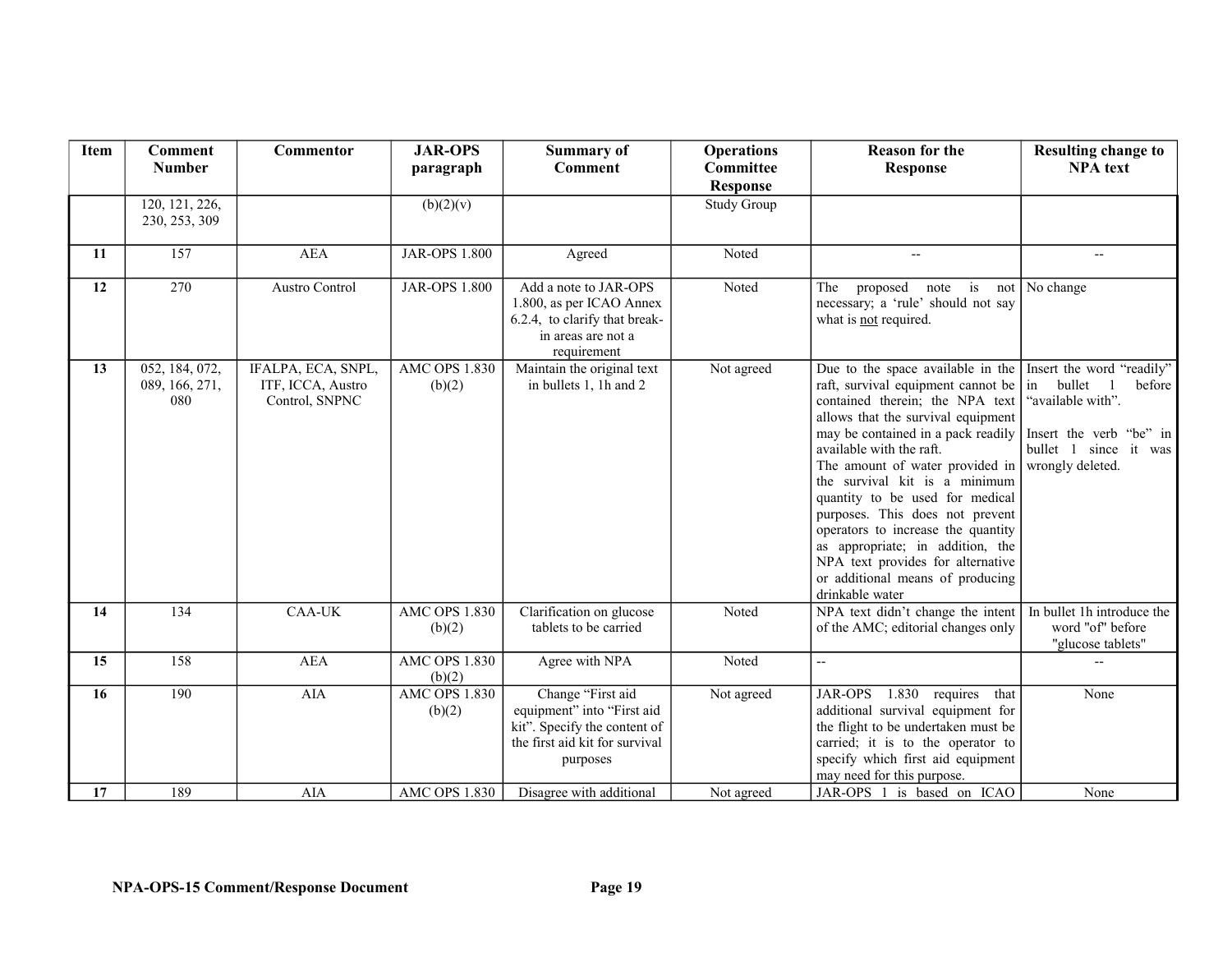| Item | <b>Comment</b>        | <b>Commentor</b>                            | <b>JAR-OPS</b>                              | <b>Summary of</b>                                                                                       | <b>Operations</b> | <b>Reason for the</b>                                                                                                                                                                                                                                                                                       | <b>Resulting change to</b> |
|------|-----------------------|---------------------------------------------|---------------------------------------------|---------------------------------------------------------------------------------------------------------|-------------------|-------------------------------------------------------------------------------------------------------------------------------------------------------------------------------------------------------------------------------------------------------------------------------------------------------------|----------------------------|
|      | <b>Number</b>         |                                             | paragraph                                   | Comment                                                                                                 | <b>Committee</b>  | Response                                                                                                                                                                                                                                                                                                    | <b>NPA</b> text            |
|      |                       |                                             |                                             |                                                                                                         | <b>Response</b>   |                                                                                                                                                                                                                                                                                                             |                            |
|      |                       |                                             | $(b)(2)$ and<br><b>AMC OPS 1.835</b><br>(c) | survival equipment for<br>commercial air transport<br>aeroplanes and ask some<br>specific clarification |                   | Annex 6 which requires survival<br>equipment for long overwater<br>flights and<br>for flight<br>over<br>designated<br>land<br>areas:<br>with<br><b>FAA</b><br>harmonisation<br>regulation and practices is beyond<br>the scope of NPA                                                                       |                            |
| 18   | 053, 073, 185,<br>272 | IFALPA, SNPL, ECA,<br><b>Austro Control</b> | <b>AMC OPS 1.835</b><br>(b)(2)              | Propose to retain the<br>existing text                                                                  | Not agreed        | The amount of water provided in<br>the survival kit is a minimum<br>quantity to be used for medical<br>purposes. This does not prevent<br>operators to increase the quantity<br>as appropriate; in addition, after an<br>emergency landing, any drinking<br>supply on board may be used by<br>the survivors | None                       |
| 19   | 074, 272              | <b>SNPL, Austro Control</b>                 | <b>AMC OPS 1.835</b><br>(c)                 | Disagree that snow shovel<br>and ice saw are deleted<br>from the survival<br>equipment                  | Not agreed        | The snow shovel and ice saw are<br>considered unnecessary, since they<br>were not used in practice for many<br>years and other means are easily<br>available on board for the same<br>purpose.                                                                                                              | None                       |

### **Subpart L**

| Item | Comment       | Commentor          | <b>JAR-OPS</b>       | <b>Summary of</b>            | <b>Operations</b> | <b>Reason for the</b>                                    | <b>Resulting change to</b>              |
|------|---------------|--------------------|----------------------|------------------------------|-------------------|----------------------------------------------------------|-----------------------------------------|
|      | <b>Number</b> |                    | paragraph            | Comment                      | Committee         | <b>Response</b>                                          | <b>NPA</b> text                         |
|      |               |                    |                      |                              | <b>Response</b>   |                                                          |                                         |
| 20   | 018, 159, 020 | Finnair, AEA, SNPL | <b>JAR-OPS 1.865</b> | Introduce the transition     | Noted             | Introduction of                                          | the transition   No change; the comment |
|      |               |                    |                      | period until $01.01.2001$ in |                   | period in the rule would introduce has been overtaken by |                                         |
|      |               |                    |                      | the rule (first option)      |                   | exemption   time<br>the<br>temporary                     |                                         |
|      |               |                    |                      |                              |                   | mechanism in JAR-OPS 1; this is                          |                                         |
|      |               |                    |                      |                              |                   | not convenient since it complicates                      |                                         |
|      |               |                    |                      |                              |                   | the rule for a short period of                           |                                         |
|      |               |                    |                      |                              |                   | practical application.                                   |                                         |
|      |               |                    |                      |                              |                   | EQSC suggests to leave the text of                       |                                         |
|      |               |                    |                      |                              |                   | JAR-OPS $1.865(e)$ as proposed by                        |                                         |
|      |               |                    |                      |                              |                   | NPA and refer to the preamble of                         |                                         |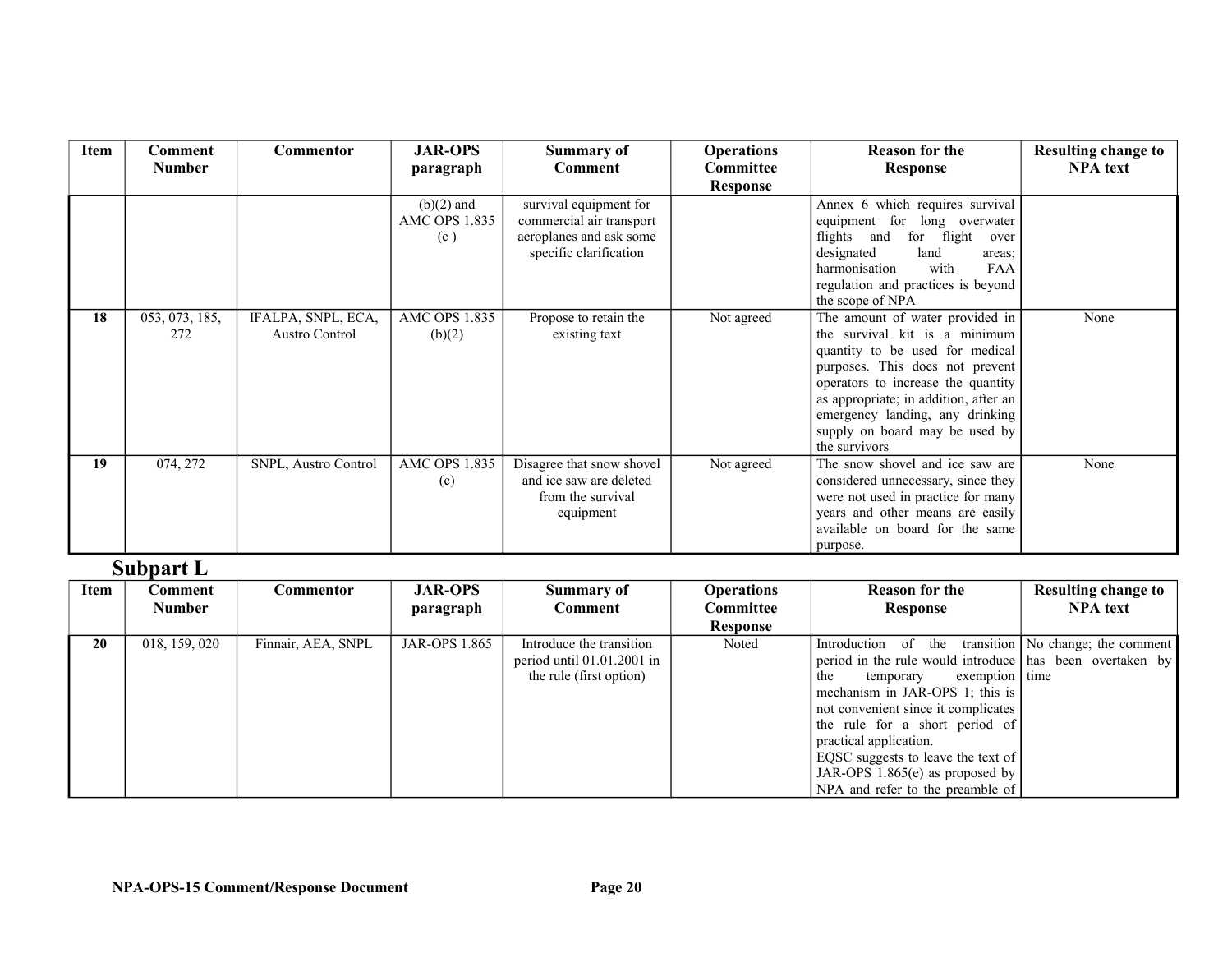| <b>Item</b> | Comment       | <b>Commentor</b> | <b>JAR-OPS</b>       | Summary of               | <b>Operations</b> | <b>Reason for the</b>                             | <b>Resulting change to</b> |
|-------------|---------------|------------------|----------------------|--------------------------|-------------------|---------------------------------------------------|----------------------------|
|             | <b>Number</b> |                  | paragraph            | Comment                  | <b>Committee</b>  | <b>Response</b>                                   | <b>NPA</b> text            |
|             |               |                  |                      |                          | Response          |                                                   |                            |
|             |               |                  |                      |                          |                   | delay<br><b>JAR-OPS</b><br>to                     |                            |
|             |               |                  |                      |                          |                   | implementation of this paragraph                  |                            |
|             |               |                  |                      |                          |                   | to $1.1.2001$ as allowed by TGL                   |                            |
|             |               |                  |                      |                          |                   | no.16                                             |                            |
| 21          | 135           | CAA-UK           | <b>JAR-OPS 1.865</b> | Transfer the TGL no.16   | Noted             | This procedure has been used on                   | None                       |
|             |               |                  |                      | into an exemption policy |                   | other occasion for JAR-OPS No action is necessary |                            |
|             | 27            | CAA (Czech)      |                      | (second option)          |                   | requirements (ELT, ACAS, etc.)                    | $ $ since TGL no.16 may be |
|             |               |                  |                      |                          |                   |                                                   | considered as a JAA        |
|             |               |                  |                      |                          |                   |                                                   | exemption policy           |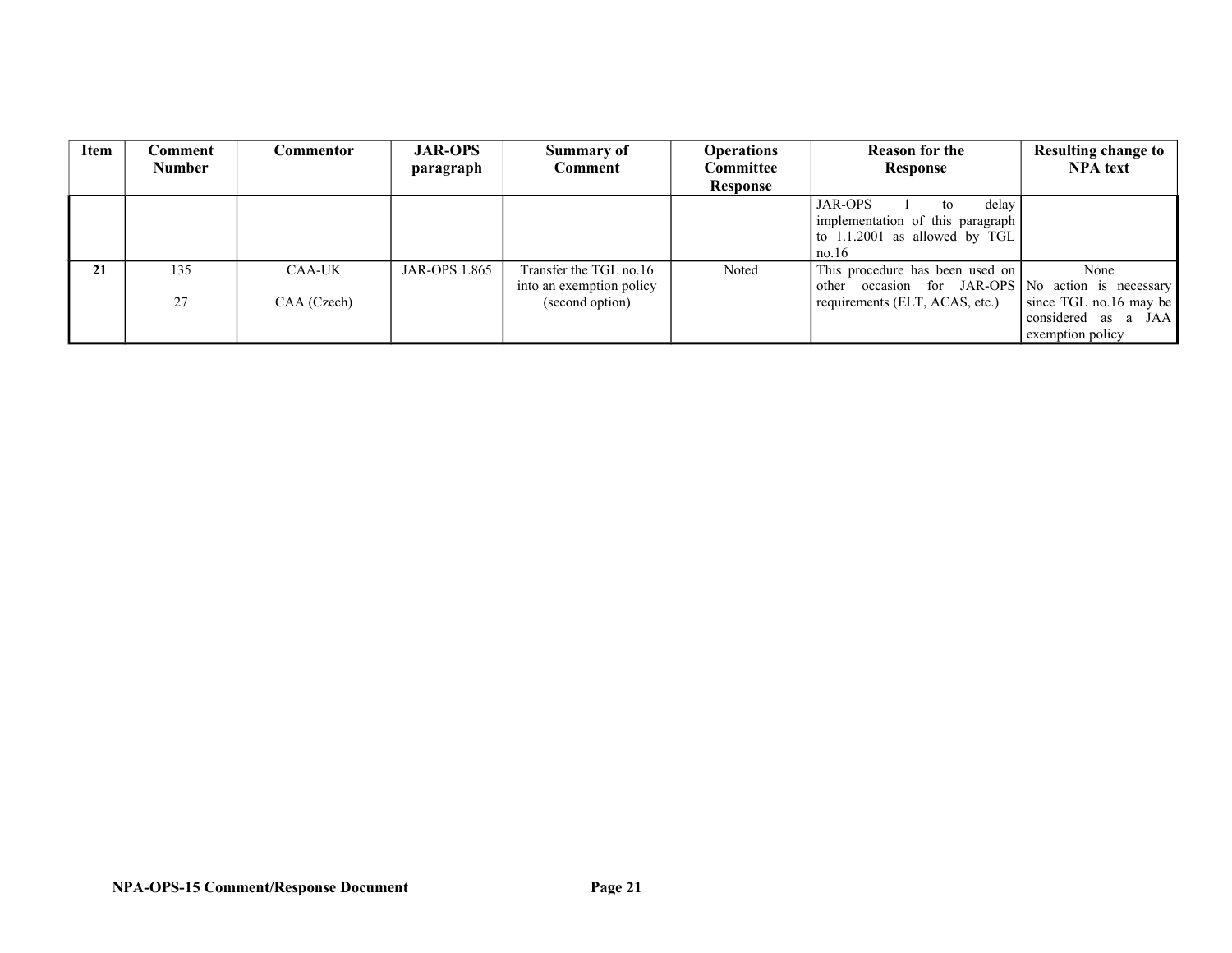| <b>Item</b>    | <b>Comment</b><br><b>Number</b> | Commentor                                   | <b>JAR-OPS</b><br>paragraph     | <b>Summary of Comment</b>                                                                                      | <b>Operations</b><br>Committee      | <b>Reason for the</b><br><b>Response</b>                                                                                                                                                                                                                                                                                                                                                                                                                                                                                                                                                                                                                           | <b>Resulting change to</b><br><b>NPA</b> text                                                                                                                                                                                                                                                                                                                                                           |
|----------------|---------------------------------|---------------------------------------------|---------------------------------|----------------------------------------------------------------------------------------------------------------|-------------------------------------|--------------------------------------------------------------------------------------------------------------------------------------------------------------------------------------------------------------------------------------------------------------------------------------------------------------------------------------------------------------------------------------------------------------------------------------------------------------------------------------------------------------------------------------------------------------------------------------------------------------------------------------------------------------------|---------------------------------------------------------------------------------------------------------------------------------------------------------------------------------------------------------------------------------------------------------------------------------------------------------------------------------------------------------------------------------------------------------|
| 1              | 219, 288,<br>017, 156           | DGAC-F, MOT<br>Lux., Finnair,<br><b>AEA</b> | <b>JAR-OPS</b><br>1.760(a)      | To make the rule and the IEM<br>consistent, reword JAR-OPS 1.760<br>and delete subpara. 3 and 4 of the<br>IEM. | <b>Response</b><br>Partially agreed | It was not intended to change the<br>requirement in Section 1; subpara 3<br>and 4 only explained the most<br>conditions<br>probable<br>for<br>the<br>calculation of the quantity of first aid<br>oxygen. To avoid any contradiction<br>to the rule, the IEM has been<br>reworded.                                                                                                                                                                                                                                                                                                                                                                                  | In JAR-OPS 1.760 changed the<br>word "provided" with "shall be<br>sufficient", to clarify that the<br>address<br>requirement<br>the<br>calculation of first aid oxygen.<br>In addition, the text has been<br>amended to require at least 2<br>portable dispensing units.<br>IEM-OPS 1.760 has been reworded<br>to specify the conditions under<br>which the calculation of first aid<br>oxygen is made. |
| $\overline{2}$ | 247, 267                        | Martinair, Austro<br>Control                | <b>IEM OPS</b><br>1.760         | Delete bullet 1 from the IEM, since<br>it duplicates the rule.                                                 | Agreed                              | Editorial mistake in the NPA text.                                                                                                                                                                                                                                                                                                                                                                                                                                                                                                                                                                                                                                 | The content of subpara. 1 of the<br>IEM is deleted (A new text has<br>been introduced to clarify the<br>meaning of the rule).                                                                                                                                                                                                                                                                           |
| 3              | 299, 300                        | <b>LBA</b>                                  | <b>JAR-OPS</b><br>1.760 and IEM | Disagree in total with the NPA<br>text; propose to retain the original<br>text.                                | Not agreed                          | The NPA text has been proposed to<br>answer the concerns of some industry<br>representatives which indicated that<br>calculation of first aid oxygen in<br>accordance with JAR-OPS 1.760<br>would impose to carry a huge amount<br>of oxygen bottles on board. The<br>scope of the proposed IEM-OPS<br>1.760 was to specify the applicable<br>criteria and conditions for the<br>calculation of first aid oxygen. In the<br>calculation of first aid oxygen, the<br>operator should consider that full<br>coverage to all passengers on board is<br>provided by the supplemental oxygen<br>as calculated i.a.w. Appendix 1 to<br>JAR-OPS 1.770 for any period when | The new text of subpara. 1 of IEM<br>OPS 1.760 together the one in<br>subpara 2<br>provided to<br>are<br>harmonise<br>$\circ$ f<br>meaning<br>the<br>requirement in JAR-OPS 1.760.                                                                                                                                                                                                                      |

# **Subpart K (Oxygen items deferred to OSG by EQSG)**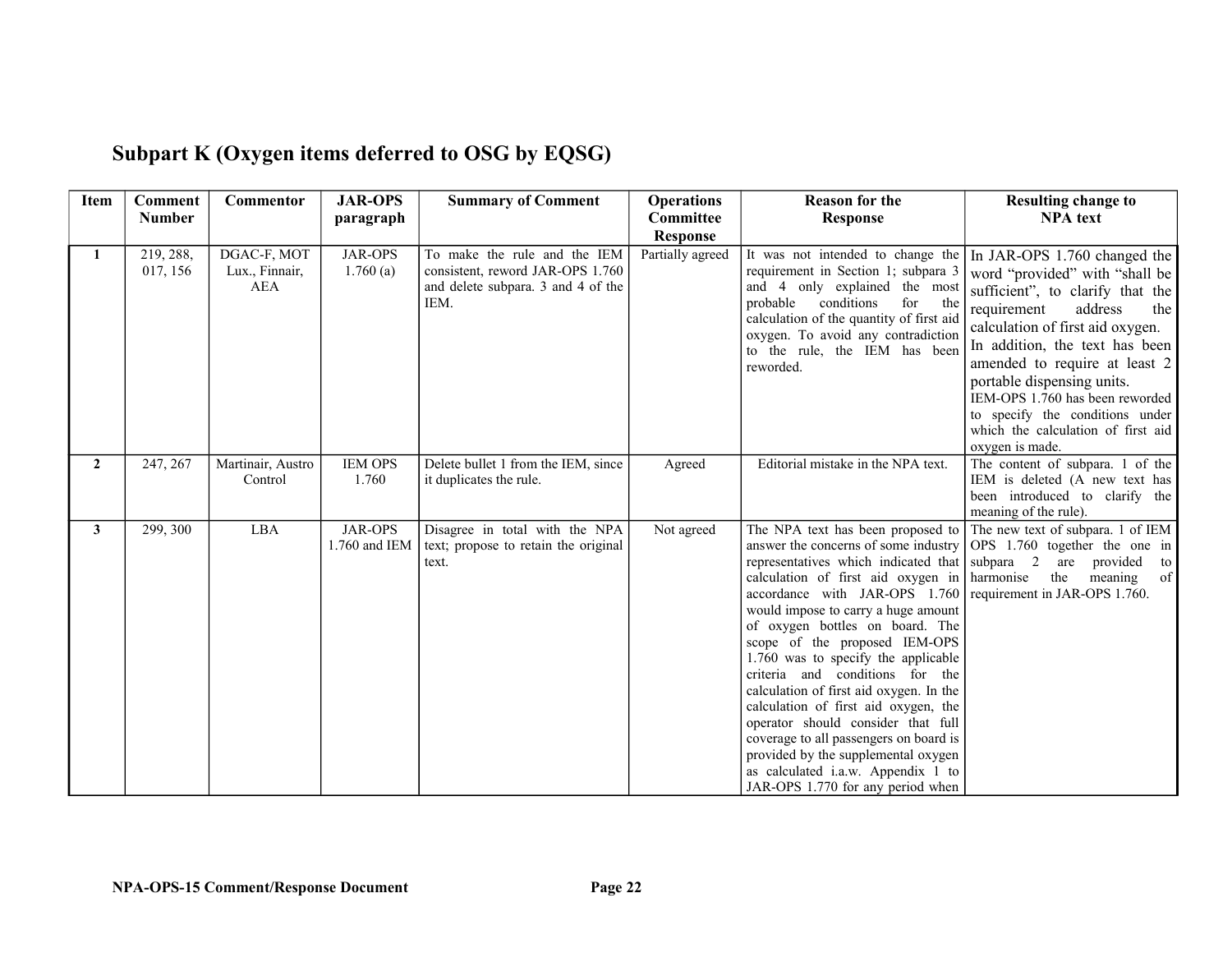| Item | Comment<br><b>Number</b> | Commentor     | <b>JAR-OPS</b><br>paragraph | <b>Summary of Comment</b> | <b>Operations</b><br>Committee | <b>Reason for the</b><br>Response      | <b>Resulting change to</b><br><b>NPA</b> text |
|------|--------------------------|---------------|-----------------------------|---------------------------|--------------------------------|----------------------------------------|-----------------------------------------------|
|      |                          |               |                             |                           | <b>Response</b>                |                                        |                                               |
|      |                          |               |                             |                           |                                | the cabin altitude remains above       |                                               |
|      |                          |               |                             |                           |                                | 15000ft.                               |                                               |
|      |                          |               |                             |                           |                                | Therefore the proposed text is not     |                                               |
|      |                          |               |                             |                           |                                | intended to reduce the amount of first |                                               |
|      |                          |               |                             |                           |                                | aid oxygen available for supply to     |                                               |
|      |                          |               |                             |                           |                                | passengers who require it after the    |                                               |
|      |                          |               |                             |                           |                                | emergency descent.                     |                                               |
|      | 191, 231                 | AIA, Air 2000 | idem                        | Agreed with the NPA.      | Noted                          | $- -$                                  | None                                          |
|      |                          |               |                             |                           |                                |                                        |                                               |

| Item | Comment               | <b>Commentor</b>             | <b>JAR-OPS</b>                                        | <b>Summary of Comment</b>                                                                                                                                                | <b>Operations</b>                | <b>Reason for the</b>                                                                                                                                                                                                                                                                                                                                                          | <b>Resulting change to</b>                                                                                        |
|------|-----------------------|------------------------------|-------------------------------------------------------|--------------------------------------------------------------------------------------------------------------------------------------------------------------------------|----------------------------------|--------------------------------------------------------------------------------------------------------------------------------------------------------------------------------------------------------------------------------------------------------------------------------------------------------------------------------------------------------------------------------|-------------------------------------------------------------------------------------------------------------------|
|      | <b>Number</b>         |                              | paragraph                                             |                                                                                                                                                                          | Committee                        | <b>Response</b>                                                                                                                                                                                                                                                                                                                                                                | <b>NPA</b> text                                                                                                   |
|      |                       |                              |                                                       |                                                                                                                                                                          | Response                         |                                                                                                                                                                                                                                                                                                                                                                                |                                                                                                                   |
| 5    | 051, 071,<br>183, 220 | IFALPA, SNPL,<br>ECA, DGAC-F | <b>IEM OPS</b><br>1.760                               | Disagree that the period during<br>which the first aid oxygen may be<br>necessary should be half of the<br>flight time before landing after a<br>cabin depressurisation. | Agreed                           | The sentence in subpara 4 of the IEM<br>was introduced as an assumption for<br>the calculation of first aid oxygen,<br>under the most probable conditions<br>which may occur after a cabin<br>depressurisation. Since the meaning<br>the<br>of<br>sentence<br>has<br>been<br>misunderstood by more than one<br>commentor, it is agreed to remove it<br>and the reword the IEM. | See the IEM as reworded.                                                                                          |
| 6    | 268                   | <b>Austro Control</b>        | <b>IEM OPS</b><br>1.760                               | In subpara. 3: take into account the<br>route to be flown.<br>In subpara. 2b: make reference to $\vert$<br>Appendix 1 to JAR-OPS 1.770.                                  | Agreed in<br>principle<br>Agreed | The conditions for the calculation of<br>first aid oxygen should consider the<br>minimum en-route altitude.<br>Reference to Appendix 1 to JAR-<br>OPS is more accurate.                                                                                                                                                                                                        | The concept has been expressed<br>in other words in the reworded<br>subpara. 4.<br>As suggested by the commentor. |
|      | 027                   | CAA-Cz                       | <b>IEM OPS</b><br>1.760<br>AMC OPS<br>1.770~(b)(2)(v) | In IEM OPS 1.760 the AFM is<br>quoted for emergency descent<br>conditions, while in AMC OPS<br>$1.770$ (b)(2)(v) AOM is quoted.                                          | Noted                            | The prevailing reference should be<br>the AFM; nevertheless, to avoid<br>contradictive information, reference<br>to AFM has been removed from IEM<br>OPS 1.760, since the operator should<br>know where to find the emergency<br>descent profile and conditions.                                                                                                               | See the reworded subpara. 4 of the<br>IEM.                                                                        |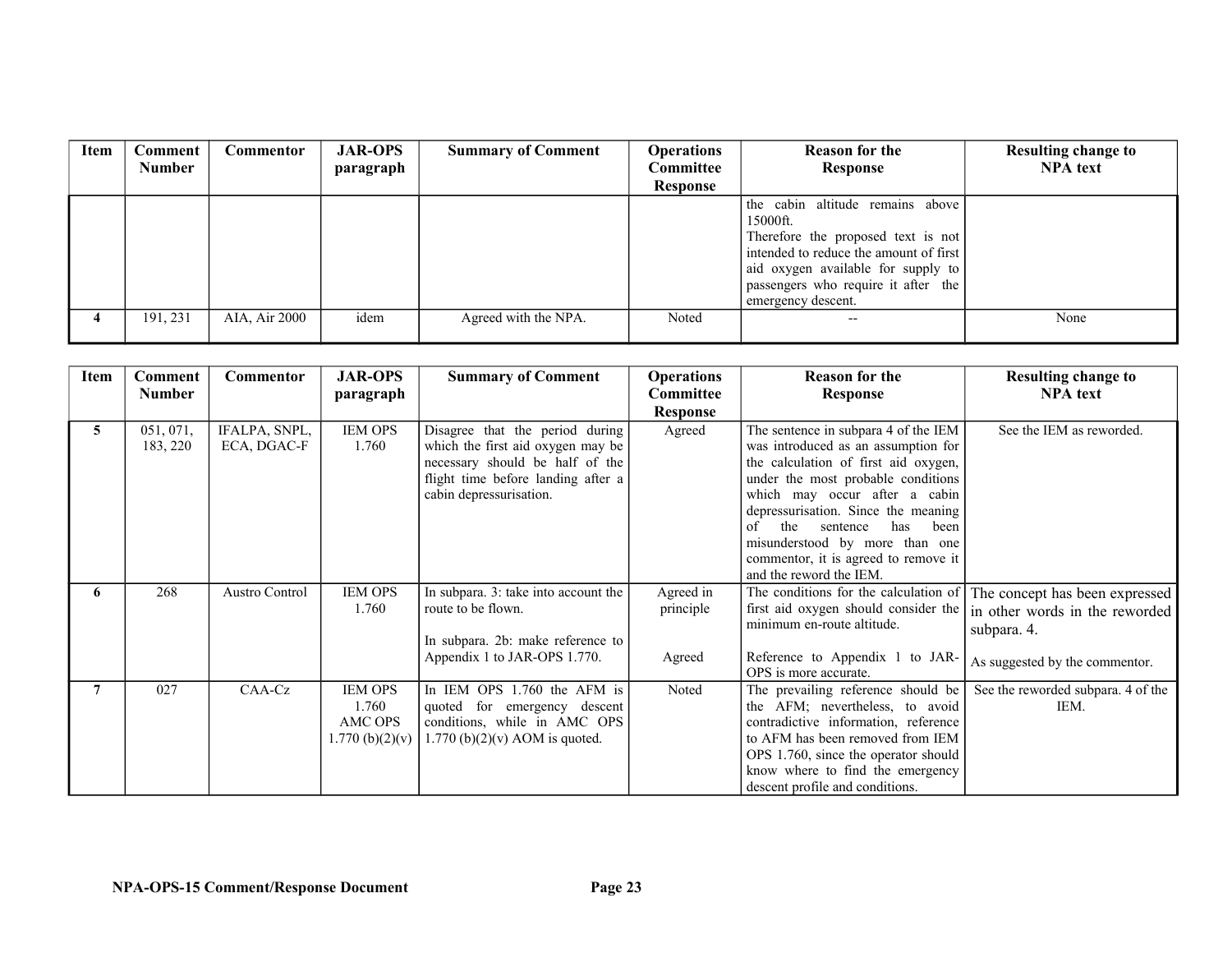| Item        | Comment                        | Commentor                                        | <b>JAR-OPS</b>             | <b>Summary of Comment</b>                                                                | <b>Operations</b> | <b>Reason for the</b>                                                                                                                                | <b>Resulting change to</b> |
|-------------|--------------------------------|--------------------------------------------------|----------------------------|------------------------------------------------------------------------------------------|-------------------|------------------------------------------------------------------------------------------------------------------------------------------------------|----------------------------|
|             | <b>Number</b>                  |                                                  | paragraph                  |                                                                                          | Committee         | Response                                                                                                                                             | <b>NPA</b> text            |
|             |                                |                                                  |                            |                                                                                          | <b>Response</b>   |                                                                                                                                                      |                            |
| $\mathbf o$ | 164, 120,<br>121, 253,<br>230. | Ausburg<br>Airways,<br>Tyrolean<br>Airways, ERAA | AMC OPS<br>1.770~(b)(2)(v) | Change 17 sec in place of 20 sec.                                                        | Agreed            | Figure provided in advisory material   AMC modified accordingly.<br>associated to FAR 25.841, acceptable<br>for type certification of the aeroplane. |                            |
|             |                                |                                                  |                            | Change VRA to VMO or the speed<br>specified in the AFM.<br>Ask for 10 min oxygen between | Agreed            | Reference to the AFM is feasible for<br>the safety of the flight.                                                                                    |                            |
|             |                                |                                                  |                            | FL150 and FL130.                                                                         | Not agreed        | This would change the reference<br>requirement, which is out of the<br>scope of the NPA.                                                             |                            |

| <b>Item</b> | Comment       | Commentor                    | <b>JAR-OPS</b> | <b>Summary of Comment</b>                                                                                        | <b>Operations</b> | <b>Reason for the</b>                                                                                                                                                                                                         | <b>Resulting change to</b>   |
|-------------|---------------|------------------------------|----------------|------------------------------------------------------------------------------------------------------------------|-------------------|-------------------------------------------------------------------------------------------------------------------------------------------------------------------------------------------------------------------------------|------------------------------|
|             | <b>Number</b> |                              | paragraph      |                                                                                                                  | <b>Committee</b>  | Response                                                                                                                                                                                                                      | <b>NPA</b> text              |
|             |               |                              |                |                                                                                                                  | Response          |                                                                                                                                                                                                                               |                              |
| 9           | 033, 230      | Brymon Airways<br>Bombardier | As above       | No time delay before starting the<br>emergency descent (in addition to<br>the proposed change of VRA to<br>VMO). | Not agreed        | No time delay is unrealistic; to<br>perform the required actions before<br>starting the emergency descent, pilots<br>need some time; this is recognised<br>also by type certification compliance<br>demonstration procedures. | None                         |
| 10          | 226           | Airbus                       | As above       | Add in the title " not certificated to<br>fly above 25000ft.                                                     | Agreed            | Editorial                                                                                                                                                                                                                     | As proposed by the commentor |
| 11          | 309           | Not known                    | As above       | In para 2a delete "at his own<br>discretion".                                                                    | Agreed            | Not necessary for the purpose of the<br>AMC.                                                                                                                                                                                  | None                         |
| 12          | 269           | Austro Control               | As above       | "estimated<br>mass"<br>to<br>Change<br>"critical mass".                                                          | Not agreed        | Already rejected by OC when the test<br>provided by EQSC was endorsed for<br>NPA.                                                                                                                                             | None                         |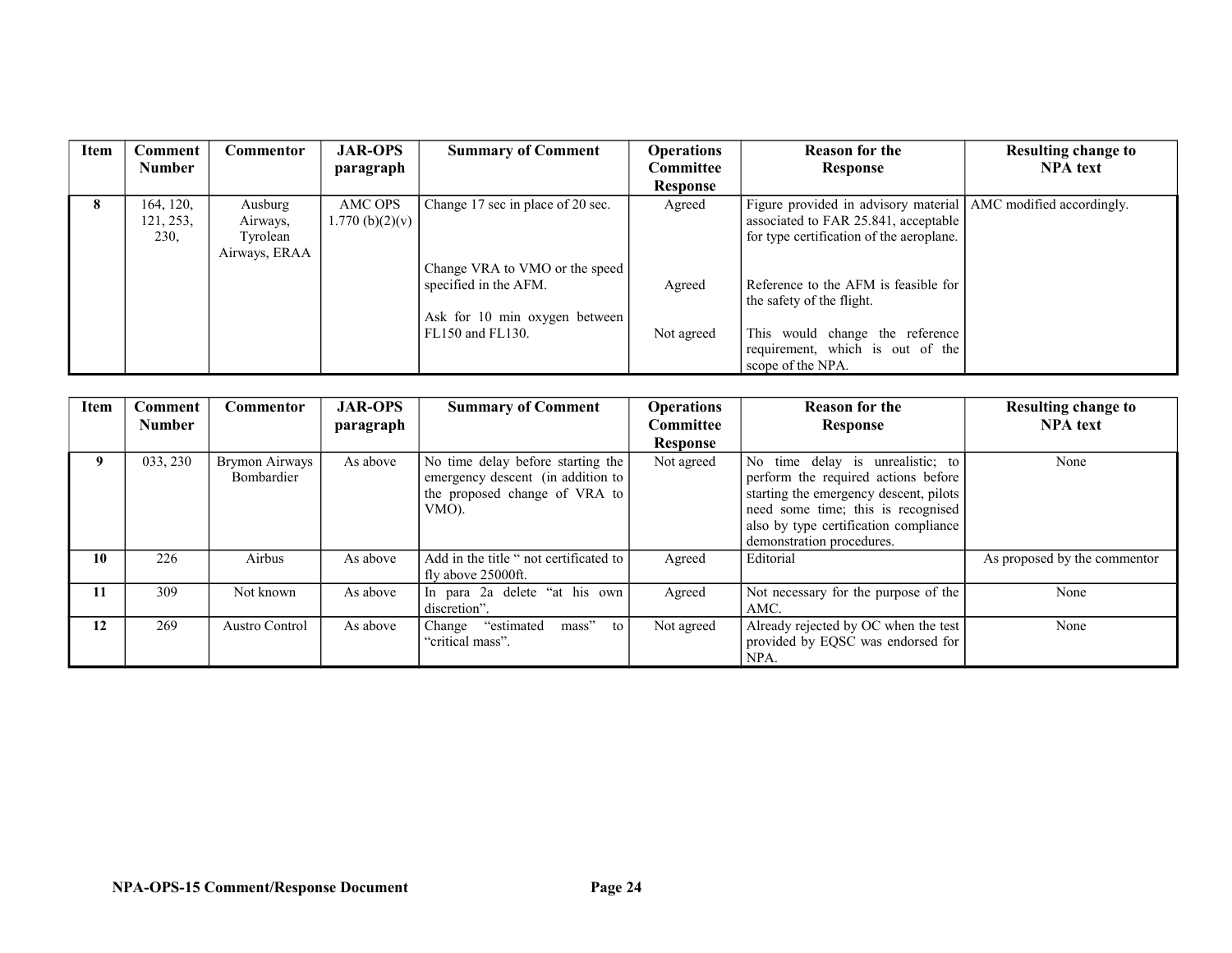|      | <b>Subpart M</b> |                  |                               |                   |                                        |                                              |
|------|------------------|------------------|-------------------------------|-------------------|----------------------------------------|----------------------------------------------|
| Item | <b>Comment</b>   | <b>Commentor</b> | <b>Summary of Comment</b>     | <b>Operations</b> | <b>Reason for the</b>                  | <b>Resulting change to</b>                   |
|      | <b>Number</b>    |                  |                               | Committee         | <b>Response</b>                        | <b>NPA</b> text                              |
|      |                  |                  |                               | <b>Response</b>   |                                        |                                              |
|      | 019              | Finnair Flt.     | In accepting that the Cabin   | Partially         | The Cabin Defect Log is intended to    | (Para. 1);  Where a means of                 |
|      | 160              | Ops.             | Defects Log can be an         | Accepted          | record all cabin items which require   | recording <i>defects or malfunctions in</i>  |
|      | 221              | AEA              | extension of the Tech Log,    |                   | attention; the wording used should not | the cabin or galleys that affect the safe    |
|      | 289              | <b>DGAC</b>      | alternative wording is        |                   | exclude non-safety related entries.    | operation of the aeroplane or the            |
|      | 109              | Conseiller Ops   | suggested.                    |                   |                                        | safety of its occupants, separate from       |
|      |                  | JAA Maint        |                               |                   |                                        | $\ldots$ etc.                                |
|      |                  | Div              |                               |                   |                                        |                                              |
|      |                  |                  |                               |                   |                                        | v. Details of any <i>failure</i> , defect or |
|      | 040              | Dassault         | Amend AMC OPS 1.9152          | Agreed            | Compare JAR-21.3                       | <i>malfunction</i> to the aeroplane          |
|      |                  | Aviation         | Section 3v to align with JAR- |                   |                                        | emergency systems and any <i>failure</i> ,   |
|      |                  |                  | 21                            |                   |                                        | defect  etc.                                 |

**Note**; the changes (which are noted above) to the text distributed at NPA have been agreed with the JAA's Maintenance Division.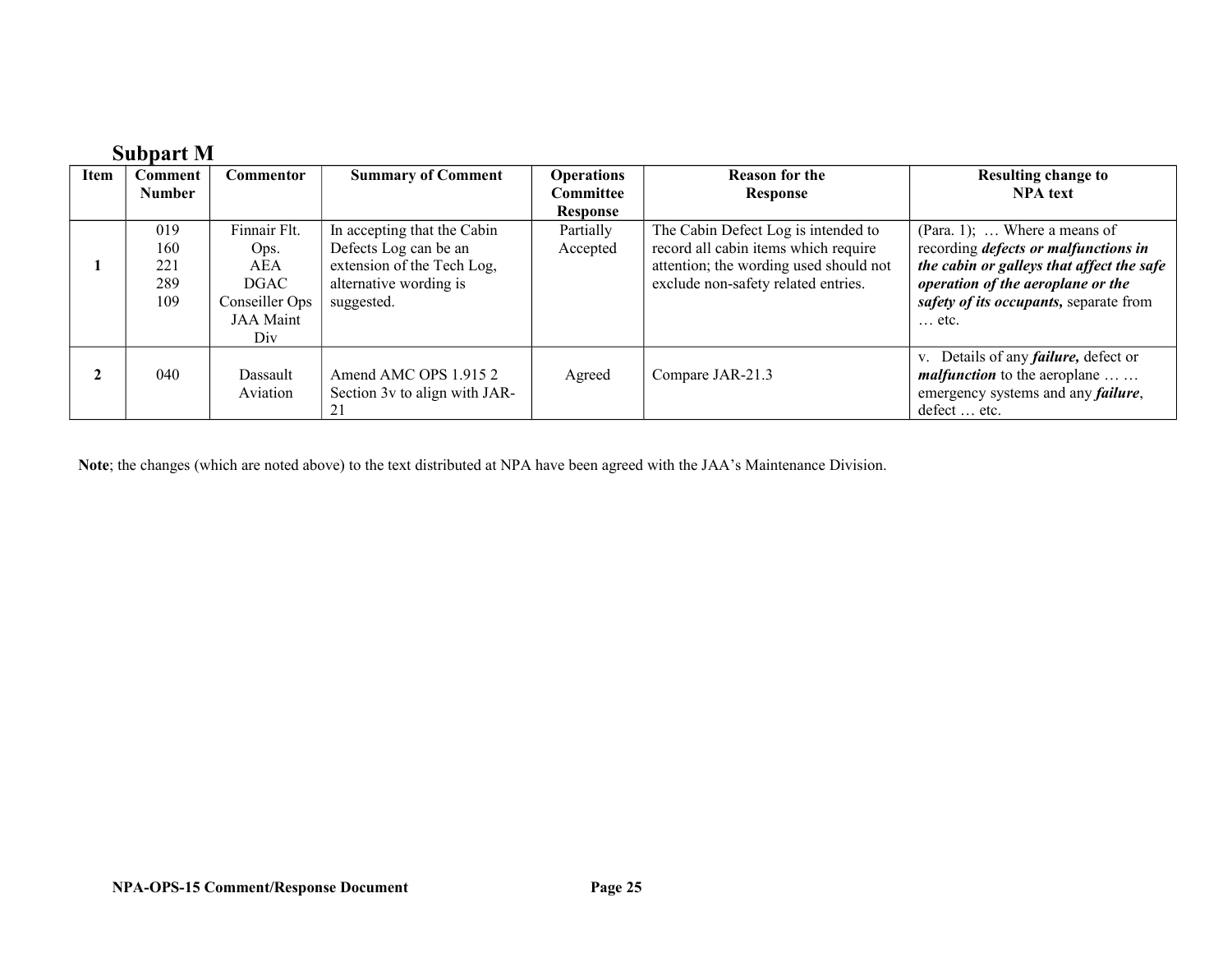### **Subpart N JAR-OPS 1.970 RECENT EXPERIENCE**

| Item | <b>Comment</b><br><b>Number</b> | <b>Commentor</b>            | <b>Summary of Comment</b>                                                                                                                                                                                                             | <b>Operations</b><br>Committee<br>Response | <b>Reason for the</b><br><b>Response</b>                                                                                                                                                                                    | <b>Resulting change to</b><br><b>NPA</b> text                                                                                |
|------|---------------------------------|-----------------------------|---------------------------------------------------------------------------------------------------------------------------------------------------------------------------------------------------------------------------------------|--------------------------------------------|-----------------------------------------------------------------------------------------------------------------------------------------------------------------------------------------------------------------------------|------------------------------------------------------------------------------------------------------------------------------|
| 1.   | 000054<br>000186                | <b>IFALPA</b><br><b>ECA</b> | The recency requirements for<br>commander and co-pilot should be<br>the same and should include the co-<br>pilot carrying out at least 3 take-offs<br>and landing as a pilot.                                                         | See comment<br>3 below.                    |                                                                                                                                                                                                                             | Nil.                                                                                                                         |
| 2.   | 000054                          | <b>IFALPA</b>               | Supports 6 take-offs and landings (a<br>minimum of 3 on simulators) in the<br>preceding 60 days as pilot-flying;<br>including 3 instrument departures<br>and 3 instrument approaches; one<br>manual; and 125 hours per six<br>months. | Noted                                      | This is more restrictive and is not<br>supported at all. The JAR-OPS rule<br>conforms with the ICAO<br>requirement.                                                                                                         | Nil.                                                                                                                         |
| 3.   | 000222                          | <b>DGAC</b> France          | For a co-pilot, to have served at the<br>controls for 3 take-offs and landing is<br>not considered sufficient. The<br>requirement should be to have<br>operated the controls.                                                         | Accepted.                                  | Co-pilots recency in JAR-OPS 1.970<br>should comply the requirements of<br>ICAO. It is proposed that the text be<br>amended to read "unless he has<br>operated the controls as a pilot for<br>three take-offs and landings" | JAR-OPS 1.970,<br>Para (a) $(2)$<br>"unless he has operated the<br>controls as a pilot for three take-<br>offs and landings" |
|      |                                 |                             |                                                                                                                                                                                                                                       |                                            | <b>Note:</b> There must be the flexibility<br>for simulator use for co-pilot recency<br>as for commander.                                                                                                                   |                                                                                                                              |

# **JAR-OPS 1.980 OPERATION ON MORE THAN ONE TYPE OR VARIANT**

| <b>Item</b> | Comment<br><b>Number</b>             | Commentor                                                                      | <b>Summary of Comment</b>                                                                                                                                                                                                                                                                                                                   | <b>Operations</b><br>Committee<br>Response | <b>Reason for the</b><br>Response                                                                                                                                                                | <b>Resulting change to</b><br><b>NPA</b> text                                                                                                                                                            |
|-------------|--------------------------------------|--------------------------------------------------------------------------------|---------------------------------------------------------------------------------------------------------------------------------------------------------------------------------------------------------------------------------------------------------------------------------------------------------------------------------------------|--------------------------------------------|--------------------------------------------------------------------------------------------------------------------------------------------------------------------------------------------------|----------------------------------------------------------------------------------------------------------------------------------------------------------------------------------------------------------|
|             | 000296<br>000161<br>000290<br>000020 | Luftartsverket-<br>Sweden<br><b>AEA</b><br><b>DCA</b><br>Luxembourg<br>Finnair | The period of validity for proficiency<br>check for validation or renewal of<br>type rating should be the same as for<br>the operator's proficiency check. In<br>this respect JAR FCL should be co-<br>ordinated with JAR-OPS and not<br>vice versa. There is no reason why<br>the flexibility in JAR-OPS 1 is not<br>reflected in JAR FCL. | Noted.                                     | A solution to this problem cannot be<br>achieved by amendment of JAR-<br>OPS. The anomaly arises from the<br>wording of JAR-FCL which takes<br>account of the problems of PPL<br>administration. | <i>Note 1</i> : This has been raised<br>several times in JAR-OPS 1/JAR<br>FCL co-ordination meetings<br>including February 2000.<br><b>Note 2: DGAC France and CAA</b><br>UK have a particular interest. |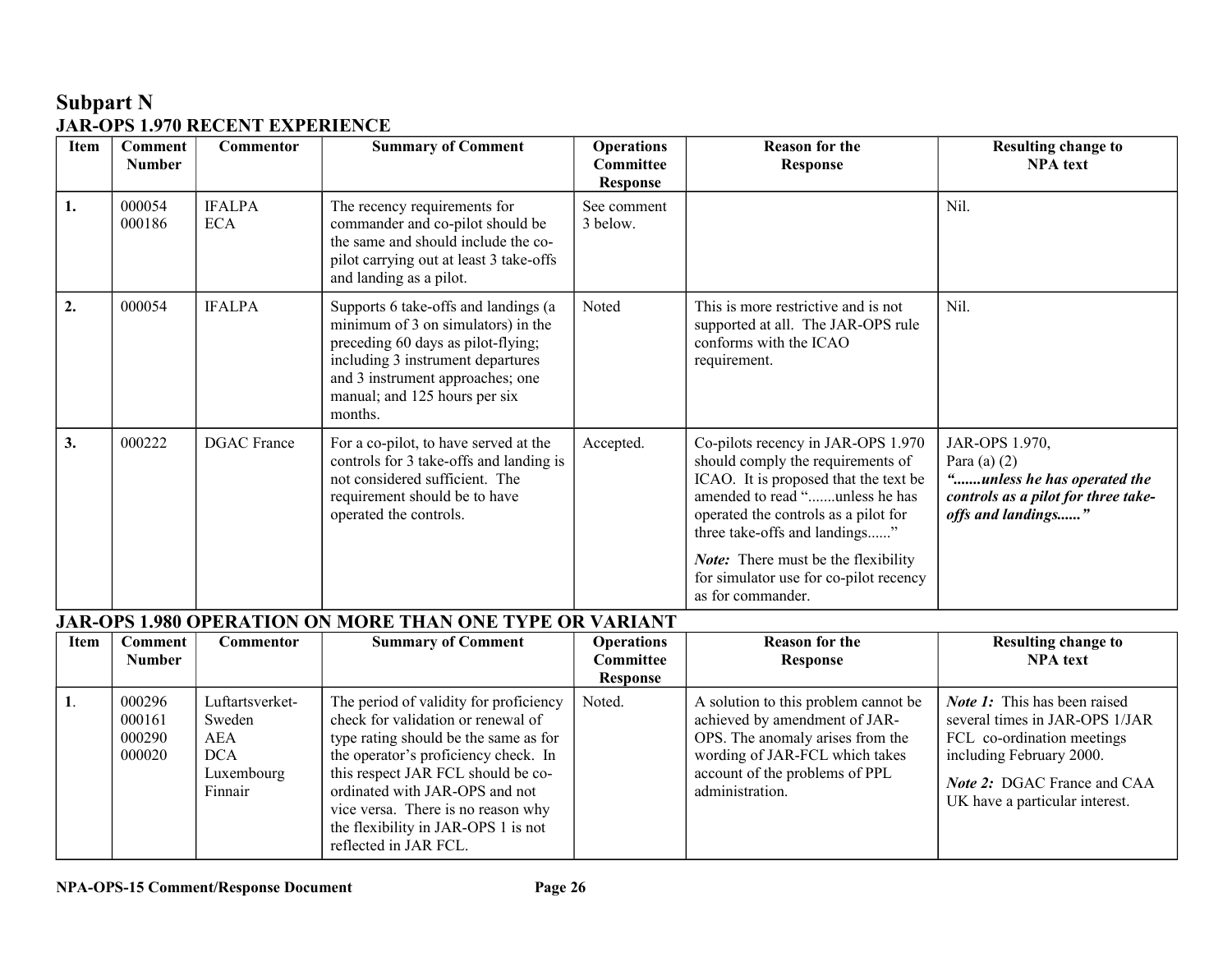## **Subpart O**

| <b>Item</b> | Comment<br><b>Number</b> | Commentor   | <b>Summary of Comment</b>                                                                                                              | <b>Operations</b><br>Committee<br><b>Response</b> | <b>Reason for the</b><br>Response                                                                                                                                                                                                                                                                                                                                                       | <b>Resulting change to</b><br><b>NPA</b> text |
|-------------|--------------------------|-------------|----------------------------------------------------------------------------------------------------------------------------------------|---------------------------------------------------|-----------------------------------------------------------------------------------------------------------------------------------------------------------------------------------------------------------------------------------------------------------------------------------------------------------------------------------------------------------------------------------------|-----------------------------------------------|
|             | 000171<br>&<br>000085    | <b>ICCA</b> | Text to include a statement that<br>conversion and differences training<br>be specified in the OM and be<br>approved by the Authority. | Noted                                             | The NPA-OPS 15 proposed text<br>states that conversion and differences<br>training be approved by the<br>Authority. JAR-OPS 1 Subpart 'P'<br>already requires that cabin crew<br>training be specified in the OM.<br>Further reference is not considered<br>necessary. The NPA-OPS 15<br>proposed text is consistent with the<br>relevant text of JAR-OPS 1.1005 $&$<br>JAR-OPS 1.1015. | Nil.                                          |

#### **JAR-OPS 1.1010 CONVERSION AND DIFFERENCES TRAINING**

#### **APPENDIX 1 TO JAR-OPS 1.1015 RECURRENT TRAINING**

| Item | Comment<br><b>Number</b>   | Commentor                                  | <b>Summary of Comment</b>                                                                                                                                                   | <b>Operations</b><br><b>Committee</b><br><b>Response</b> | <b>Reason for the</b><br>Response                                                                                                                                                                                                                                                                                                                                                                                                   | <b>Resulting change to</b><br><b>NPA</b> text |
|------|----------------------------|--------------------------------------------|-----------------------------------------------------------------------------------------------------------------------------------------------------------------------------|----------------------------------------------------------|-------------------------------------------------------------------------------------------------------------------------------------------------------------------------------------------------------------------------------------------------------------------------------------------------------------------------------------------------------------------------------------------------------------------------------------|-----------------------------------------------|
|      | 000076<br>000084<br>000223 | <b>SNPL</b><br><b>ITF</b><br>DGAC (France) | The 3 yearly interval for practical<br>checks (ie exit operations and fire-<br>fighting) was inadequate and should<br>be reduced to either every 2 years or<br>to annually. | Not accepted.                                            | The majority of the FCCCSG did not<br>consider that a reduction of the 3<br>yearly criteria was justified or had<br>been substantiated by the comments<br>received. The cabin crew<br>organisations did not accept the<br>Group's decision. DGAC considered<br>that 2 years was a reasonable<br>compromise. The majority of the<br>Group were also satisfied that JAR-<br>OPS 1 Subpart 'O' was in<br>compliance with ICAO Annex 6, | Nil.                                          |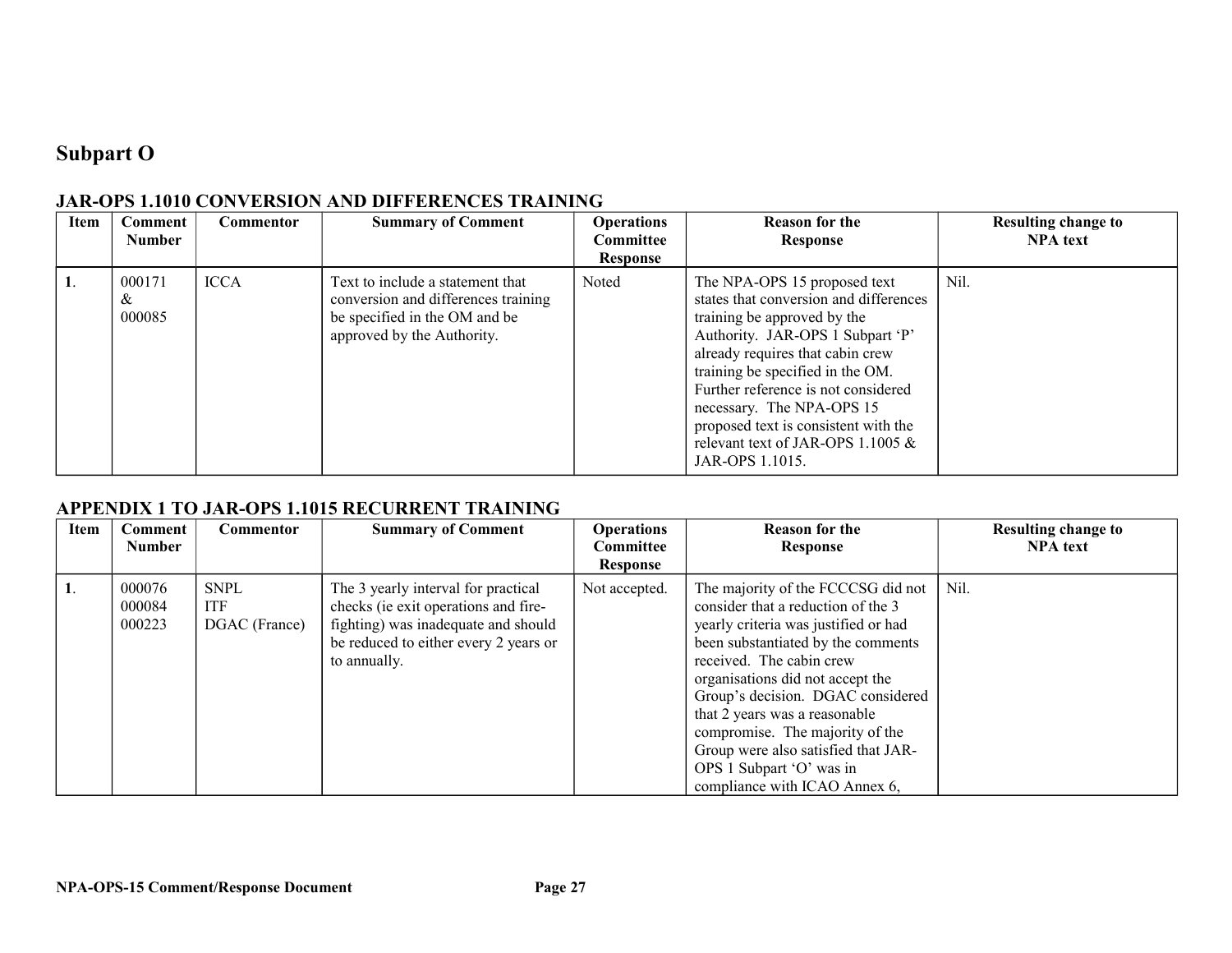| Item | <b>Comment</b><br><b>Number</b> | Commentor                   | <b>Summary of Comment</b>                                                                                                                                               | <b>Operations</b><br>Committee<br><b>Response</b> | <b>Reason for the</b><br><b>Response</b>                                                                                                                                                                                                                                                        | <b>Resulting change to</b><br><b>NPA</b> text |
|------|---------------------------------|-----------------------------|-------------------------------------------------------------------------------------------------------------------------------------------------------------------------|---------------------------------------------------|-------------------------------------------------------------------------------------------------------------------------------------------------------------------------------------------------------------------------------------------------------------------------------------------------|-----------------------------------------------|
|      |                                 |                             |                                                                                                                                                                         |                                                   | Chapter 12. (Comment Number 16<br>also refers.)                                                                                                                                                                                                                                                 |                                               |
| 2.   | 000172                          | <b>ICCA</b>                 | The interval of 3 years is of primary<br>concern in respect of maintaining the<br>required level of competence.                                                         | Not accepted.                                     | As above.                                                                                                                                                                                                                                                                                       | Nil.                                          |
| 3.   | 000172<br>000081                | <b>ICCA</b><br><b>SNPNC</b> | In order to ensure maintenance of the<br>required skills and competence<br>recurrent training should be provided<br>annually.                                           | Not accepted.                                     | The statement is not supported at all.<br>No documented evidence has been<br>submitted to support the claim that an<br>acceptable level of competence is not<br>being maintained. Many items of<br>recurrent training are required to be<br>addressed on an annual basis.                       | Nil.                                          |
| 4.   | 000172                          | <b>ICCA</b>                 | Cabin crew do not necessarily<br>operate doors in normal operations.<br>Therefore some cabin crew will have<br>no experience of operating an exit for<br>up to 3 years. | Not accepted.                                     | It is accepted that for some cabin<br>crew, especially cabin crew operating<br>wide-bodied aircraft types, door<br>operation is not achieved during<br>normal operations. However, JAR-<br>OPS 1.1015 does require annual<br>training for exit 'touch drills'.                                  | Nil.                                          |
| 5.   | 000076                          | <b>SNPL</b>                 | The interval of 3 years is not<br>sufficient for new entrant cabin crew<br>in respect of fire-fighting.                                                                 | Not accepted.                                     | The statement is not supported. The<br>initial training required by JAR-OPS<br>1.1010 combined with the conversion<br>and differences requirements of JAR-<br>OPS 1.1010 provides for<br>comprehensive fire fighting training<br>for new entrant cabin crew.<br>(Comment Number 1 also refers.) | Nil.                                          |
| 6.   | 000081                          | <b>SNPNC</b>                | Vital that exit operation and fire-<br>fighting be completed yearly.<br>Proposed that for exit operation this<br>be achieved in the normal and                          | Noted.                                            | The proposed amendment regarding<br>the need for exit operation to be<br>conducted in normal and emergency<br>modes including the required actions                                                                                                                                              | Nil.                                          |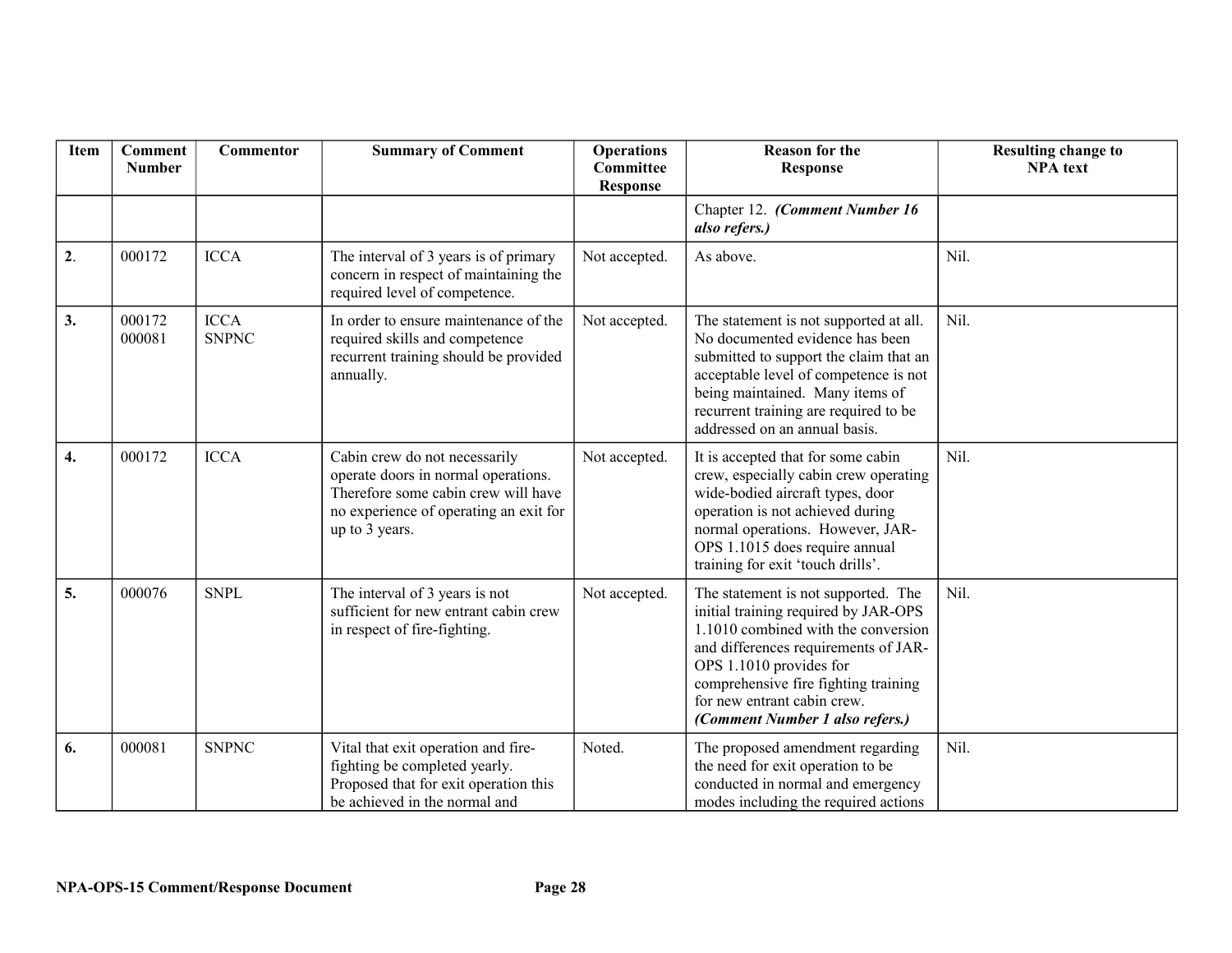| Item | <b>Comment</b><br><b>Number</b> | Commentor    | <b>Summary of Comment</b>                                                                                                                                          | <b>Operations</b><br><b>Committee</b><br><b>Response</b> | <b>Reason for the</b><br><b>Response</b>                                                                                                                                                                                                    | <b>Resulting change to</b><br><b>NPA</b> text |
|------|---------------------------------|--------------|--------------------------------------------------------------------------------------------------------------------------------------------------------------------|----------------------------------------------------------|---------------------------------------------------------------------------------------------------------------------------------------------------------------------------------------------------------------------------------------------|-----------------------------------------------|
|      |                                 |              | emergency modes, including the<br>actions and forces required to operate<br>the associated evacuation means.                                                       |                                                          | and forces, is not considered to be<br>relevant to this NPA-OPS 15<br>proposal. However, the Group did<br>consider that there was some merit in<br>this specific proposal and that it<br>should be re-submitted through the<br>NPA process. |                                               |
| 7.   | 000081                          | <b>SNPNC</b> | It is proposed to change the three<br>yearly requirement for life-raft<br>training from a demonstration of the<br>equipment to the actual use of the<br>equipment. | Noted.                                                   | Not relevant to this NPA-OPS 15<br>proposal. The SNPNC proposal<br>should be subject to the NPA<br>process.                                                                                                                                 | Nil.                                          |
| 8.   | 000081                          | <b>SNPNC</b> | It is proposed to amend the fire-<br>fighting requirements to add the<br>word 'actual' fire.                                                                       | Noted.                                                   | Not relevant to this NPA-OPS 15<br>proposal. The SNPNC proposal<br>should be subject to the NPA<br>process.                                                                                                                                 | Nil.                                          |
| 9.   | 000084                          | <b>ITF</b>   | Many operators conduct such<br>training on a more frequent basis.                                                                                                  | Noted.                                                   | The JAR-OPS 1 requirements are a<br>minimum standard and do not<br>preclude operators from providing<br>additional training.                                                                                                                | Nil.                                          |
| 10.  | 000084                          | <b>ITF</b>   | The current proposal will lower<br>European standards.                                                                                                             | Not accepted.                                            | This statement is not substantiated.<br>The cabin crew safety standards of<br>many JAA states has been<br>significantly enhanced by the<br>introduction of the JAR-OPS 1<br>Subpart 'O' requirements.                                       | Nil.                                          |
| 11.  | 000084                          | <b>ITF</b>   | The standard is lower than the<br>requirements of FAR 121.                                                                                                         | Not accepted.                                            | The comment that the JAR-OPS 1<br>requirements falls below the FAR<br>121 requirements is not accepted.<br>The FAA does not restrict the<br>number of aircraft types that a cabin                                                           | Nil.                                          |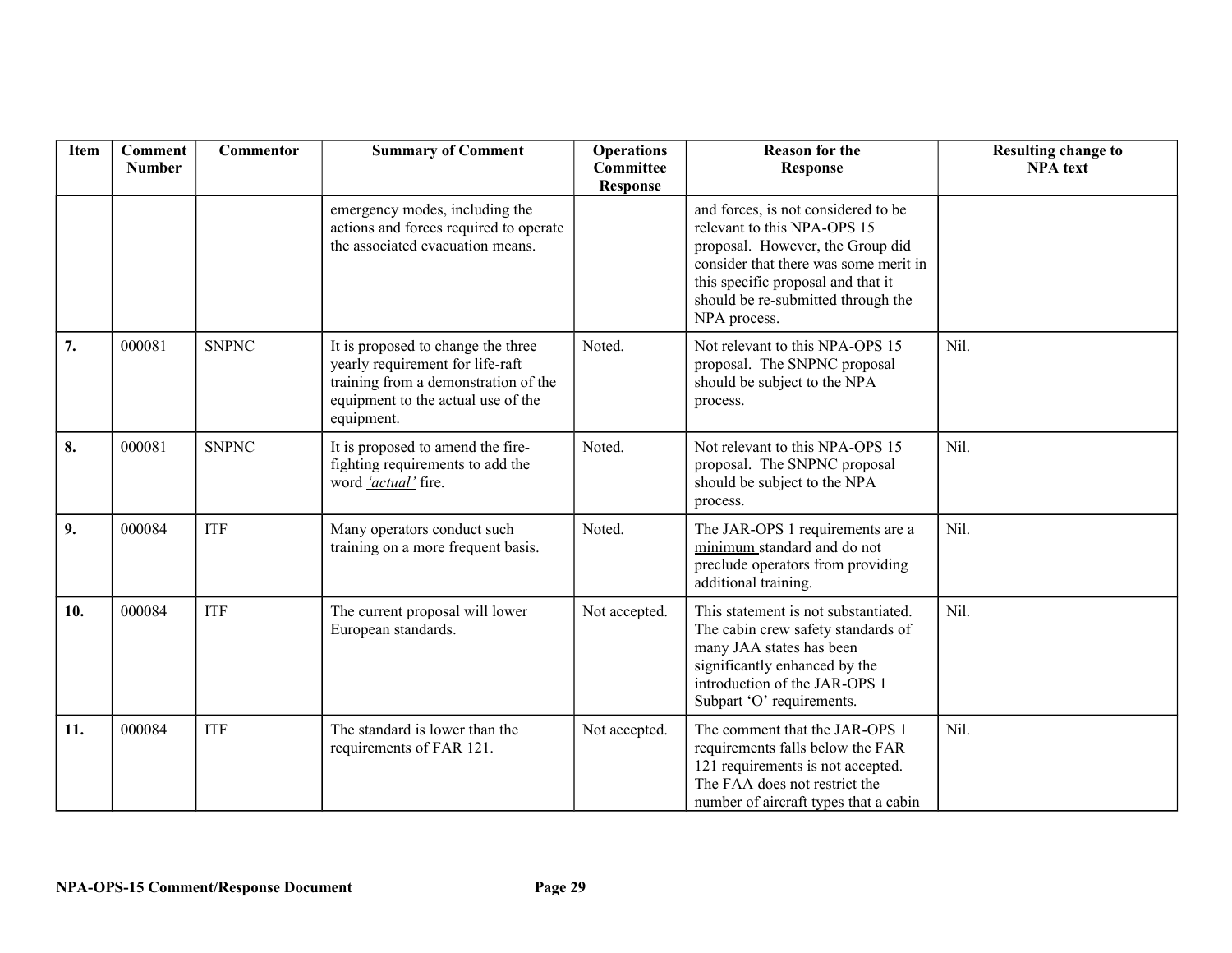| Item | <b>Comment</b><br><b>Number</b> | Commentor                          | <b>Summary of Comment</b>                                                                                                                                                          | <b>Operations</b><br>Committee<br><b>Response</b> | <b>Reason for the</b><br><b>Response</b>                                                                                                                                                                                                                                                                                                                                          | <b>Resulting change to</b><br><b>NPA</b> text |
|------|---------------------------------|------------------------------------|------------------------------------------------------------------------------------------------------------------------------------------------------------------------------------|---------------------------------------------------|-----------------------------------------------------------------------------------------------------------------------------------------------------------------------------------------------------------------------------------------------------------------------------------------------------------------------------------------------------------------------------------|-----------------------------------------------|
|      |                                 |                                    |                                                                                                                                                                                    |                                                   | crew member can operate on as<br>required by JAR-OPS 1.1030, nor<br>does it specify a recency requirement<br>as in JAR-OPS 1.1020. Any<br>comparison on training intervals<br>required by JAR-OPS 1 and FAR<br>121 should take into account these<br>additional requirements of JAR-OPS<br>1.                                                                                     |                                               |
| 12.  | 000162<br>000291<br>000021      | <b>AEA</b><br>DCA (Lux)<br>Finnair | FAA requirements are not<br>comparable with JAR-OPS 1 since in<br>FAR 121.417 there is no restriction<br>on the number of aircraft types nor is<br>there any criteria for recency. | Noted.                                            | It is agreed that the FAA does not<br>restrict the number of aircraft types<br>that a cabin crew member can<br>operate on as required by JAR-OPS<br>1.1030, nor does it specify a recency<br>requirement as in JAR-OPS 1.1020.<br>Any comparison on training intervals<br>required by JAR-OPS 1 and FAR<br>121 should take into account the<br>additional requirements of JAR-OPS | Nil.                                          |
| 13.  | 000084                          | <b>ITF</b>                         | The current requirement is not<br>compliant with criteria contained in<br>the ICAO Cabin Attendant Safety<br>Training Manual.                                                      | Noted.                                            | Compliance with the very detailed<br>guidance in the ICAO Cabin<br>Attendant Training Manual is not<br>mandatory for ICAO Contracting<br>States. It is ICAO Annex 6, Chapter<br>12 that requires compliance and this<br>is achieved by JAR-OPS 1 Subpart<br>$\Omega$ .                                                                                                            | Nil.                                          |
| 14.  | 000084<br>000081                | <b>ITF</b><br><b>SNPNC</b>         | A complete review could be<br>conducted to establish precise and<br>specific requirements for the<br>recurrent training items listed.                                              | Noted.                                            | The JAA NPA OPS 15 letter dated<br>$25th$ June 1999 states that " <i>It was</i><br>agreed that the FCCCSG would in<br>due course, return to the task of                                                                                                                                                                                                                           | Nil.                                          |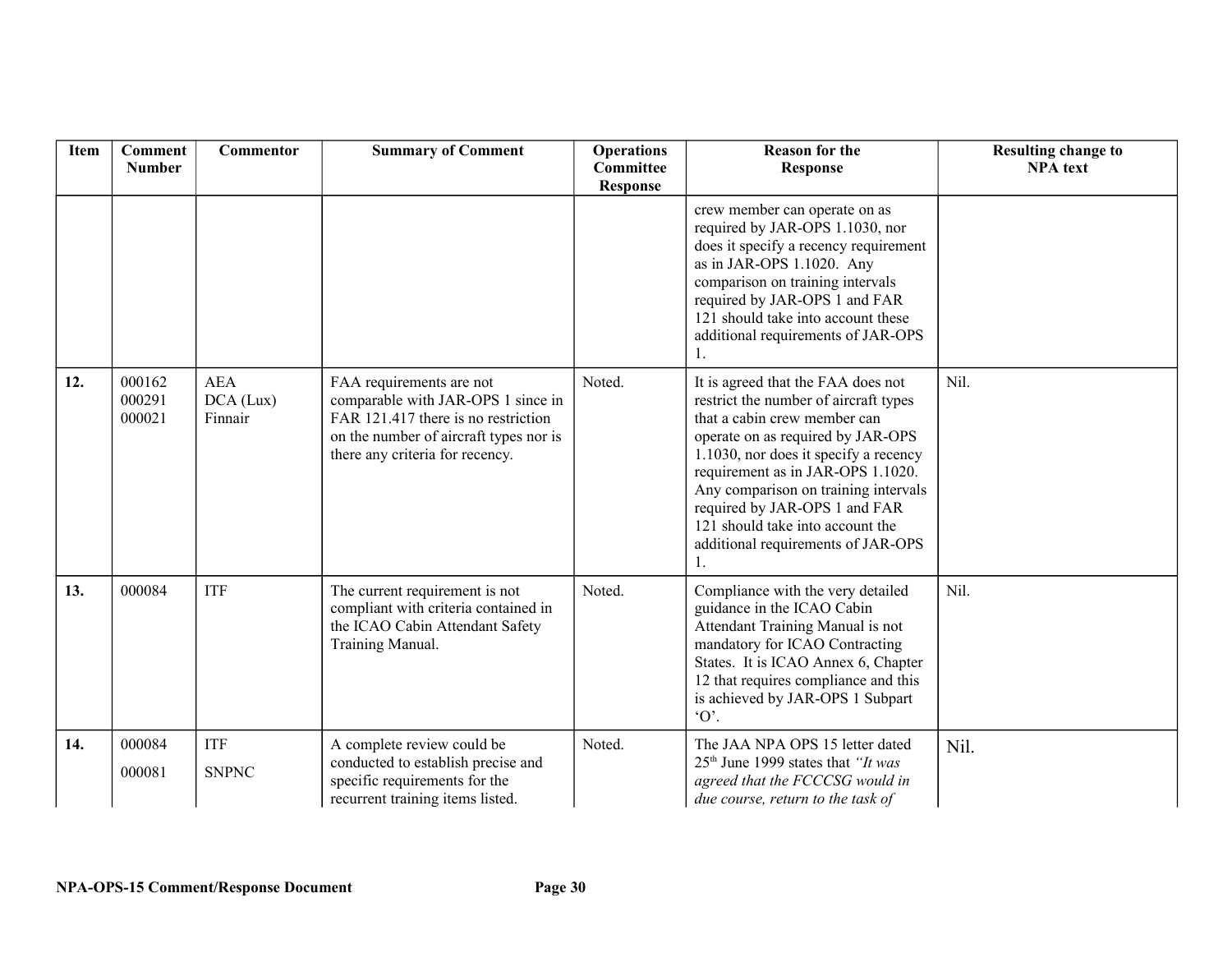| Item | <b>Comment</b><br><b>Number</b> | Commentor                          | <b>Summary of Comment</b>                                                                                                                   | <b>Operations</b><br>Committee<br><b>Response</b> | <b>Reason for the</b><br><b>Response</b>                                                                                                                                                                                                                                                                                                                                                                                                                                                                                                                                                                                                                                                                                                                                                                                                                                | <b>Resulting change to</b><br><b>NPA</b> text |
|------|---------------------------------|------------------------------------|---------------------------------------------------------------------------------------------------------------------------------------------|---------------------------------------------------|-------------------------------------------------------------------------------------------------------------------------------------------------------------------------------------------------------------------------------------------------------------------------------------------------------------------------------------------------------------------------------------------------------------------------------------------------------------------------------------------------------------------------------------------------------------------------------------------------------------------------------------------------------------------------------------------------------------------------------------------------------------------------------------------------------------------------------------------------------------------------|-----------------------------------------------|
|      |                                 |                                    |                                                                                                                                             |                                                   | reviewing para. (c) of the Appendix.<br>An interim minor change is included<br>in this NPA in order to invite<br>comment and the FCCCSG will<br>return to the discussion when<br>comments have been received". This<br>item had been reviewed in-depth by<br>the Group in 1997 and the majority<br>of the Group considered that any<br>such proposal from the cabin crew<br>organisations should be subject to the<br>NPA process. The cabin crew<br>organisations did not agree with this<br>position.<br>There would appear to be no<br>movement by the majority of the<br>Group to reduce the frequency of<br>three yearly recurrent training<br>requirement. However, there was<br>some degree of support for reviewing<br>the detail of the actual training<br>requirements in order to determine if<br>specific enhancements might be<br>made, (eg item 6 above). |                                               |
| 15.  | 000162<br>000291<br>000021      | <b>AEA</b><br>DCA (Lux)<br>Finnair | The current requirement to remain<br>unchanged at 3 years as outlined in<br>the NPA-OPS 15 proposal.                                        | Noted.                                            | The majority of the Group accepted<br>this comment but this position was<br>not agreed by the cabin crew<br>organisations.                                                                                                                                                                                                                                                                                                                                                                                                                                                                                                                                                                                                                                                                                                                                              | Nil.                                          |
| 16.  | 000162<br>000291<br>000021      | <b>AEA</b><br>DCA (Lux)<br>Finnair | The JAA FCCCSG have conducted a<br>review of JAR-OPS 1 against ICAO<br>and have concluded that JAR-OPS 1<br>requirements are well above the | Noted.                                            | It is confirmed that the FCCCSG<br>(Subpart 'O' Group) conducted a<br>comprehensive review in 1997 of the<br>JAR-OPS 1 Subpart 'O'                                                                                                                                                                                                                                                                                                                                                                                                                                                                                                                                                                                                                                                                                                                                      | Nil.                                          |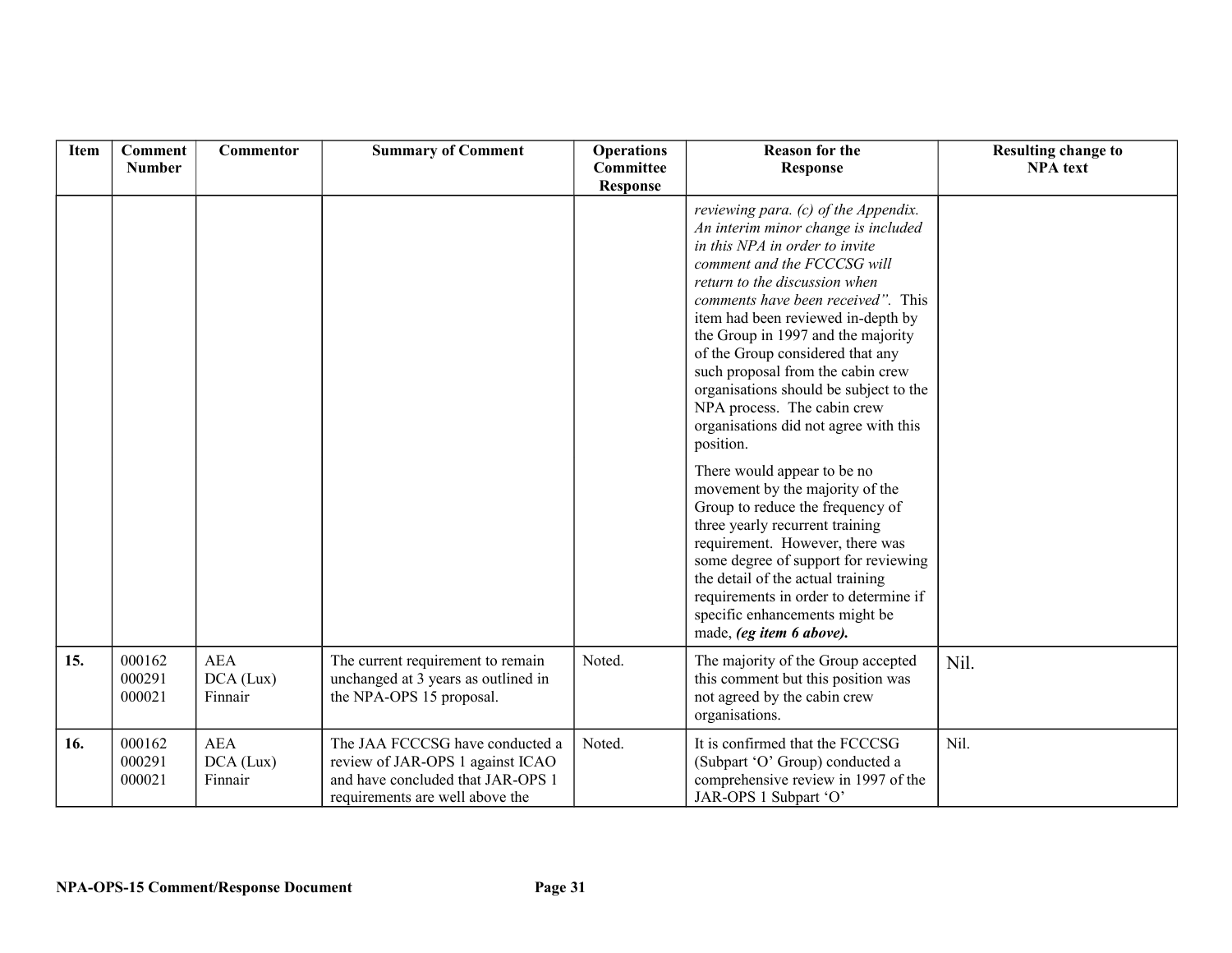| Item | <b>Comment</b><br><b>Number</b> | Commentor                          | <b>Summary of Comment</b>                                                                                                                                                 | <b>Operations</b><br><b>Committee</b><br><b>Response</b> | <b>Reason for the</b><br><b>Response</b>                                                                                                                                                                                                                                                                                                                                                                                     | <b>Resulting change to</b><br><b>NPA</b> text |
|------|---------------------------------|------------------------------------|---------------------------------------------------------------------------------------------------------------------------------------------------------------------------|----------------------------------------------------------|------------------------------------------------------------------------------------------------------------------------------------------------------------------------------------------------------------------------------------------------------------------------------------------------------------------------------------------------------------------------------------------------------------------------------|-----------------------------------------------|
|      |                                 |                                    | standards of ICAO Annex 6, Chapter<br>12.                                                                                                                                 |                                                          | requirements in relation to the ICAO<br>requirements specified in ICAO<br>Annex 6, Chapter 12. This review<br>clearly identified that JAR-OPS 1<br>Subpart 'O' exceeds the ICAO<br>requirements of Annex 6, Chapter<br>12. One shortfall was identified in<br>respect of JAR-OPS 1.1010 which<br>NPA-OPS 15 proposes to amend by<br>requiring that Conversion and<br>Differences training be 'approved' by<br>the Authority. |                                               |
| 17.  | 000162<br>000291<br>000021      | <b>AEA</b><br>DCA (Lux)<br>Finnair | The JAA OC discussed this issue<br>taking into account the JAA<br>FCCCSG review of JAR-OPS 1 and<br>ICAO Annex 6, and determined that<br>the 3 year criteria be retained. | Noted.                                                   | The JAA OC discussed this at OC<br>2/99 and determined that NPA-OPS<br>15 included an explanatory text. The<br>subject would be revisited when<br>comments were received.<br>(Comment Number 16 also refers.)                                                                                                                                                                                                                | Nil.                                          |
| 18.  | 000162<br>000291<br>000021      | <b>AEA</b><br>DCA (Lux)<br>Finnair | Changing the requirements in this<br>respect would result in a considerable<br>cost impact to the disadvantage of<br>JAA operators.                                       | Noted.                                                   | There is no doubt that increasing the<br>frequency of training would directly<br>result in an increase in the industry's<br>training costs. It was noted that AEA<br>have not substantiated the level of<br>cost increase.                                                                                                                                                                                                   | Nil.                                          |
| 19.  | 000162<br>000291<br>000021      | <b>AEA</b><br>DCA (Lux)<br>Finnair | Future changes to JAR-OPS cabin<br>crew recurrent training requirements<br>should be based on well founded and<br>comprehensive cost safety benefit<br>studies.           | Noted.                                                   | This is a matter for JAA<br>Headquarters in conjunction with the<br>JAR 11 Rule Making Procedures for<br>CBA (Cost Benefit Assessment).                                                                                                                                                                                                                                                                                      | Nil.                                          |
| 20.  | 000162<br>000291                | <b>AEA</b><br>DCA (Lux)            | Accident analysis does not provide<br>tangible proof that reducing intervals                                                                                              | Accepted.                                                | No evidence has been submitted<br>regarding in-service incidents or                                                                                                                                                                                                                                                                                                                                                          | Nil.                                          |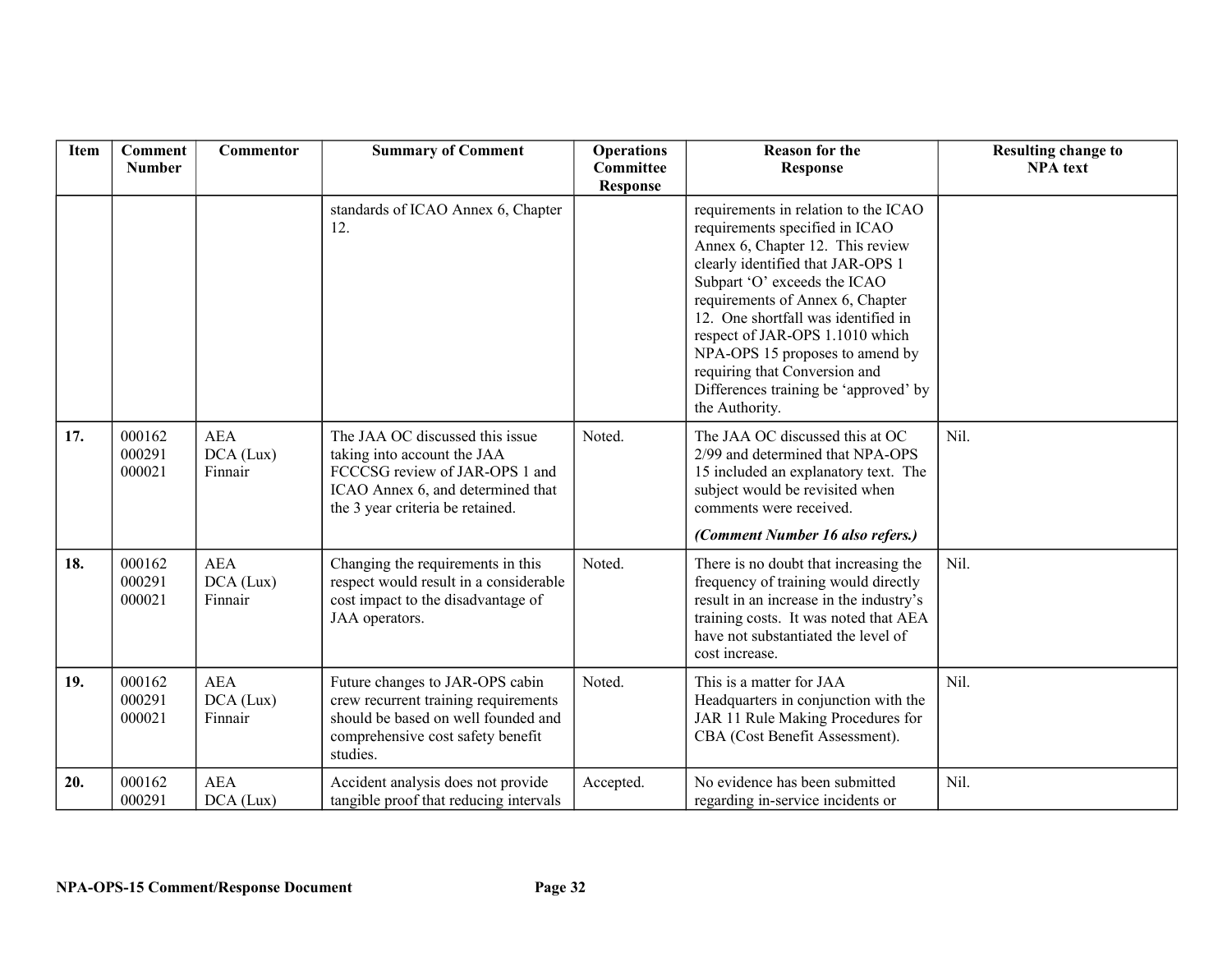| <b>Item</b> | <b>Comment</b><br><b>Number</b> | <b>Commentor</b>                   | <b>Summary of Comment</b>                                                                                               | <b>Operations</b><br>Committee<br><b>Response</b> | <b>Reason for the</b><br><b>Response</b>                                                                                                                                                                                                                                                                                                                                                                                                                                                                                                                                                | <b>Resulting change to</b><br><b>NPA</b> text |
|-------------|---------------------------------|------------------------------------|-------------------------------------------------------------------------------------------------------------------------|---------------------------------------------------|-----------------------------------------------------------------------------------------------------------------------------------------------------------------------------------------------------------------------------------------------------------------------------------------------------------------------------------------------------------------------------------------------------------------------------------------------------------------------------------------------------------------------------------------------------------------------------------------|-----------------------------------------------|
|             | 000021                          | Finnair                            | between recurrent training will<br>improve safety.                                                                      |                                                   | accidents in respect of a shortfall in<br>cabin crew actions resulting from any<br>inadequacy in the frequency of cabin<br>crew recurrent training. (Comment<br>Number 5 also refers.) No accident<br>recommendation could be identified<br>proposing that exit training and/or<br>fire training be undertaken at more<br>frequent intervals than the current<br>requirements. However, the cabin<br>crew organisations were of the<br>opinion that accident analysis does<br>not necessarily take into adequate<br>account the actual performance of<br>cabin crew during emergencies. |                                               |
| 21.         | 000162<br>000291<br>000021      | <b>AEA</b><br>DCA (Lux)<br>Finnair | Most AEA airlines are already<br>conducting more frequent additional<br>training as required by JAR-OPS 1.              | Noted.                                            | No further comment.                                                                                                                                                                                                                                                                                                                                                                                                                                                                                                                                                                     | Nil.                                          |
| 22.         | 000162<br>000291<br>000021      | <b>AEA</b><br>DCA (Lux)<br>Finnair | AEA airlines comply with JAR-OPS<br>as a minimum and are satisfied with<br>the results of their training<br>programmes. | Noted.                                            | No further comment.                                                                                                                                                                                                                                                                                                                                                                                                                                                                                                                                                                     | Nil.                                          |

### **JAR-OPS 1.1030 OPERATION ON MORE THAN ONE TYPE OR VARIANT**

| Item | Comment | Commentor    | <b>Summary of Comment</b>             | <b>Operations</b> | <b>Reason for the</b>                     | <b>Resulting change to</b>              |
|------|---------|--------------|---------------------------------------|-------------------|-------------------------------------------|-----------------------------------------|
|      | Number  |              |                                       | Committee         | <b>Response</b>                           | <b>NPA</b> text                         |
|      |         |              |                                       | Response          |                                           |                                         |
|      | 000082  | <b>SNPNC</b> | Primary importance that variants be   | Partially         | The Group recommends that the text        | $JAR-OPS 1.1030$ , Paragraph (b)        |
|      | 000086  | <b>ITF</b>   | considered as different types if      | accepted.         | be amended to read " <i>in each of</i>    |                                         |
|      |         |              | differences in any of the 3 aspects   |                   | <i>the three following aspects".</i> Such | "in each of the following"<br>aspects". |
|      |         |              | (door operation, location and type of |                   | an amendment will not in any way          |                                         |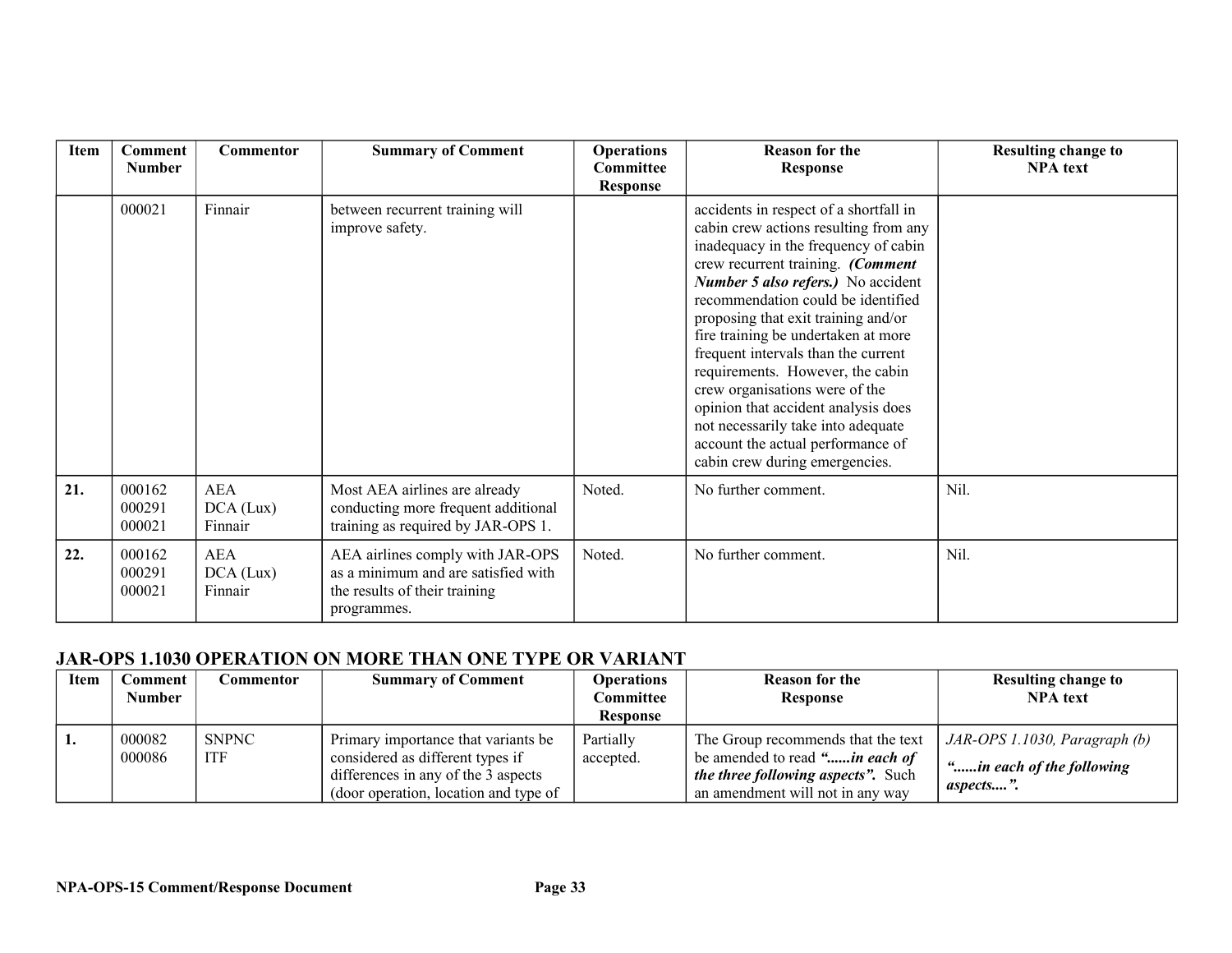| <b>Item</b>      | <b>Comment</b><br><b>Number</b>       | Commentor                                                 | <b>Summary of Comment</b>                                                                                                                                                                                                                  | <b>Operations</b><br><b>Committee</b><br><b>Response</b> | <b>Reason for the</b><br><b>Response</b>                                                                                                                                                                                                                                                                    | <b>Resulting change to</b><br><b>NPA</b> text                                                                                                           |
|------------------|---------------------------------------|-----------------------------------------------------------|--------------------------------------------------------------------------------------------------------------------------------------------------------------------------------------------------------------------------------------------|----------------------------------------------------------|-------------------------------------------------------------------------------------------------------------------------------------------------------------------------------------------------------------------------------------------------------------------------------------------------------------|---------------------------------------------------------------------------------------------------------------------------------------------------------|
|                  |                                       |                                                           | portable equipment & type specific<br>procedures). The current wording<br>could be mis-interpretated.                                                                                                                                      |                                                          | affect the applicability of the rule but<br>may go some way to clarify the<br>requirement.                                                                                                                                                                                                                  |                                                                                                                                                         |
| $\overline{2}$ . | 000083<br>000224<br>000090            | <b>SNPNC</b><br>DGAC (France)<br><b>ITF</b>               | Proposal to specify exactly what is<br>meant by the different types of<br>specific emergency procedures.                                                                                                                                   | Noted.                                                   | The current listing of emergency<br>procedures is not intended to be<br>exhaustive. The most important<br>aeroplane type specific emergencies<br>have been listed in the NPA-OPS 15<br>proposal.                                                                                                            | Nil                                                                                                                                                     |
| 3.               | 0001?8<br>000225<br>0000087<br>000083 | <b>ICCA</b><br>DGAC (France)<br><b>ITF</b><br><b>SNPC</b> | When changing aircraft types during<br>a series of sectors the cabin crew<br>briefing required by AMC OPS 1.210<br>should be complemented by<br>information such as safety<br>equipment, relevant to the specific<br>types to be operated. | Accepted.                                                | Since safety equipment may differ<br>between aeroplane types to be<br>operated during a series of flights,<br>the Group recommends that that text<br>be amended to read " <i>normal</i><br>and emergency procedures and<br>safety equipment applicable to the<br>actual aeroplane types to be<br>operated". | IEM OPS 1.1030, Paragraph 4<br>"normal and emergency<br>procedures and safety equipment<br>applicable to the actual aeroplane<br>types to be operated". |
| 4.               | 000082<br>000086                      | <b>SNPNC</b><br><b>ITF</b>                                | Cabin crew members should have<br>minimum experience level on one<br>aircraft type before commencing<br>training on another aircraft type.                                                                                                 | Not accepted.                                            | The Group considered that this was<br>unnecessary. The NPA comment is<br>not substantiated.                                                                                                                                                                                                                 | Nil                                                                                                                                                     |
| 5.               | 000082<br>000086<br>000170            | <b>SNPNC</b><br><b>ITF</b><br><b>ICCA</b>                 | Cabin crew operating on more than<br>one type must comply with all<br>Subpart 'O' requirements for each<br>aircraft type.                                                                                                                  | Noted.                                                   | This is already required by other<br>sections of JAR-OPS 1, eg JAR-OPS<br>1.988 and JAR-OPS 1.175 (j) and<br>$(k)$ .                                                                                                                                                                                        | Nil                                                                                                                                                     |
| 6.               | 000170                                | <b>ICCA</b>                                               | For operations on more than one<br>aircraft type, the operator shall<br>specify appropriate procedures and                                                                                                                                 | Noted.                                                   | This is already addressed in JAR-<br>OPS 1 Subpart 'P' (Appendix 1 to<br>JAR-OPS 1.1045 A 5).                                                                                                                                                                                                               | Nil                                                                                                                                                     |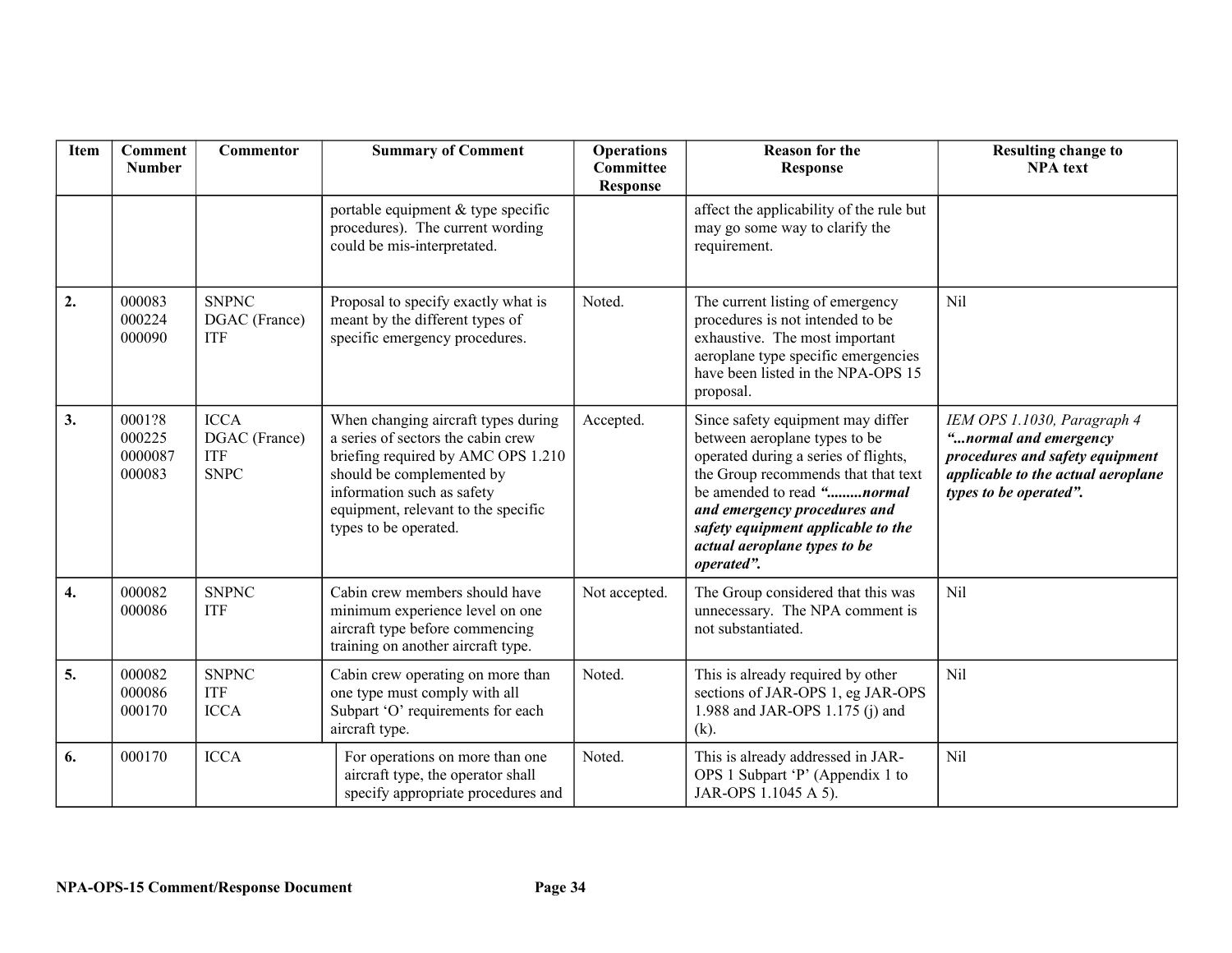| Item | <b>Comment</b><br><b>Number</b> | <b>Commentor</b> | <b>Summary of Comment</b>                                                                                                                   | <b>Operations</b><br><b>Committee</b><br><b>Response</b> | <b>Reason for the</b><br><b>Response</b>                                                                                                                                                                                                                                          | <b>Resulting change to</b><br><b>NPA</b> text |
|------|---------------------------------|------------------|---------------------------------------------------------------------------------------------------------------------------------------------|----------------------------------------------------------|-----------------------------------------------------------------------------------------------------------------------------------------------------------------------------------------------------------------------------------------------------------------------------------|-----------------------------------------------|
|      |                                 |                  | restrictions in the OM and that<br>these be approved by the<br>Authority.                                                                   |                                                          |                                                                                                                                                                                                                                                                                   |                                               |
| 7.   | 000170                          | <b>ICCA</b>      | Minimum experience levels should<br>be taken into account when<br>designating a new entrant cabin<br>crew member to a new aircraft<br>type. | Noted.                                                   | The criteria for familiarization is<br>specified in JAR-OPS 1.1012 and<br>already addresses this issue. For the<br>first aircraft type to be operated cabin<br>crew complete supernumerary flights<br>and must be in addition to the<br>minimum number of required cabin<br>crew. | Nil                                           |
| 8.   | 000169                          | <b>ICCA</b>      | IEM OPS 1.1030 should refer to<br>IEM OPS 1.280 in respect of seat<br>restrictions at emergency exits.                                      | Not accepted.                                            | The Group did not accept the need<br>for a cross-reference. There are<br>many cross-references that could be<br>included in Subpart 'O', and in the<br>other JAR-OPS 1 Subparts, but this<br>is not considered necessary.                                                         | Nil                                           |